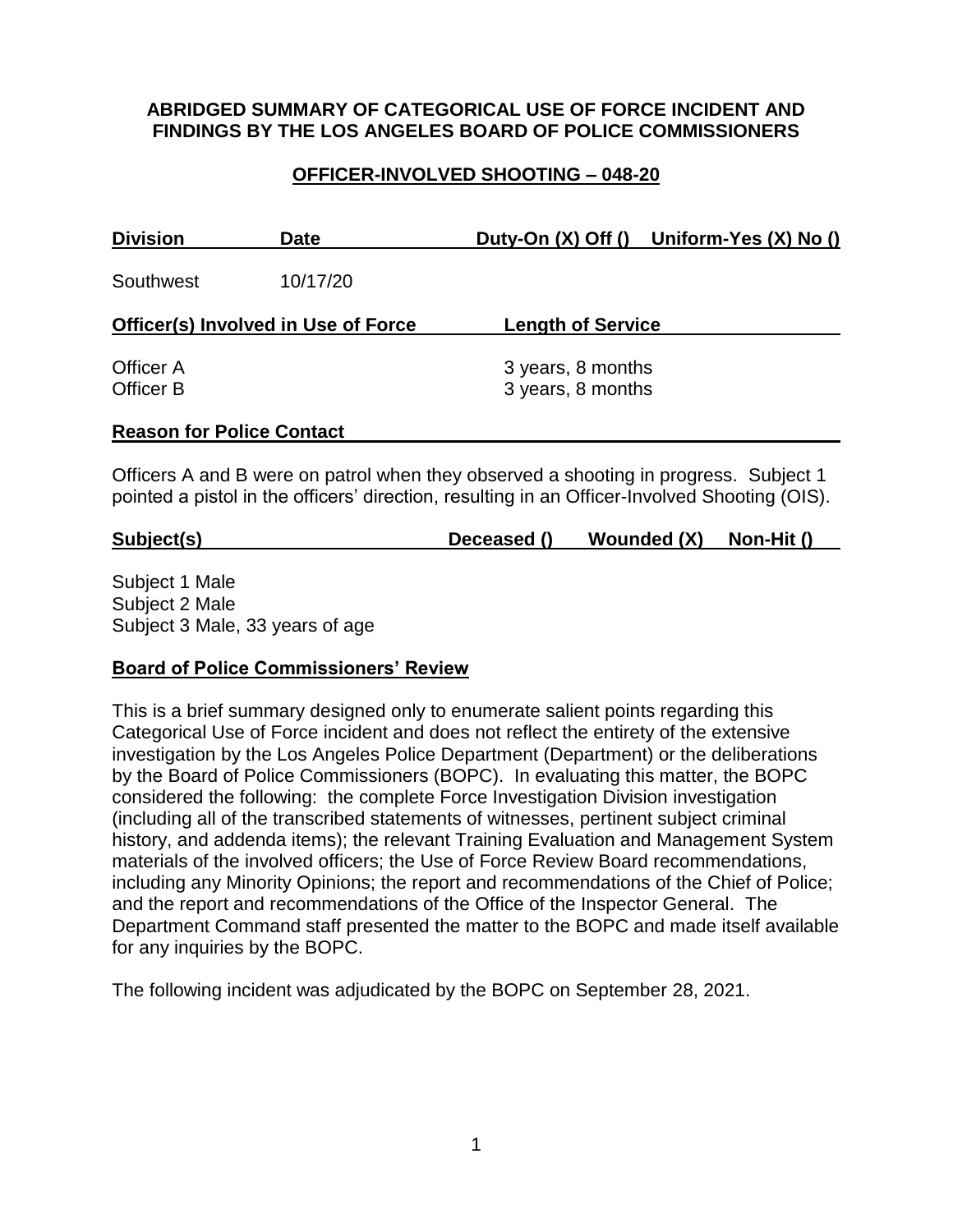#### **Incident Summary**

On October 17, 2020, during the evening hours, Victims A, B, C, and three unidentified males, were playing dice on the west sidewalk of a street.

A nearby security camera covered a portion of the street and both sidewalks, including the area of the aforementioned dice game.

According to Victim A, he left the location briefly and drove to a nearby grocery store in his vehicle. After making his purchases, Victim A drove back to the location, and parked along the west curb, facing south, adjacent to the dice game. According to Victim A, his trip to the grocery store was uneventful. He denied being involved in any disputes that may have prompted this incident. During his interview with investigators, Victim A admitted to being a former gang member and referred to the location of the dice game as a "red area."

Police Officers A and B were conducting patrol in the area. They observed a Chevrolet Tahoe accelerate and speed away and decided to follow the vehicle for further investigation. The officers' intentions were to catch up with the vehicle and run the license plate number.

As the officers drove north, Officer A retrieved his/her flashlight and held it in his/her left hand, along the left side of the steering wheel. The officers' route took them toward the location where the dice game was being played.

Meanwhile, Victim A opened the driver's side door of his vehicle but remained inside for approximately 12 seconds. During that time frame, security video captured the Tahoe drive northbound on the street. The Tahoe continued north and drove past Victim A as he was seated in his vehicle.

As Victim A exited his vehicle, a gray four-door Chevrolet Malibu drove south on the street. The driver of the Malibu was Subject 3, the registered owner of the vehicle. In addition to Subject 3, security video revealed that there were at least two additional occupants inside of the Malibu; one front passenger (Subject 1) and one rear passenger (Subject 2).

As captured by security video, the Malibu appeared to slow down as it drove past Victim A. Victim A looked in the direction of the Malibu, then walked in a northerly direction, toward the rear of his vehicle. According to Victim A, he was unable to see how many occupants were inside of the vehicle, nor could he provide a description of them. The Malibu stopped in the southbound lane of the roadway, just south of Victim A's vehicle.

As this was occurring, security video captured the officers' headlights as they drove north on the street. Officer A observed the Malibu abruptly stop in the southbound lane. According to Officer A, he/she then observed the front passenger (Subject 1) exit the vehicle.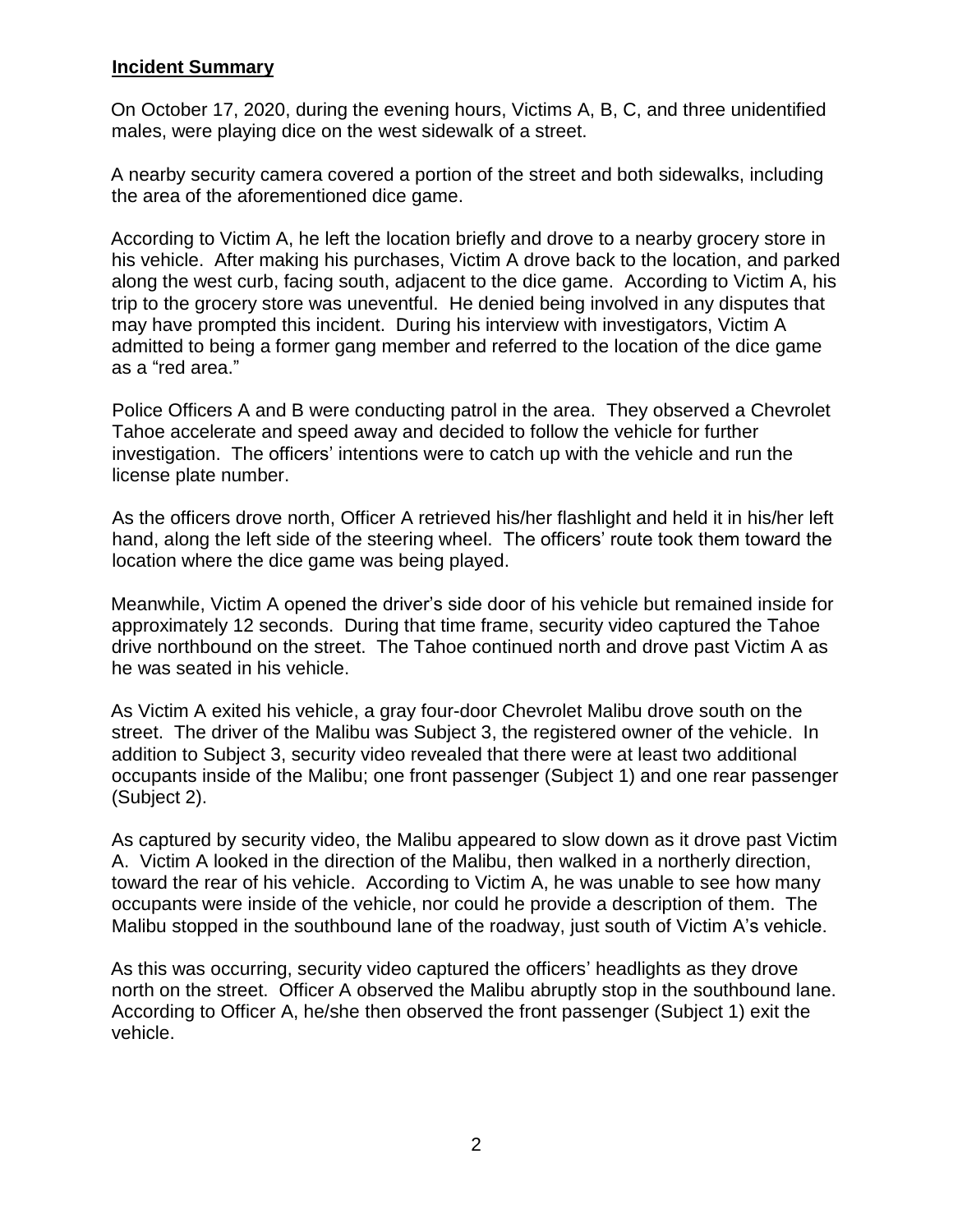As captured by security video, Subject 1 opened the front passenger side door, exited, and using his right hand, pointed a firearm in a northerly direction, toward Victim A. The video then captured two muzzle flashes that appeared to be emitting from the firearm.

According to Victim A, he observed flashes and heard shots being fired. Fearing for his safety, Victim A ran in a westerly direction, toward the sidewalk, knocking over a blue recycling bin in the process. Victim A then ran north on the west sidewalk.

Subject 1 then turned in a counterclockwise direction, while continuing to hold the firearm in his right hand, at chest level. Subject 1 pointed the firearm in a westerly direction, toward Victims B, C, and the unidentified individuals. Subject 1 then placed his left hand near the top of his firearm, and made a motion with his hand, as if he were attempting to chamber a round.

Nearly simultaneously, Subject 2 exited the rear passenger side of the Malibu. As captured by security video, Subject 2 ran in a northwesterly direction, toward Victim A. As he did so, security video captured a muzzle flash emit from Subject 2's upper chest area. According to Victim A, he heard footsteps behind him and opined that he was being chased; however, he did not look back to see who was behind him.

Officers A and B did not observe Subject 2 exit the vehicle and were initially unaware of his presence.

According to Victim C, he heard the gunshots and observed the barrel of a gun and smoke near the passenger side of the Malibu. Victim C said he ducked down when the shots were being fired, and never observed the suspects.

According to Victim B, he initially believed the gunshots were fireworks. Once he realized the suspects were shooting, he went down to the ground and sought cover behind nearby vehicles. According to Victim B, his back was to the street at the time of the incident; therefore, he never observed the Subjects.

According to Officer A, as soon as Subject 1 exited the vehicle, he/she heard multiple gunshots and observed approximately four to five muzzle flashes. Officer A observed Subject 1 facing in a southerly direction, and believed he was firing in their (the officers') direction. As captured by BWV, Officer A stopped his/her vehicle in the northbound lane of the roadway, facing north.

According to Officer A, it was not feasible to place his/her vehicle in reverse and redeploy. He/she felt reversing would place him/her and his/her partner in more danger and give the advantage to the Subjects.

According to Officer B, as they traveled north, he/she heard at least three gunshots and observed one muzzle flash emit from the passenger side of the Malibu. Officer B stated that the sound of the gunshots was not identical; therefore, he/she believed multiple guns were being fired. Based on his/her observations, Officer B believed the Subject(s) were shooting at him/her and Officer A. Officer A was not initially aware of the presence of the victims on the west sidewalk.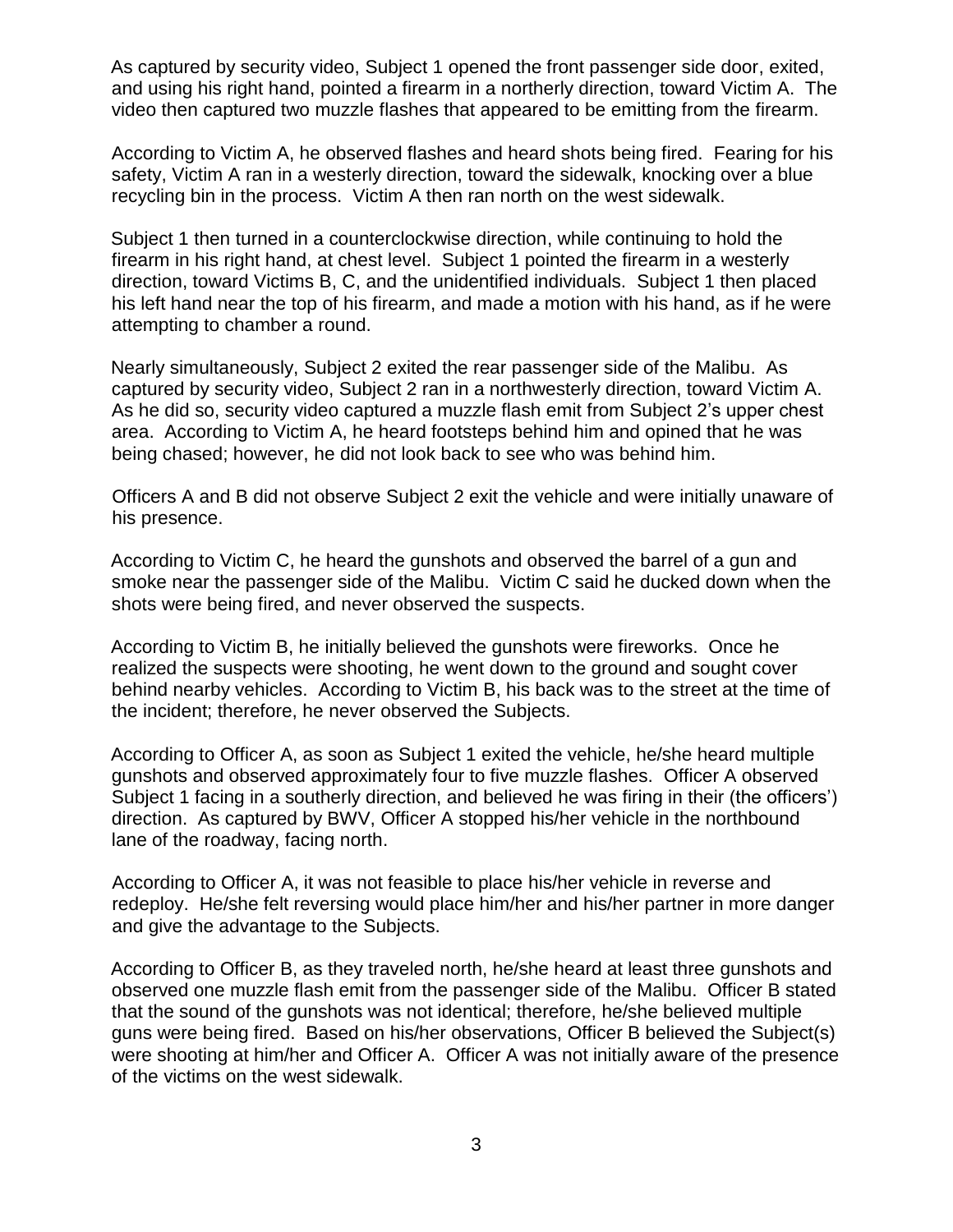Officer A estimated he/she stopped his/her police vehicle approximately 40-50 feet south of the Malibu. The investigation determined that Officer A stopped approximately 41 feet south of the Malibu.

Fearing that Subject 1 was going to kill him/her and his/her partner, Officer A opened the driver's side door with his/her left hand and unholstered his/her pistol with his/her right hand, while still seated in the vehicle. According to Officer A, since everything happened so fast, he/she did not have time to place the officers' vehicle into park. He/she kept his/her right foot on the brake pedal, and placed his/her left foot onto the street. Officer A then stood up and partially exited the vehicle, using his/her door as cover.

Officer A transitioned his/her pistol into a two-handed shooting position and pointed the muzzle in a northerly direction, toward Subject 1. According to Officer A, he/she ordered Subject 1 to stop, but he/she did not react or comply with Officer A's command. Officer A added, "It happened so quick that I just didn't really have too much time to - really say anything."

Nearly simultaneously, Officer B opened the passenger side door and transitioned his/her flashlight from his/her right hand, into his/her left hand. As he/she exited the vehicle, Officer B unholstered his/her pistol with his/her right hand and held it in a onehanded shooting position, with the muzzle pointed in a northwesterly direction, toward Subject 1. As he/she did so, Officer B positioned him/herself east of the open passenger side door, utilizing the engine block as cover.

According to Officer B, they just stumbled upon the situation, he/she did not have time to go Code Six upon arrival. Officer B added, "It's better to defend myself, protect my partner, protect myself."

According to Officer B, since everything happened so fast, he/she did not have time to communicate his/her observations with Officer A prior to exiting the vehicle. However, Officer A recalled Officer B say, "They're shooting" prior to exiting the vehicle.

As captured by security video, Subject 1 walked west, and positioned him/herself just west of the open front passenger side door of the Malibu. As he/she did so, Subject 1 held the pistol in a two-handed shooting position, with the muzzle pointed in a west to southwesterly direction. According to Officer A, Subject 1 appeared to be firing toward the west sidewalk. Officer A was unable to see who or what Subject 1 was firing at, due to parked vehicles blocking his/her view of the sidewalk.

At the time of the incident, there were multiple vehicles parked along the west curb, including Victim A's vehicle.

As captured on security video, Subject 1 then turned toward the officers, while holding the pistol in a two handed, low-ready position. Subject 1 raised the pistol to chest level and appeared to point the muzzle in the officers' direction.

According to Officer A, "So, he was shooting in in my direction because I saw muzzle flashes. I was scared. I took out - - unholstered my weapon fearing that he was going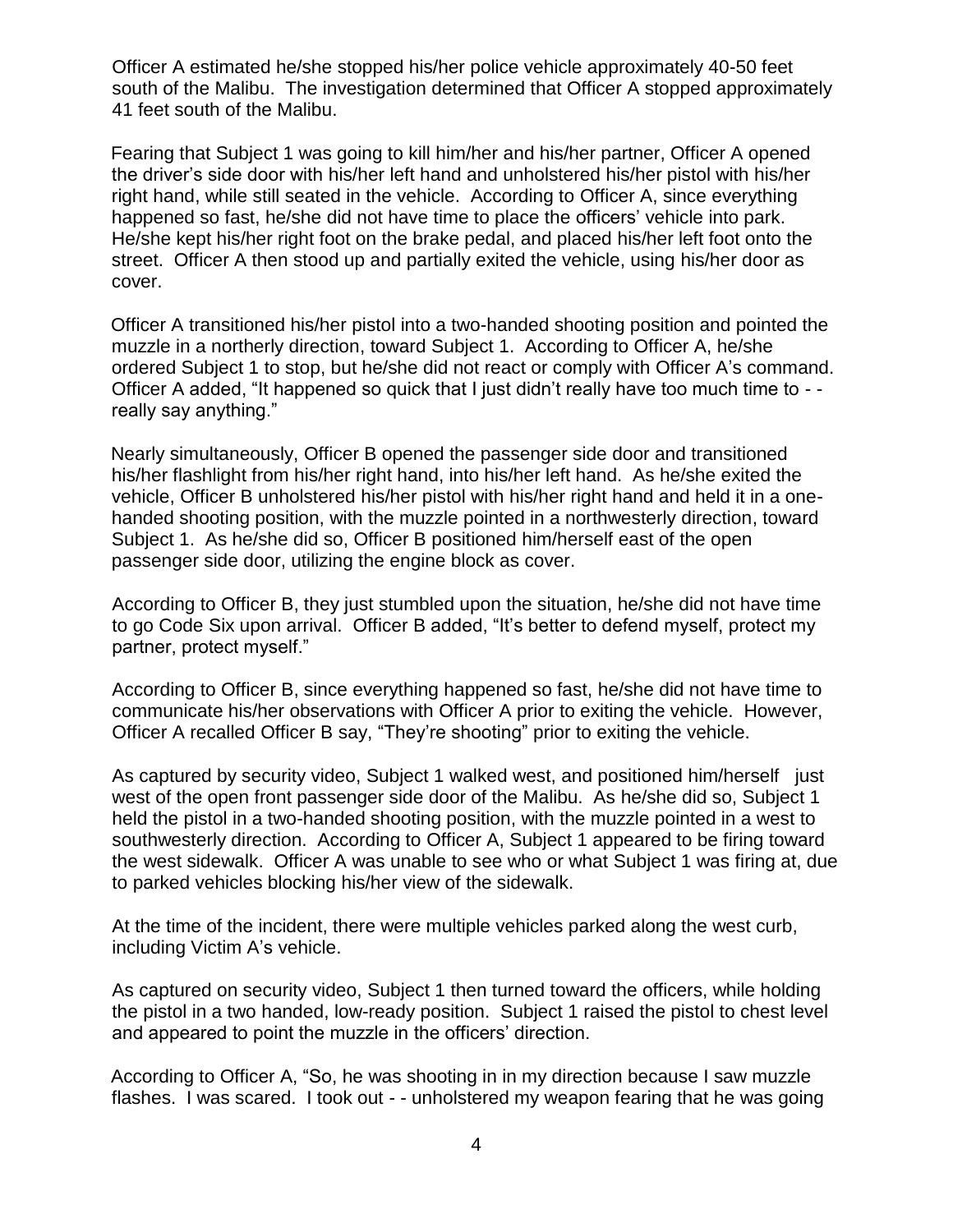to try to kill me or my partner and shot back at him." Officer A fired six rounds at Subject 1, in a northwesterly direction, from an approximate distance of 63 feet.

According to Officer A, he/she aimed his/her pistol at Subject 1's torso area as Subject 1 stood near the passenger side of the Malibu.

Officer A recalled firing his/her first volley prior to Subject 1 pointing his/her pistol toward the west sidewalk. However, a review of the security video determined that the officers' vehicle was still driving north as Subject 1 pointed his pistol toward the west sidewalk.

The OIS occurred prior to Officers A and B activating their BWV devices and was captured by the devices' two-minute video buffer; therefore, their BWV did not capture the sound of the gunfire. In addition, due to the officers' positions, their BWV did not capture Subject 1's actions at the time of the OIS.

During a subsequent examination of the Malibu, investigators determined that the front passenger side door sustained two perforating impacts; one went through the door and the other through the window.

Subject 1 ducked down and entered the front passenger seat of the Malibu, closing the door behind him. The Malibu then drove south, in the officers' direction.

According to Officer A, the Subjects could have backed up but instead, they drove toward him/her. Officer A added, "And I was scared that they were going to kill me because he had already shot in our direction and he was shooting at the individuals on the sidewalk. So, I - - was scared that when he was coming towards me, he was going to keep on shooting so I shot at the - - at the passenger that was shooting as they're going towards me."

As the Malibu drove south, Officer A fired an additional seven rounds at Subject 1, as he/she was seated in the front passenger compartment of the vehicle. Officer A fired in a northwesterly to westerly direction, and from approximate decreasing distance of 63 feet to 26 feet. According to Officer A was unable to see into the Malibu as it moved towards him/her; however, Officer A could hear gunfire.

According to Officer A, there was a vehicle and steel gate within Subject 1's background at the time of the OIS. Officer A added that he/she did not observe any citizens within Subject 1's background.

According to Officer A, he/she did not become aware of the victims' presence until the conclusion of his/her second volley. Officer A recalled firing three to four shots during his/her second volley. The investigation revealed that Officer A fired seven rounds during his/her second volley. The time that elapsed between Officer A's first volley and second volley was approximately two seconds.

According to Officer B, he/she believed Subject 1 was firing at him/her and Officer A. In defense of their lives, Officer B fired five rounds at Subject 1, in a northwesterly direction, from an approximate decreasing distance of 63 feet to 27 feet.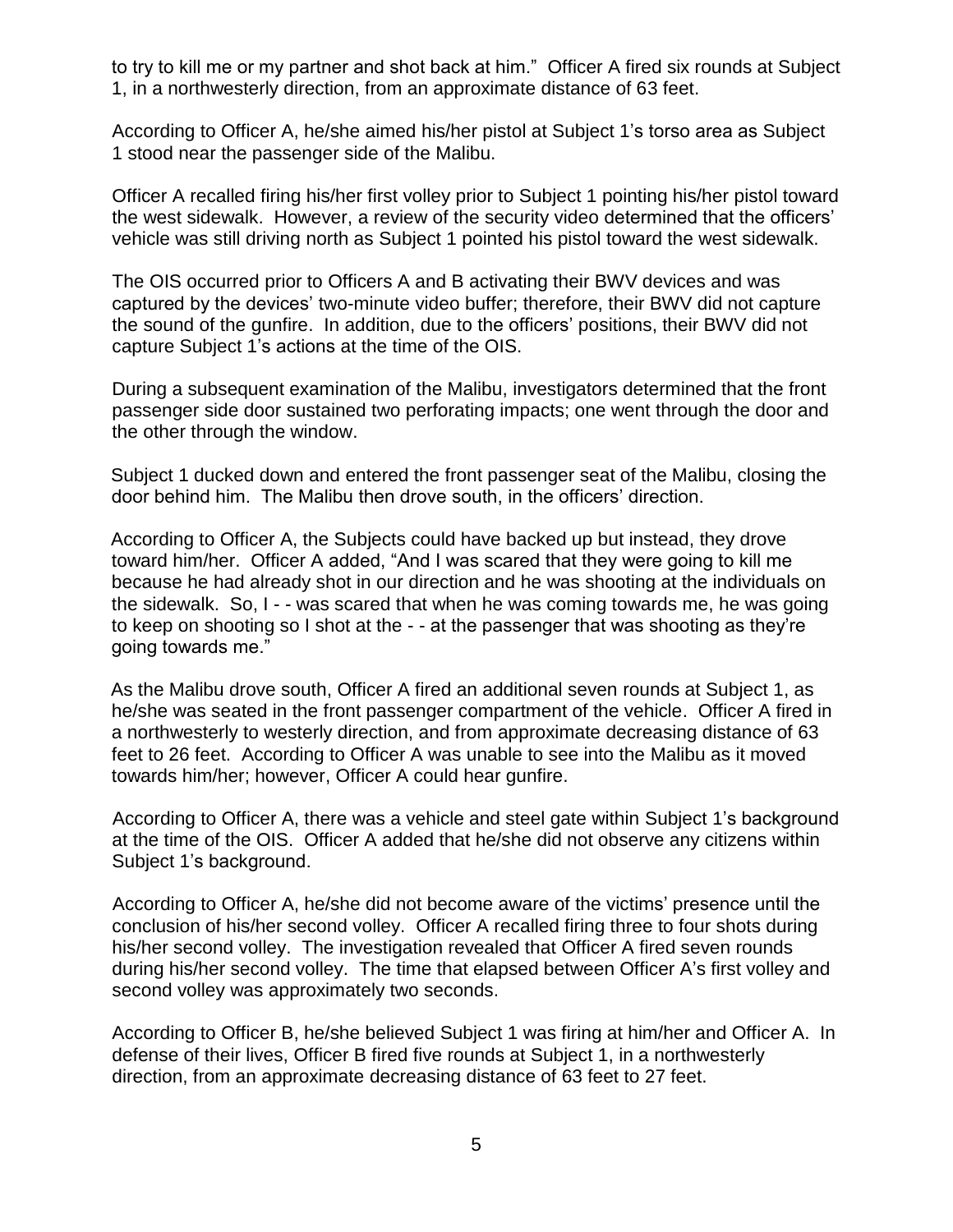According to Officer B, he saw muzzle flash on the passenger side of the Subjects' vehicle, he/she was unsure whether it was coming from within the vehicle or outside. Officer B could not see the Subject firing; however, he/she explained, "If there's a muzzle flash, there's a person behind that muzzle flash."

Officer B recalled the Malibu being stationary when he/she fired his/her rounds. A review of the security video determined that the vehicle appeared to be driving south when he/she fired all five rounds.

According to Officer B, he/she stopped firing when the vehicle drove away, and he/she no longer had a shot. Officer B believed he/she fired three to four rounds during the OIS. The investigation revealed that Officer B fired five rounds.

According to Officer B, at the time of the OIS, he/she was unable to see Subject 1's background due to the fact that it was dark outside, and the lighting conditions were poor. Based on the security video and physical evidence, the investigation determined that Subject 1 did not fire in the officers' direction.

Video evidence indicated that approximately six seconds transpired between the officers' vehicle stopping and the subjects' vehicle driving past the officers.

The Subjects continued driving south after the OIS. Officer B repositioned him/herself to the rear of their police vehicle, facing in a southerly direction, toward the Malibu as it sped away. According to Officer B, his/her intentions were to get the license plate of the Malibu. The Malibu drove through a mid-phase red light and continued south, out of the officers' view.

At approximately 2330:06 hours, as captured on BWV, Officer B held his/her radio in his/her left hand and appeared to be broadcasting. According to Officer B, he/she broadcast a help call; however, it was not captured on Southwest Frequency. Officer B then moved toward the front passenger side of their police vehicle.

A review of Southwest Division's Base Frequency determined that an unknown unit made an incomplete broadcast at approximately 2330:08 hours. Communications Division (CD) was broadcasting simultaneously, and it appeared that Officer B's broadcast was stepped on. Officer B's BWV was in the buffering period and did not capture the audio of his/her broadcast.

Meanwhile, Officer A sat down on the driver's seat of their police vehicle and transitioned his/her pistol into his/her left hand. As he/she did so, Officer A gripped the top of the slide with his/her left hand, with the muzzle pointed toward the driver's side door. Officer A placed the officers' vehicle into park and transitioned his/her pistol back into his/her right hand, out of view of the BWV. Officer A then exited the vehicle, holding his/her pistol and flashlight in his/her left hand and radio in his/her right hand.

Officer B observed Subject 2 reappear on the west sidewalk. According to Officer B, Subject 2 was holding an object, resembling a handgun, in his right hand. A review of the security video determined Subject 2 was holding a revolver in his right hand.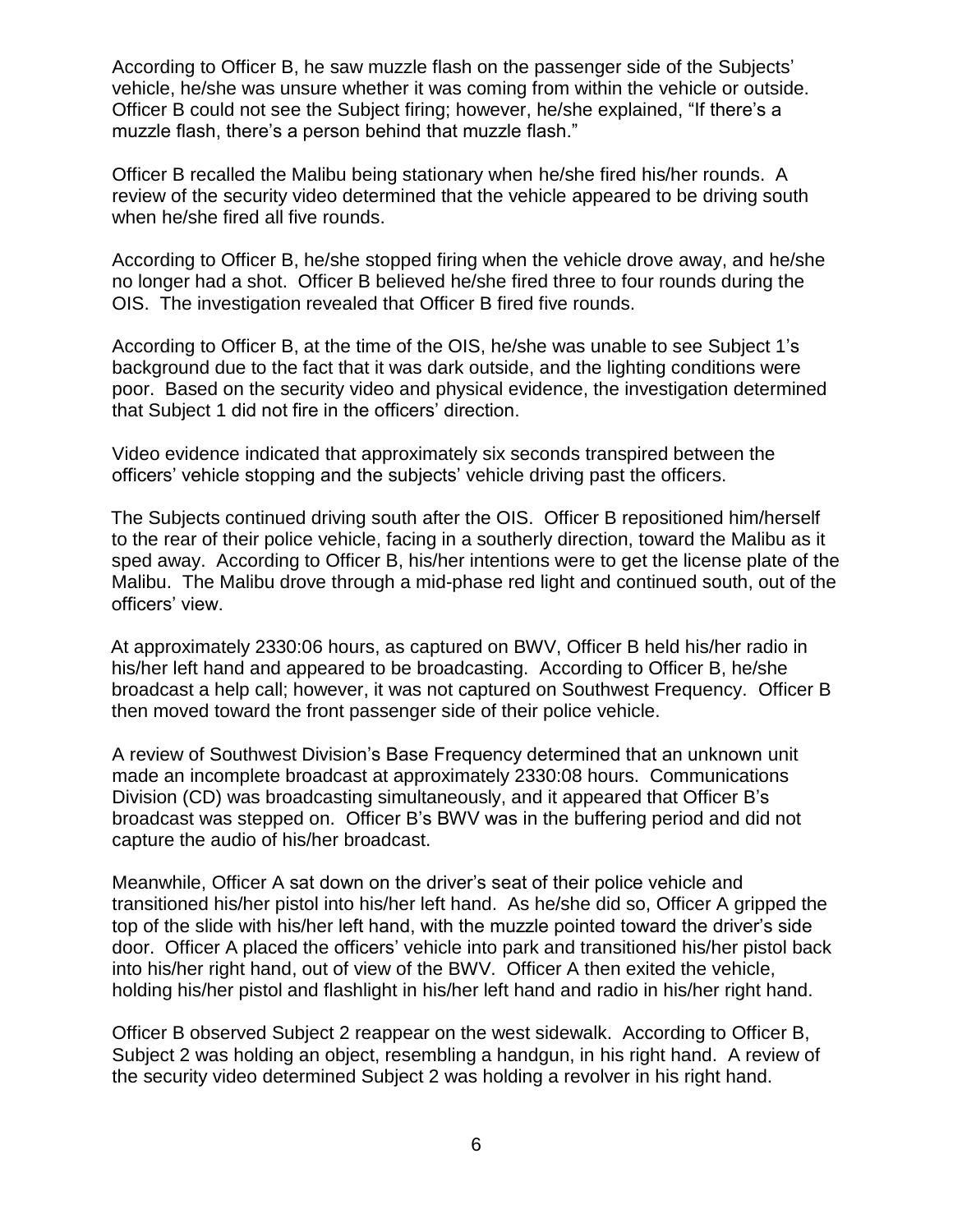As captured on BWV, while standing near the front passenger side of their police vehicle, Officer B raised his/her pistol with his/her right hand and pointed it in a northwesterly direction toward Subject 2. Officer B activated his/her BWV and jogged in a northwesterly direction across the street. As he/she did so, he/she held his/her radio in his/her left hand and his/her pistol in his/her right hand. Officer B ordered Subject 2 to, "Stay on the ground, get on the ground, get on the ground, get the [expletive] on the ground now."

According to Officer B, he/she utilized curse words while giving commands to Subject 2, because he/she was experiencing stress, and his/her adrenalin was pumping as a result of the OIS.

Officer B did not communicate his/her observations with Officer A and did not advise him/her that Subject 2 was armed with a gun. According to Officer B, he/she did not have time to communicate with his/her partner, because there were too many things happening simultaneously.

Upon exiting the vehicle, Officer A activated his/her BWV, then transitioned his/her radio into his/her left hand and pistol into his/her right hand. According to Officer A, he/she heard Officer B giving commands and observed a Subject running north on the west sidewalk. Officer A ordered the Subject to, "Get on the ground, Get on the ground," and jogged in a northerly direction, toward his/her partner. As he/she did so, Officer A held his/her pistol in his/her right hand and his/her radio and flashlight in his/her left hand.

As captured on security video, Subject 2 looked in the officers' direction, then dropped the revolver onto the ground, west of where the dice game had been. Subject 2 then turned around and ran north on the west sidewalk. According to Officer B, Subject 2 ultimately ran westbound through houses, out of his/her view. According to Officer B, he/she did not see Subject 2 discard the revolver prior to fleeing the scene.

At approximately 2330:21 hours, Officer A broadcast a help call, and advised CD of the officers' location. Officer A then walked south, in the street, toward Victim A's vehicle. He/she illuminated the interior of the vehicle with his/her flashlight and determined there were no occupants inside of the vehicle.

Nearly simultaneously, Officer B broadcast to CD, and advised that a male (Subject 2), wearing a black hoodie and red sweatpants, was running north. As Officer B made the aforementioned broadcast, he/she held his/her radio in his/her left hand, and his/her pistol in his/her right hand, pointed in a northerly direction.

Communications Division repeated the help call. The Radio Telephone Operator (RTO) did not provide the responding units with the officers' cross street, nor did they broadcast Subject 2's description.

Officer B made an additional broadcast and advised CD of their location. Air Unit 3 advised they were responding to the location. Multiple units responded to the help call.

Following the OIS, Officers A and B observed several individuals - Victims B, C, and an unidentified victim wearing an olive-green shirt and glasses - on the west sidewalk, near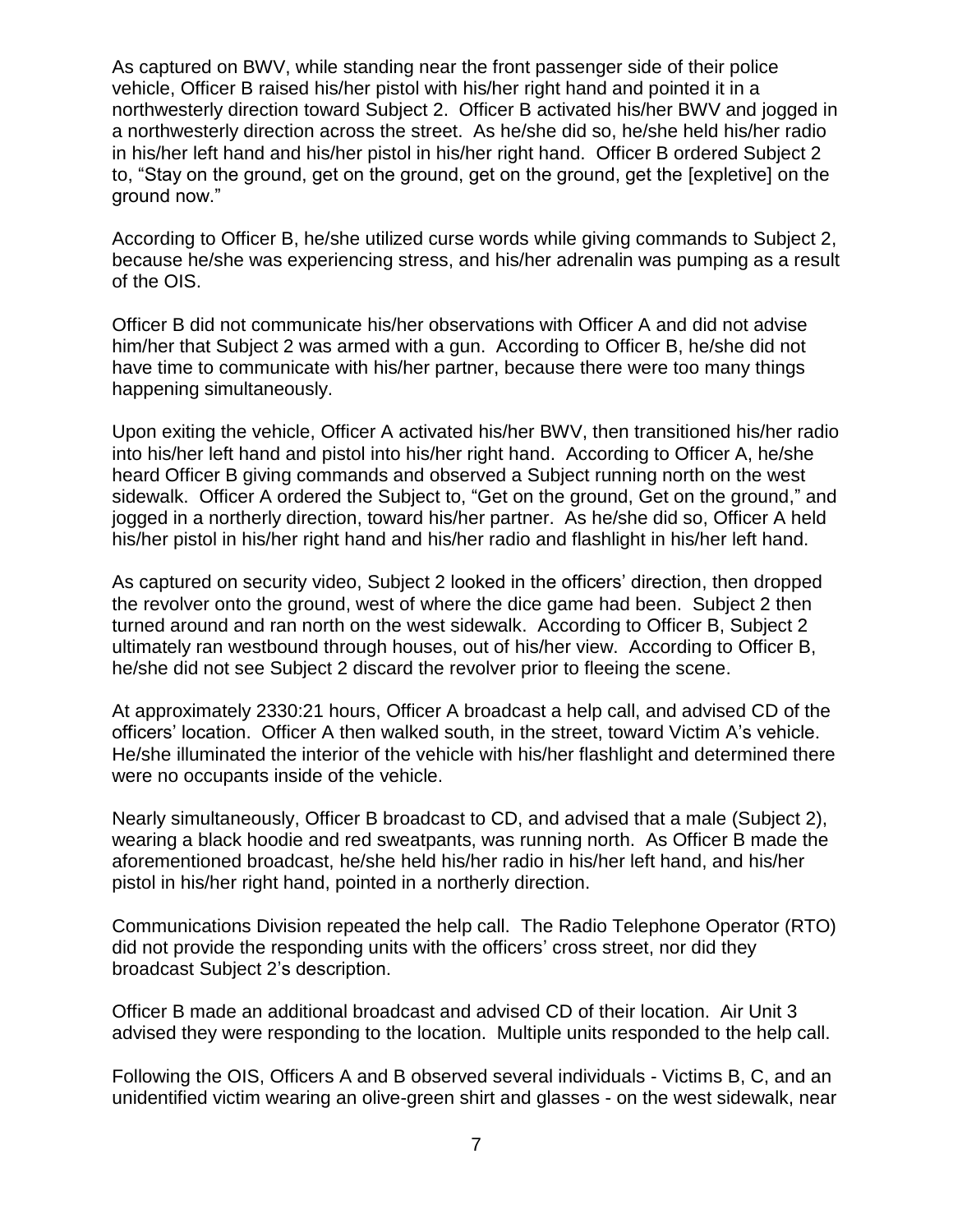the dice game setup. Initially, the officers were unsure if they were victims or potential suspects.

The investigation revealed that two of the unidentified victims fled south following the OIS. They ran south, out of the officers' view, and remain unidentified.

Officer B turned around and pointed his/her pistol in a southerly direction toward Victims B, C, and D. Officer B ordered the victims to get on the ground. The victims did not comply with his/her command; instead, they all remained standing.

According to Officer B, he/she pointed his/her pistol at the victims because the scene was still active, and he/she was unsure if they were victims or suspects. In addition, Officer B was cognizant that the OIS occurred in a known gang area and described the victims' initial demeanor as uncooperative.

Although the victims did not comply with Officer B's command to get on the ground, he/she did not give any additional commands at that time. According to Officer B, there were a lot of things going on. Additionally, Officer B recalled one of the victims reporting that the Subjects fired at them.

Officer B walked south on the west sidewalk, toward where the dice game was setup. Officer B pointed the muzzle of his/her pistol toward the ground, and utilized the flashlight affixed to his/her pistol to illuminate the sidewalk. Officer B observed a revolver lying in the grass, just west of the sidewalk.

Officer B did not advise Officer A about the presence of the revolver at this time, because he/she did not want to alert the victims of the revolver's location.

Officer A walked south in the street, toward the aforementioned victims. He/she pointed his/her pistol in the direction of Victims B and D and ordered them to get against the wall. They did not comply with his/her commands; instead, they remained standing in their current positions with their hands raised in the air. Victims B and D both informed Officer A that the Subjects shot at them.

According to Officer A, he/she pointed his/her pistol at the victims because he/she initially believed they could be suspects.

Officer A did not give additional commands to the victims because they appeared to be somewhat cooperative and were not attempting to flee the scene.

At approximately 2330:52 hours, Victim D walked north on the west sidewalk in Officer B's direction. He bent down and picked up an unknown amount of currency from the sidewalk. Officer B pointed toward the south and directed Victim D to stay over there. Victim D walked a few steps south but remained in the area of the dice game setup and revolver.

Officer B then turned toward the north, and using his/her right hand, pointed his/her pistol in a northerly direction. As he/she did so, as captured on BWV, Officer B's back appeared to be exposed to Victims B, C, and D, who were still standing in close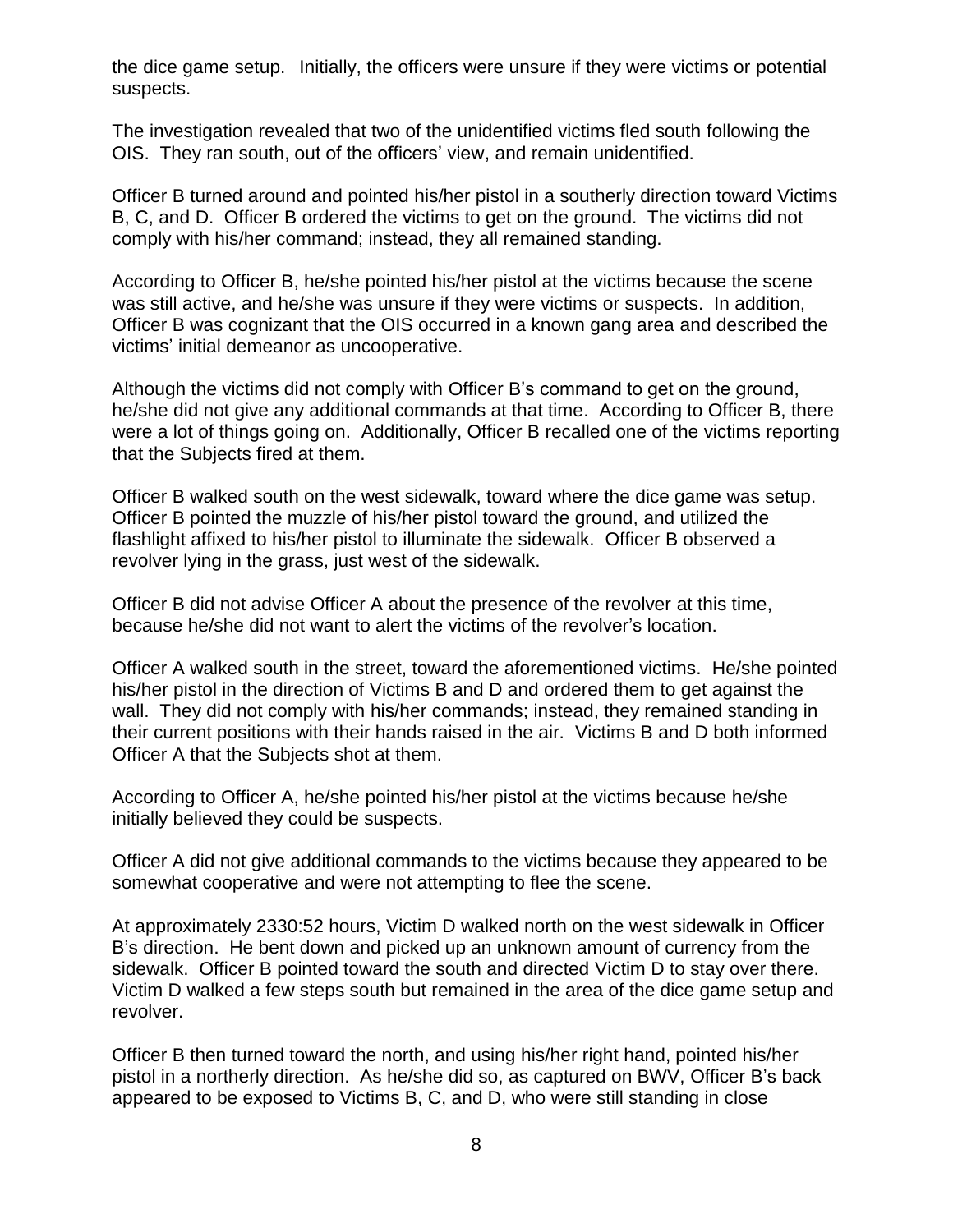proximity to the revolver. According to Officer B, although his/her back was turned toward the revolver, his/her head was swiveling, and he/she was able to monitor the revolver and the victims.

Officers A and B observed Victim A to the north of their location. According to Officer B, Victim A was yelling and appeared to stumble in the street. Based on his/her observations, Officer B believed Victim A may have sustained a gunshot wound. Officer B directed Victim A to come to his/her location.

Officer B then turned in a southerly direction, and yelled to the victims, "Hey, don't grab the gun, stay in there." Officer B then broadcast to CD, advising that they had an article (revolver) in custody, and requested a Rescue Ambulance (RA) for Victim A. As he/she made the aforementioned broadcast, Officer B turned and walked away from the revolver, in a northerly direction. According to Officer B, as he/she did so, he/she was continuously looking back and forth and was able to monitor the revolver.

According to Officer B, the victims never attempted to pick up the revolver; however, they would get close to it, then walk away. The investigation determined that Officer B never took custody of the revolver. The revolver remained in place until it was later recovered by criminalists. Officer A acknowledged hearing Officer B's broadcast and opined that there was a firearm at scene.

Officer A believed Victim A was a potential suspect and was concerned that he may try to flee the scene. Officer A holstered his/her pistol, entered the police vehicle and drove north approximately 25 feet. According to Officer A, Victim A began walking in his/her direction; therefore, he/she decided to stop the vehicle.

According to Officer A, as he/she repositioned the vehicle, he/she was able to see Officer B, who was standing near the west curb, and was close enough to render aid if necessary.

Officer A estimated that he/she parked the police vehicle approximately 15 feet east of Officer B's location.

Officer A parked in the northbound lane of the roadway, east of the dice game setup. Officer A then exited the vehicle, walked toward the west sidewalk, and made contact with the victims. As Officer A approached, Victim D appeared to be examining his/her right arm. Officer A asked Victim D if he was okay and verified that he was not injured. Victim D pointed in a northerly direction, toward Victim A, and stated, "I think he hit down there." Officer A replied, "Okay," and remained in the same area.

Although Officer A believed Victim A was a potential suspect, he/she decided to initiate contact with the victims on the west curb first, because they were closer to where he/she parked.

At approximately 2331:47 hours, Witness A called 911 and reported that a vehicle collided with a pole at a nearby intersection. She described the vehicle as a black Chevrolet, gave the registration plate number, and advised CD that there was a bullet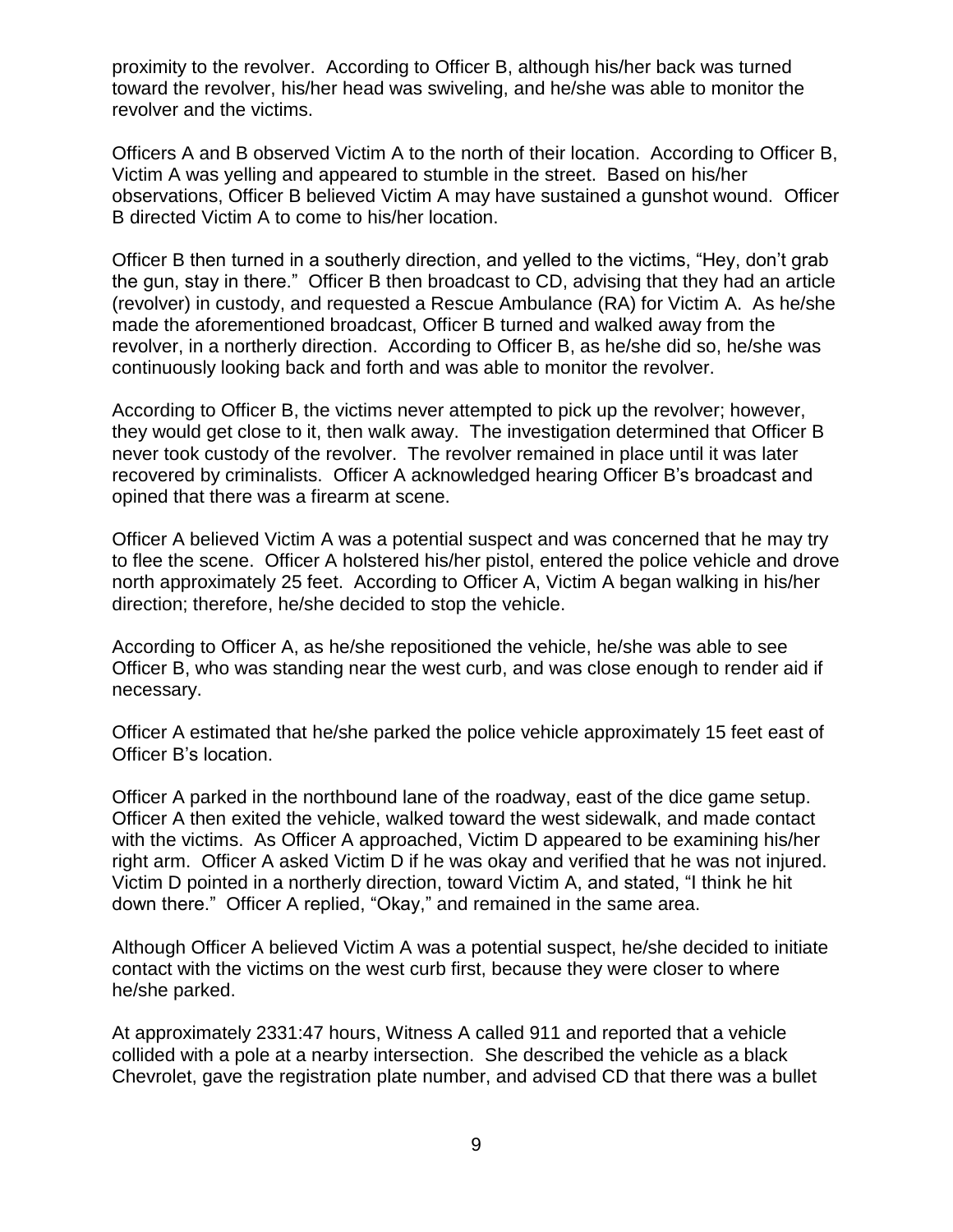hole on the rear portion of the involved vehicle. Witness A added that she heard the sound of fireworks just prior to the collision.

At approximately 2331:50 hours, Air 3 arrived over the scene. Shortly thereafter, Officer A transitioned his/her radio into his/her left hand and unholstered his/her pistol. According to Officer A, he/she unholstered his/her pistol again because the scene was still active, and they were still waiting for additional resources to arrive.

Air 3 requested that Officers A and B to utilize their flashlights, to assist him/her with identifying their location. Upon Air 3's request, Officers A and B both activated their flashlights. Air 3 then began setting up a perimeter. Officer A broadcast a description of the malibu and advised that there were two male occupants, and gunshots to the windshield.

Meanwhile, Officers C and D responded to the area. They located the Malibu, which had been involved in a traffic collision with a pole.

When Officers C and D located the Malibu, the trunk and vehicle doors were closed.

As captured on BWV, Officer C ordered any occupants inside of the Malibu to exit with their hands up; however, he/she received no response. It was ultimately determined that the Malibu was unoccupied

While waiting for additional resources to arrive, Officer B walked to the west sidewalk, and asked Victims B and C if they were okay. Victim C replied, "Yeah." Victim D then walked north on the west sidewalk, past Officer B. Officer B asked Victim D if he was okay. As captured on BWV, Victim D appeared to be examining his right arm, and said something unintelligible. Victim D then stepped into the street and continued walking in a northerly direction. Officer B informed Victim D that an ambulance was en route for Victim A.

According to Officers A and B, Victim D never reported that he was injured.

Officer B illuminated the revolver with his/her flashlight and asked Victims B and C, "Hey, who was the guy with the gun?" Victims B and C both began walking in a northerly direction toward Officer B. Victim B informed Officer B that they (the victims) were shooting dice, and reiterated that the Subjects were shooting at them. As Officer B was speaking with the victims, Officer A joined them on the west sidewalk. Officer B then directed Officer A to the revolver.

As captured on BWV, Officer A illuminated the revolver with his/her flashlight and asked, "Hey, whose is this?" Victims B and C walked north, stood in close proximity to the revolver, and appeared to be looking down at it. Officer B pointed toward the north and replied, "That was the guy with the - - with that red hooded sweatshirt." Officer A pointed his/her flashlight toward Victim A and stated, "He's over here. Let me go get him. Let me go get him." As Officer A responded, Officer B simultaneously stated, "And that black hooded sweatshirt. He has a gunshot." Officer A then jogged north, in the street, toward Victim A.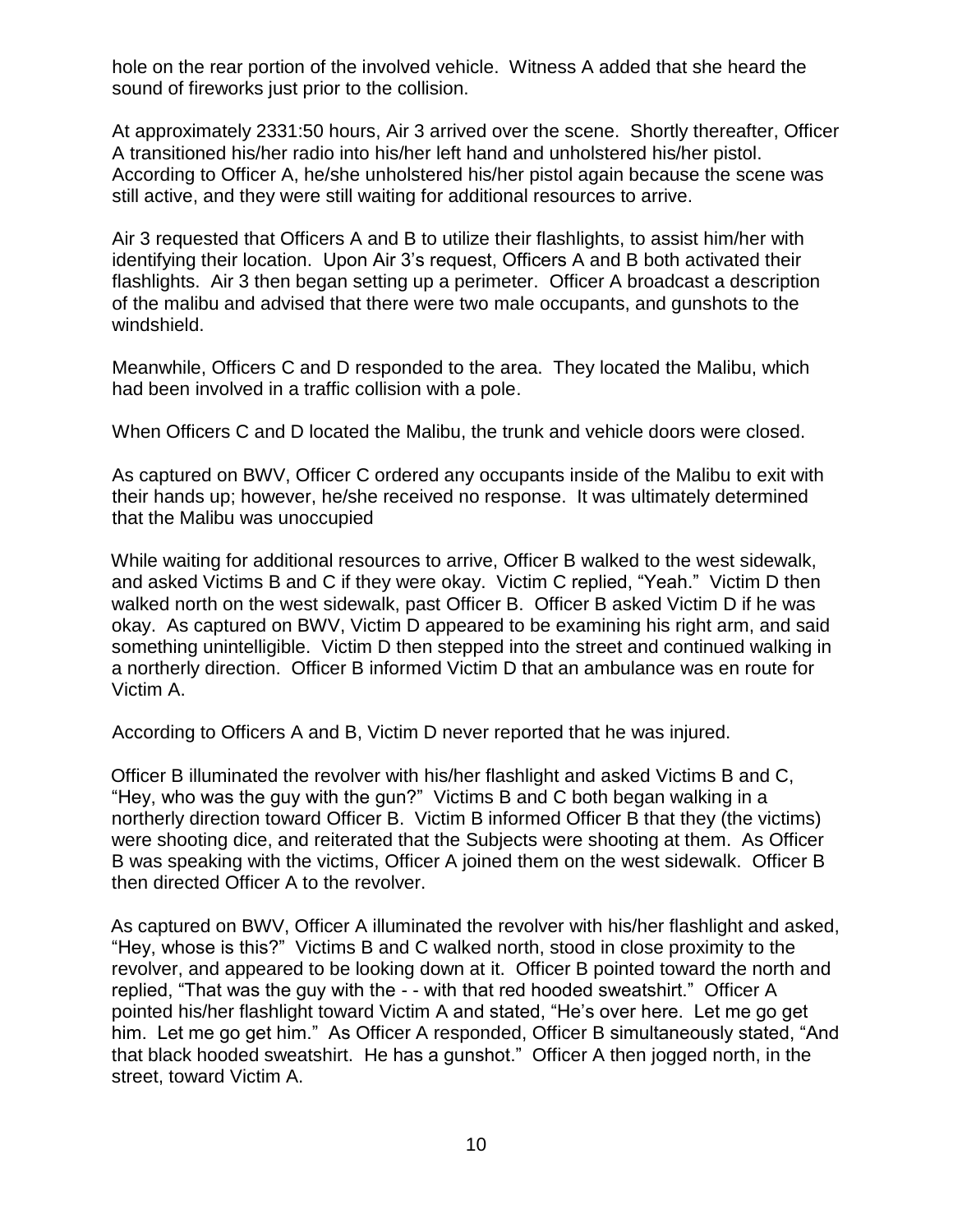As captured on BWV, Victims B and C appeared to get within a few feet of the revolver.

According to Officer B, he/she never observed the individual wearing the red sweatshirt (Victim A) armed with a firearm. Officer B attributed the above statement made to Officer A as confusion.

As Officer A made his/her way north, Victim A was walking south in his/her direction. Victim D approached Victim A's right side, and Officer A approached his left side. Officer A placed his/her right arm around the back of Victim D's neck, while Officer A placed his/her right hand under Victim A's left arm/armpit area. Together, Officer A and Victim D assisted Victim A south, toward the OIS scene.

According to Officer A, he/she didn't handcuff Victim A immediately because, "…when I was bringing him back, well, I had like checked his waistband area and I didn't see anything." Officer A added that he/she was multi-tasking and it didn't occur to him/her to handcuff Victim A right away.

Officer B estimated that Officer A was approximately five to six properties north of his/her location, when he/she met with Victim A. Officers A and B both believed they were close enough to render aid to one another if necessary.

According to Officer A, he/she was approximately 30-40 feet north of Officer B when he/she made contact with Victim A. An analysis of the BWV determined that the actual distance was approximately 115 feet.

As Officer A was assisting Victim A, Officer B broadcast to CD, advising that there was a victim down (Victim A), with a gunshot wound to his leg. Officer A assisted Victim A into a seated position, on the west curb, just north of Officer A's vehicle. Officers A and B illuminated Victim A with their flashlights and asked where he was shot. Victim A replied that he was good.

The investigation determined that Victim A did not sustain a gunshot wound. He subsequently informed officers that he injured his hip while fleeing from the Subjects.

At approximately 2334:23 hours, Officers E and F arrived at scene. They initially parked at a nearby intersection and exited the vehicle. Shortly thereafter, Air 3 requested that one unit respond to the OIS scene, and Officer E advised CD they would respond. Officers G and H also responded to the OIS scene.

Officers E and F were the first officers to arrive at the OIS scene. Upon their arrival, Officer B informed them that the incident began as a shooting in progress. Officer B provided a description of Subject 2 and his last known location. Officer B pointed toward the revolver and stated, "He [Subject 2] was the one with the revolver." Officer E broadcast to CD, and provided a description of Subject 2, as well as his last known direction of travel.

At approximately 2336:05 hours, Officers G and H arrived at scene. Upon their arrival, Officer G met with Officer B and inquired about Subject 2's last known direction of travel, then requested that Air 3 increase the size of the perimeter.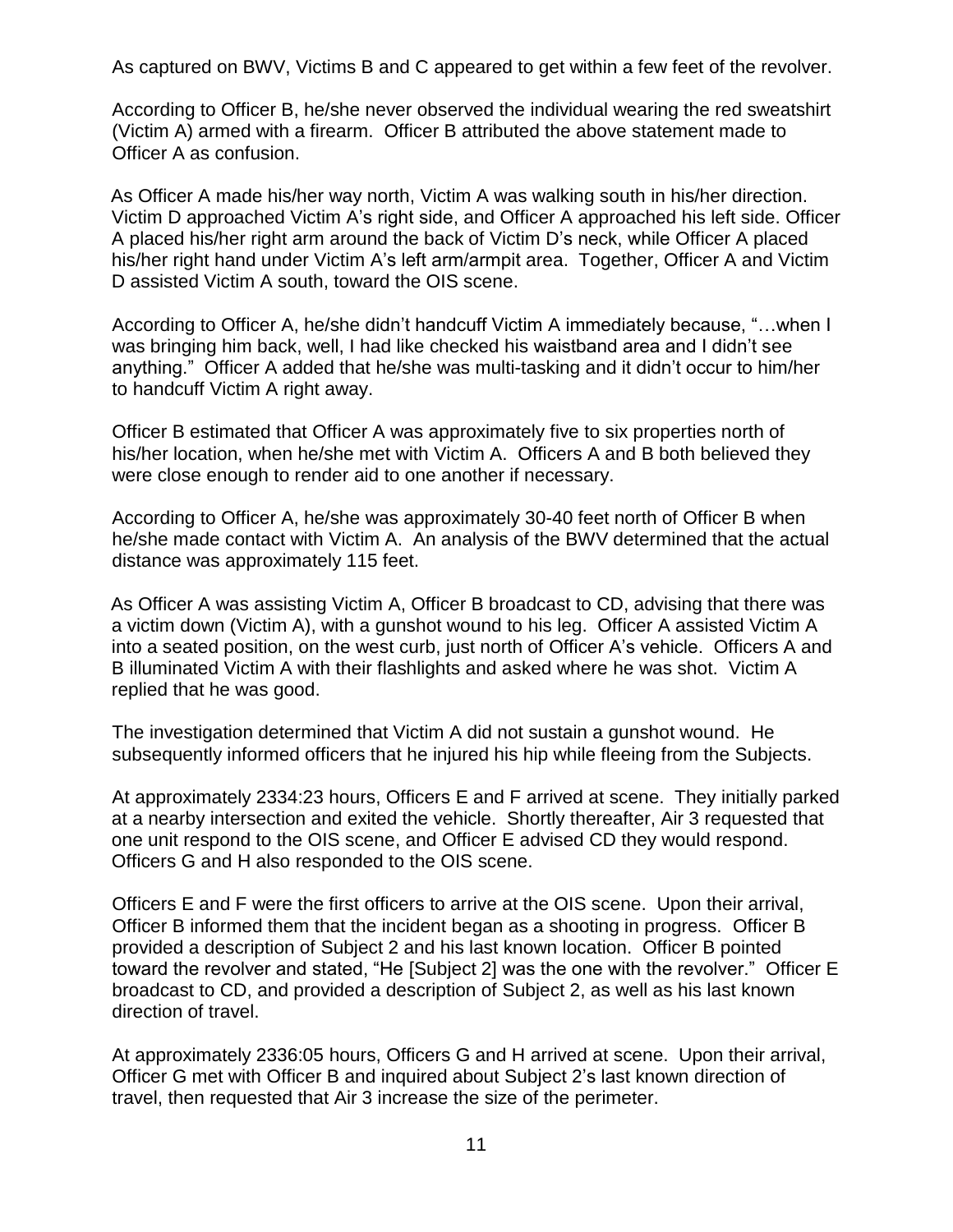As captured on BWV, Victim D walked north on the west sidewalk, past the revolver. Officer F ordered Victim D to back up. Officers H approached Victim D, advised him that the area was considered a crime scene, and directed him to go south. Victim D walked backward, with both hands raised, as Officer H followed him southbound on the sidewalk. Officer H escorted Victim D to the east sidewalk. As he/she did so, Officer F began guarding the revolver.

According to Officer A, he/she believed Victim A was a potential suspect, because he/she initially fled from the scene. Officer A decided to handcuff Victim A. Officer A assisted Victim A to a standing position and completed the handcuffing process. Officer A then assisted Victim A to a seated position on the west curb. During that process, Victim A complained of pain to his hip area.

Officer E approached Officer A and requested additional information about Subject 2. Officer A informed Officer E that Subject 2 fled approximately three to four minutes prior to his/her inquiry. In addition, Officer A described the Subjects' vehicle as silver Chevrolet sedan, and informed Officer E that the passenger was shooting. Officer A stated to Officer E, "I thought he was shooting at me."

Officers H recovered a flashlight from the street, south of Officers A and B's vehicle. Officers H walked north, and was met by Officer B. Officer B advised Officers H that the flashlight belonged to him/her. Officers H relinquished the flashlight to Officer B.

At approximately 2338 hours, Sergeant A arrived at scene of the OIS. He/she identified the involved officers and ensured that Officers A and B were separated.

Officer A relinquished custody of Victim A to Officer E. Officer E asked Victim A if he was injured and required an ambulance. Victim A advised he injured his hip while fleeing from the Subjects; however, he declined an ambulance multiple times.

At approximately 2338:54 hours, Officer H met with Victim B, in the street. As captured on BWV, Victim B was bleeding from his left wrist area. Officers G approached shortly thereafter, and requested an RA for Victim B. Officer G broadcast to CD, requesting that the RA respond and informed Sergeant A that Victim B had sustained a gunshot wound. Sergeant A ensured that an RA had been requested for Victim B.

The investigation determined that Victim B sustained an abrasion to his left wrist. Although the cause of the abrasion was unsubstantiated, Victim B advised investigators that he believed the injury was ballistic-related.

At approximately 2342:35 hours, Los Angeles Fire Department (LAFD) arrived and provided medical treatment to Victim B.

At approximately 2343 hours, Witness B was parked outside of a nearby business premise. According to Witness B, as he sat in his vehicle, a shirtless individual (later identified as Subject 3) approached him, claimed to be the victim of an assault, and asked for a ride out of the area. Witness B noted that Subject 3 had a hole near the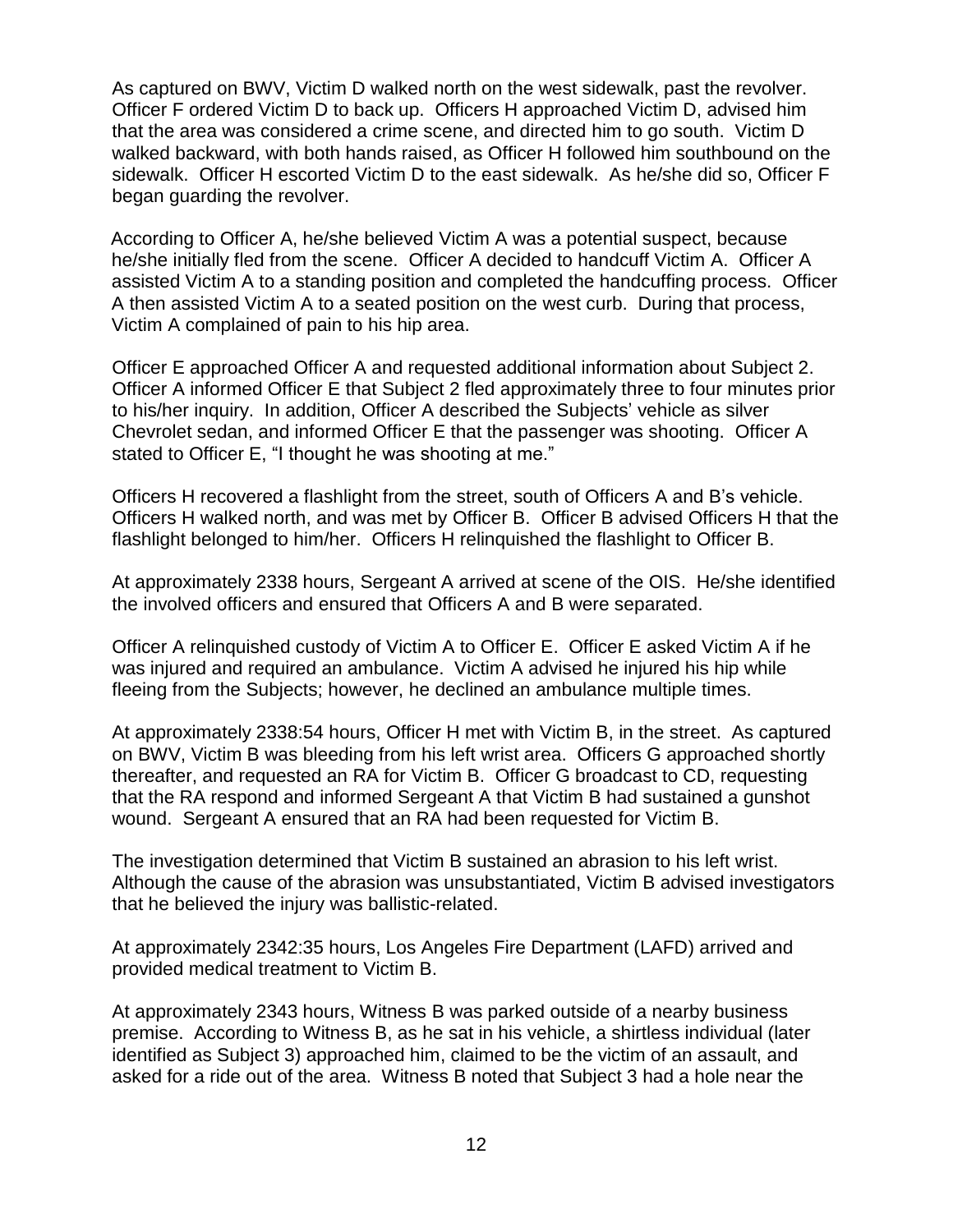center of his chest that was bleeding. Subject 3 was carrying a white shirt and was using it to clean blood from his chest and hands.

Witness B refused Subject 3's request. After the refusal, Witness B observed Subject 3 ask other individuals within the parking lot for a ride. He then observed Subject 3 enter a business premise and begin speaking with patrons. Witness B heard police activity in the area and opined that Subject 3 may be involved. Witness B called 911 and reported the encounter with Subject 3.

Officers I and J assumed a perimeter position at a nearby intersection. As they did so, they located a broken gold chain in the street. Officer I broadcast his/her finding and was contacted by Sergeant B, who directed him/her to photograph and recover the necklace, which he/she did.

During a subsequent search of the Malibu, two gold chain fragments were recovered from the passenger compartment of the vehicle. It was later determined that the broken necklace and the fragments tested positive for gunshot residue.

Meanwhile, Subject 3 asked Witnesses C and D for a ride and they agreed. Witnesses C and D and Subject 3 then exited the business together and entered Witness D's vehicle. Witness D was the driver, Witness C was the front passenger, and Subject 3 was the rear passenger. According to Witness D, Subject 3 was looking around and started acting suspicious.

According to Witnesses C and D, Subject 3 began telling them where to turn. As they drove through the area, they observed police activity. According to Witness C, Subject 3 began leaning back in the seat, and asked Witness D to place the vehicle in reverse. Based on Subject 3's demeanor, Witnesses C and D opined that the police may be searching for Subject 3.

According to Witnesses C and D, as they approached officers, Subject 3 laid on the rear floorboard, and appeared to be attempting to hide.

When asked if he tried to alert the police about Subject 3's presence, Witness C stated, "No, because we didn't know what to do. And we just assumed they'd find him back there just hiding so we just decided to let them."

Officers K and L had assumed a position on the perimeter. They were stopping and visually inspecting the interior of vehicles, in search of the outstanding suspects.

According to Officer K, he/she heard CD broadcast the radio call at the business premise, as well as the Subject's descriptors. Officer K approached the driver's side of Witness D's vehicle and illuminated the interior of the vehicle with his/her flashlight. As he/she did so, he/she made eye contact with Subject 3, who was lying on the rear passenger floorboard. According to Officer K, "I immediately identified the very obvious clothing description that was provided over the air on the tac channel of the red sleeves."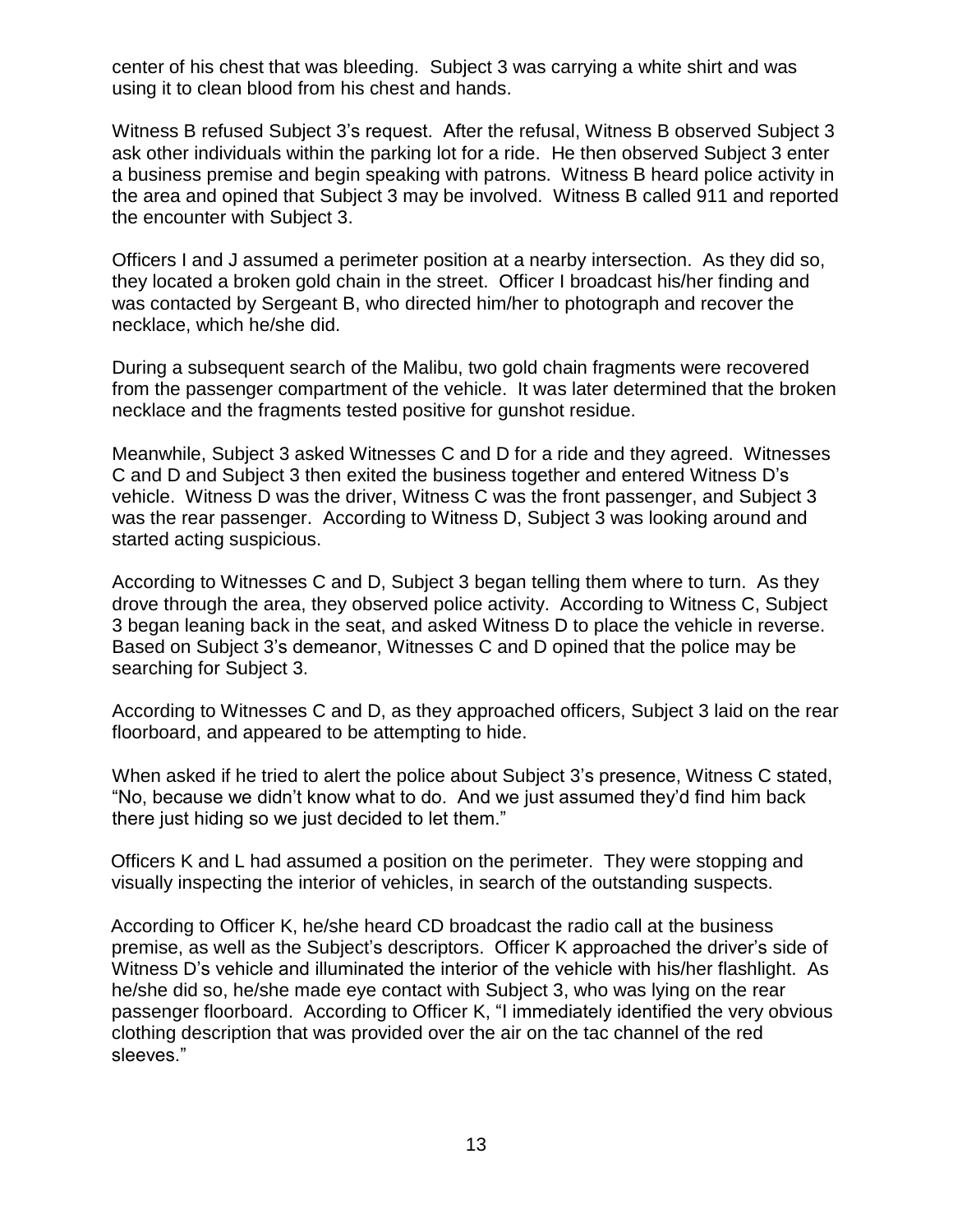Investigators were unable to locate any broadcasts on the police radio indicating that Subject 3 was wearing a shirt with red sleeves.

Officer K was aware of the previous broadcasts indicating that the Subject may be armed. According to Officer K, "And so because of that, um, the potential of things reasonably escalating if he did have a weapon of, you know, and the threat of death or serious bodily injury, I drew and exhibited the weapon."

While holding his/her flashlight in his/her left hand, Officer K unholstered his/her pistol, and held it in his/her right hand, with the muzzle pointed in a northerly direction toward Subject 3. According to Officer K, he/she was able to see Subject 3's hands from his/her position, and he did not appear to be holding a weapon.

According to Officer L, he/she was providing directions to the driver of the previous vehicle they inspected, when he/she heard Officer K yell, "Partner!" Officer L walked toward Officer K, and as he/she did so, raised his/her flashlight with his/her left hand, and illuminated the interior of Witness D's vehicle. He/she noted that Officer K's pistol was drawn and opined that there was a suspect inside of the vehicle.

According to Officer L, he/she was also cognizant that there were reports of an armed suspect in close proximity to their location. As he/she approached the vehicle, Officer L unholstered his/her pistol, and held it in his/her right hand with the muzzle pointed in a northeasterly direction, toward the vehicle. Officer L positioned him/herself beside the rear driver's side door, then pointed his/her pistol in a northerly direction, toward Subject 3.

As Officer L communicated with Witness D, Witness C, and Subject 3, Officer K handled communications. Officer K broadcast to CD, "[W]e're gonna be Code Six at [location]. We're gonna have a suspect inside the rear of a vehicle here." Officer K further, added a description of the vehicle and the Subject's clothing.

According to Officers K and L, they were unsure if Witnesses C and D were potential hostages or suspects. As captured on BWV, Officer L ordered Witness D to turn the vehicle off and throw her keys out of the window. According to Officer L, Witness D did not immediately comply with his/her command. Officer L then stated, "Throw them on the [expletive] ground right now." Witness D complied, by throwing the keys out of the driver's side window. Officer L stated, "Anybody moves you will get shot. Plain and [expletive] simple."

When asked why he/she used expletives when addressing Witnesses C and D and Subject 3, Officer L explained, "It was essentially to prove my point that it's not a game; that this is a very serious situation and also to kind of snap their minds right in a sense and I got immediate compliance after I did."

The Air Unit requested any additional units, not assigned to a position on the perimeter, to respond to Officers K and L's location. Officers N, O, P, Q, R, and S responded.

As they waited for additional resources to arrive, Officer K continued to verbalize with Witnesses C and D, and Subject 3. As captured on BWV, Officer K ordered Subject 3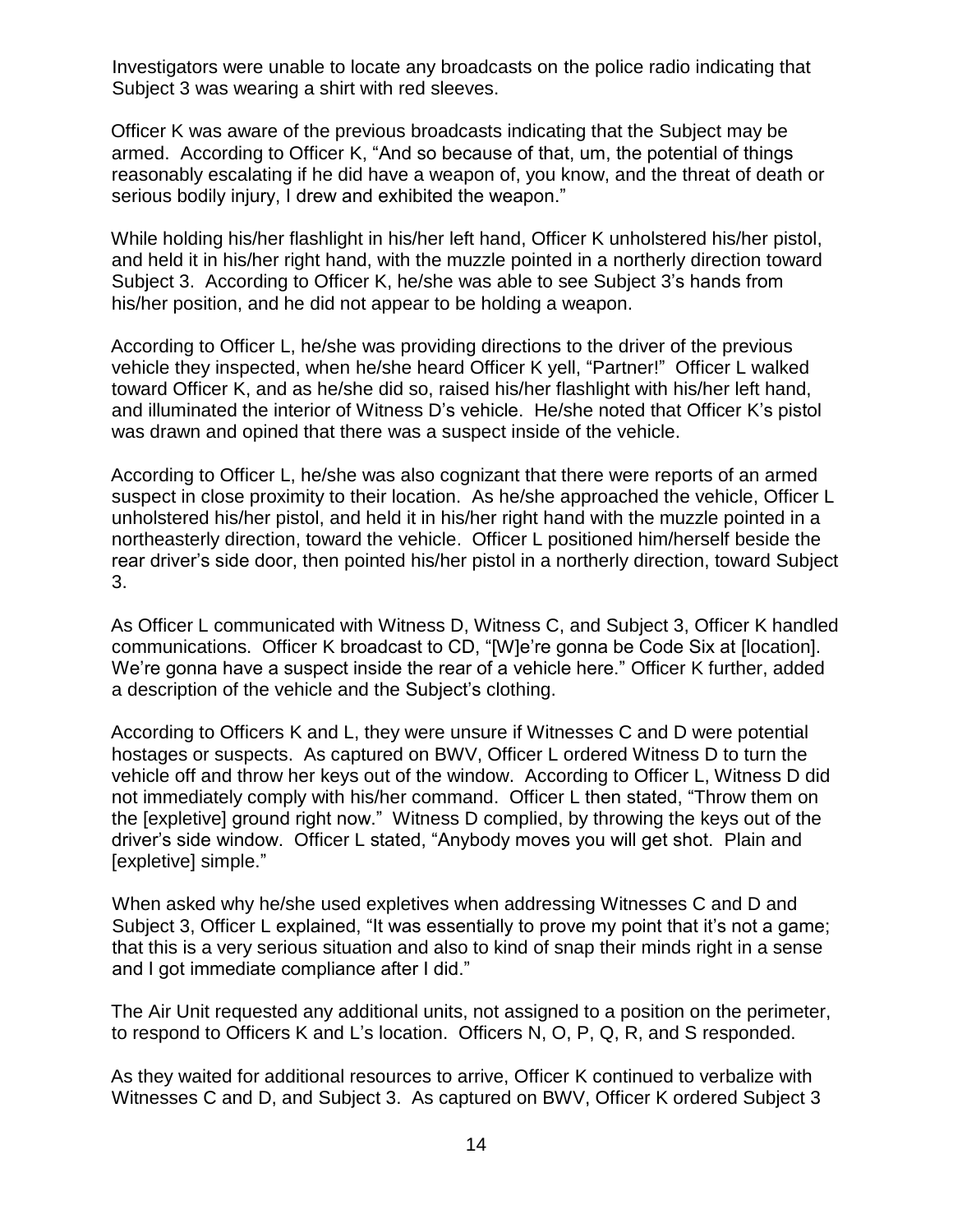not to move. Officer K then advised Witnesses C and D and Subject 3 that the officers did not want to shoot anyone and wanted them to be aware of the severity of the call. Officer K then stated, "If you are a victim, we are going to determine that, but we need you to cooperate. Do not reach into your pockets whatsoever. Do you understand me?" Officer K then advised Witnesses C and D and Subject 3, that if Officer K saw their hands drop, he/she would consider it a threat.

At approximately 2354:54 hours, Officers M and N arrived at scene. Upon their arrival, both officers unholstered their pistols. Officer K advised Officers M and N that they would have Witnesses C and D exit the vehicle first, while Officer L covered Subject 3. Using his/her left hand, Officer K opened the driver's side door of the vehicle and ordered Witness D to exit. Witness D complied with Officer K's command.

Officers O and P arrived at scene as Officer K was opening Witness D's door. They both unholstered their pistols upon exiting the police vehicle. Shortly thereafter, Officers Q, R, and S arrived at scene. Officer Q retrieved a shield from the rear seat of his/her police vehicle.

Officer N escorted Witness D to the south sidewalk and handcuffed her. Officer K then ordered Witness C to exit the vehicle and reminded him not to reach into his pockets. As Witness C exited, Officer K directed him to walk toward the front of the vehicle, and he complied with his/her commands. Officer R then escorted Witness C to the south sidewalk and handcuffed him.

At approximately 2356:01 hours, as captured on his/her BWV, Officer K gave commands to Subject 3, stating, "Remember what I said. Do not drop your hands to the bottom whatsoever. We will consider it a threat." Officer Q approached the rear passenger door of the vehicle and advised the officers that he/she had a shield. Officer Q held the shield in his/her left hand, and his/her pistol with his/her right hand.

Officer L was cognizant that Officer Q had arrived with the shield. Officer L looked over his/her shoulder, and observed officers standing in an arrest-team formation. He/she redeployed south, toward the sidewalk, and holstered his/her pistol.

As captured on BWV, Officer K opened the rear driver's side door with his/her left hand, while holding his/her pistol in his/her right hand, with the muzzle pointed toward the ground. As he/she did so, Officer Q positioned him/herself just east of the open door. Officer Q held the shield in his/her left hand, and his/her pistol in his/her right hand, with the muzzle pointed toward Subject 3.

As captured on BWV, Subject 3 was lying on his back, on the rear seat, with both hands raised in the air. Officer K ordered Subject 3 to, "Slide your way out," and told him, "Do not reach down." Officer K then transitioned his/her pistol into a two-handed, low-ready shooting position.

Officer K directed Subject 3 to roll onto his stomach and crawl out of the vehicle. Subject 3 complied with his/her commands. Subject 3 placed both hands onto the asphalt and began crawling out of the vehicle.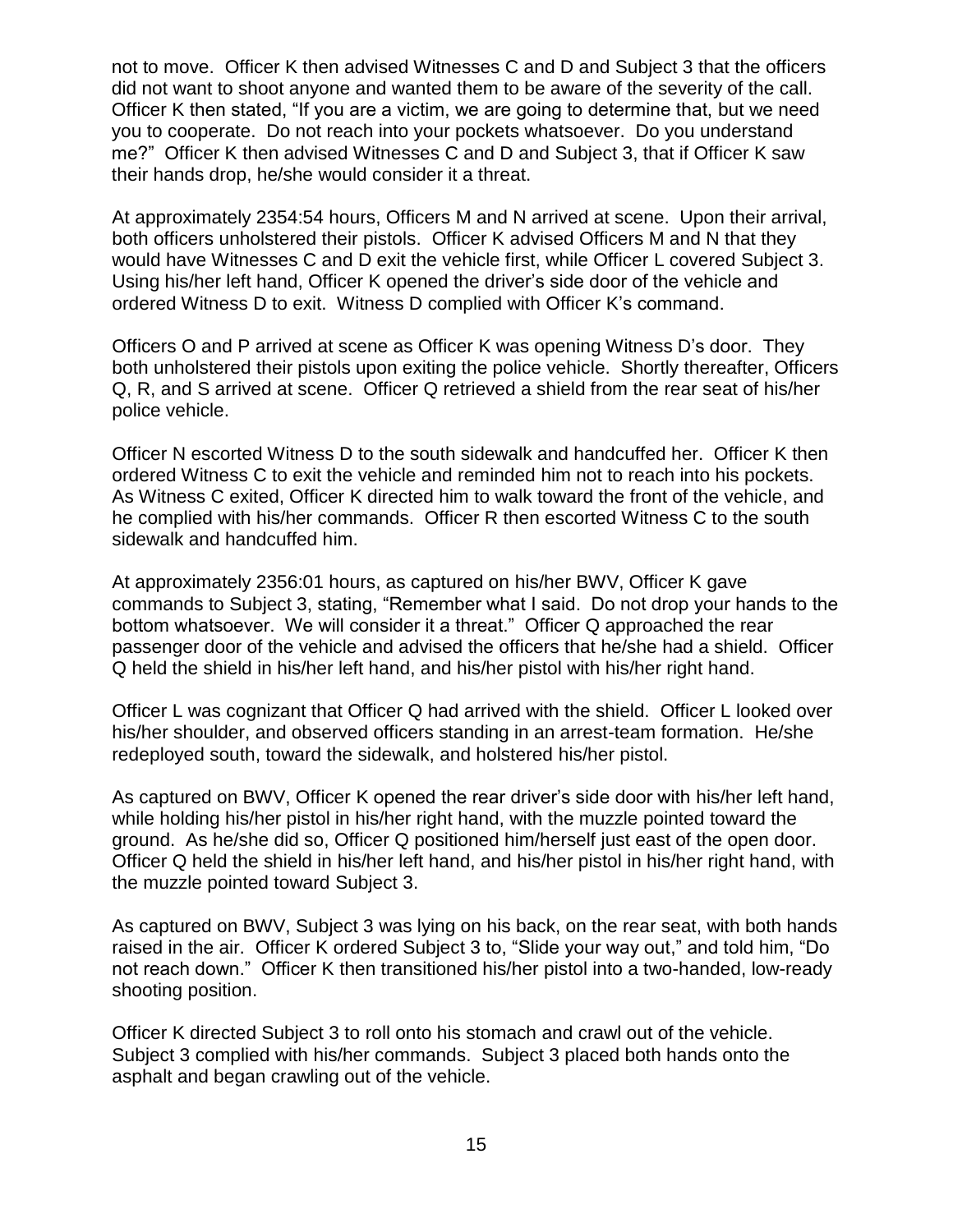As Officer K was giving commands, the officers at scene discussed roles. Officer S assumed the role of TASER officer and Officer O agreed to be the handcuffing officer. As captured on BWV, Officer L informed the officers that Subject 3 was bloody, in case they wanted to don protective gloves.

Officer K ordered Subject 3 to lie flat on the ground, place his arms out to his, sides and spread his legs. Subject 3 complied. Officer O approached Subject 3's right side and using his/her left hand, grabbed Subject 3's right forearm. As he/she did so, Officer O placed his/her left knee on Subject 3's lower back area. Officer O then grabbed Subject 3's right wrist, using his/her right hand, and lifted Subject 3's arm off of the ground. Officer O then placed his/her right knee on Subject 3's upper back, straddling Subject 3's right arm. Officer O retrieved his/her handcuffs, and cuffed Subject 3's right wrist.

Using his/her right hand, Officer O grabbed Subject 3's left forearm, pulled his left arm behind his back, and cuffed Subject 3's left wrist. Officer O then removed both of his/her knees from Subject 3's back. Officer O conducted a pat down search of Subject 3's front waistband area and pockets and assisted him to a standing position. Officers O and P escorted Subject 3 to a nearby police vehicle, at which time Officer O began filling out a Field Interview (FI) Card.

Although Officer L stated that Subject 3 was bloody, Officer O did not don protective gloves prior to approaching Subject 3 and taking him into custody.

Subject 3 initially provided Officer O with a false name; however, the investigation subsequently determined his true identity.

Officer K checked the trunk of Witness D's vehicle and verified that there were no additional occupants. Officers K and L donned protective gloves and searched the interior of Witness D's vehicle. No contraband was recovered from Witness D's vehicle.

While Officer O was completing the FI Card on Subject 3, Officer Q approached, illuminated Subject 3 with his/her flashlight, lifted up his shirt, and began visually examining him for injuries. Officer Q asked Subject 3 if he was hit or in pain. Subject 3 replied, "No, no, no pain."

At approximately 0000:56 hours, Officer K approached Subject 3 and asked if he had been shot. Subject 3 replied, "No." Officers O and Q illuminated Subject 3 with their flashlights. Officer Q pulled down the back collar of Subject 3's shirt at which time Subject 3 said, "I'm good man, I'm good."

As the officers were speaking with Subject 3 and checking him for injuries, Subject 3 tucked his chin down toward his chest. Officer Q ordered Subject 3 to look up, and initially he appeared reluctant to do so. After asking him three times, Subject 3 raised his head. Officer Q then pulled Subject 3's front shirt collar forward and visually examined his chest area. As captured on BWV, Officer Q requested that Officer P also examine Subject 3 to determine if Subject 3 had a hole in his chest.

Officers O and P also observed blood on the front of Subject 3's shirt. In response to Officer Q' statement, they visually examined Subject 3's chest area. Officer P observed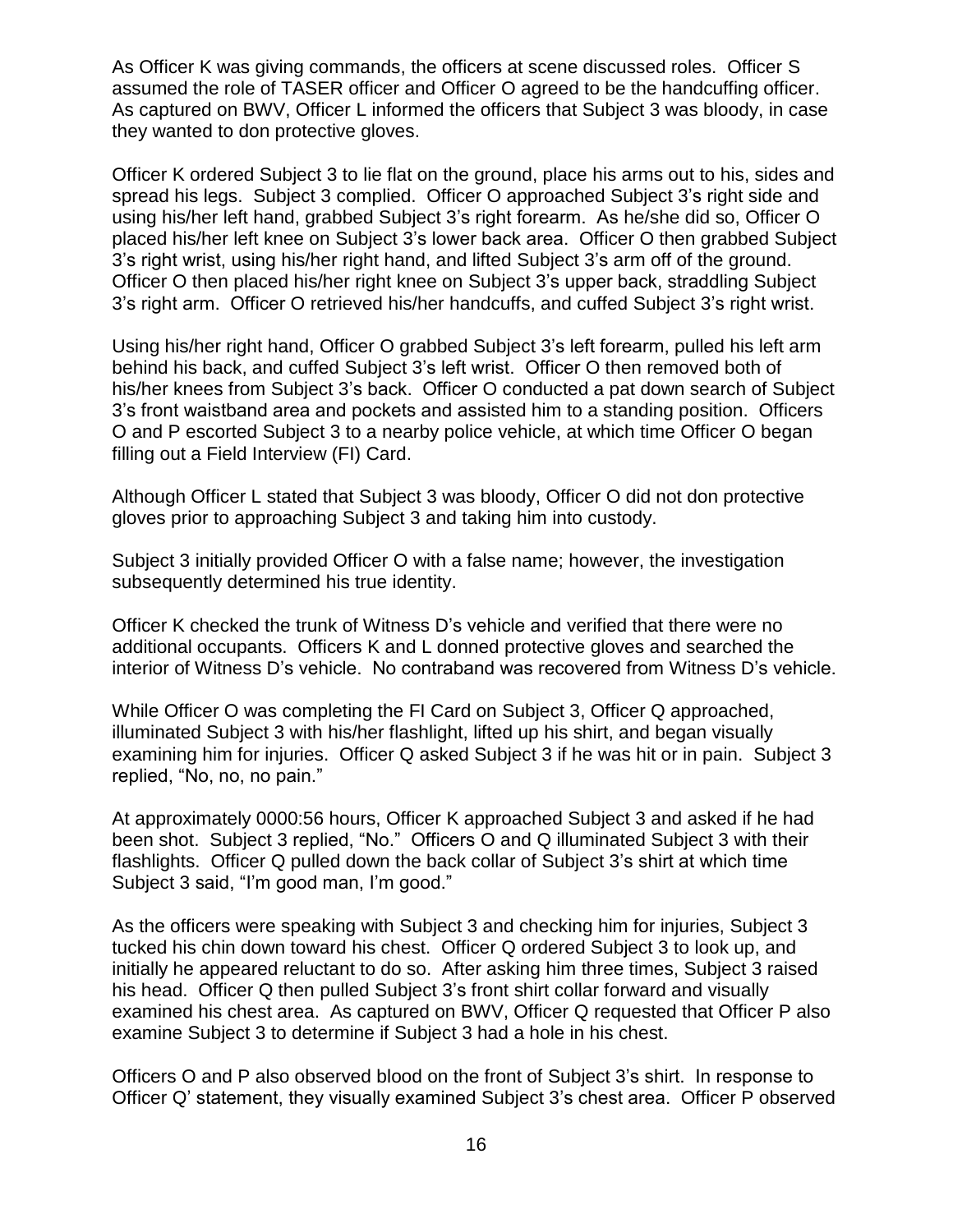a small wound on Subject 3's chest. According to Officer P, "It looked like - - like a piece of glass had struck him, or a piece of - - like a pebble or something."

As captured on BWV, Officer P inquired if the injury was from a fragment or something, and Subject 3 replied, "Nah." Subject 3 then informed the officers that he was jumped.

Officer O observed a circular abrasion to Subject 3's chest area, but said the injury appeared to be minor. Officer O did not feel an RA was necessary for Subject 3.

Although multiple officers were aware that Subject 3 appeared to be bleeding, had multiple holes throughout his shirt, and an injury to his chest area, an RA was never requested for Subject 3. According to Officer P, he/she would have requested an RA for Subject 3, had he/she claimed any injury.

Officers A and B both independently participated in Field Show-ups involving Subject 3; however, neither was able to identify Subject 3 as being involved in the incident.

Metropolitan Division K9 personnel responded to the scene and searched the surrounding areas for the outstanding Subjects with negative results.

At approximately 0029:51 hours, Los Angeles Fire Department (LAFD), arrived at scene and rendered aid to Victim A. Victim A did not require transportation to a medical facility.

At approximately 0135:20 hours, Officers G and H transported Subject 3 to Southwest Community Police Station.

Witnesses C, D and Victim A were also transported to Southwest Community Police Station for further investigation. They were photographed, interviewed, and released.

| <b>NAME</b> | <b>TIMELY BWV</b><br><b>ACTIVATION</b> | FULL 2-<br><b>MINUTE</b><br><b>BUFFER</b> | <b>BWV</b><br><b>RECORDING</b><br>OF ENTIRE<br><b>INCIDENT</b> | <b>TIMELY</b><br><b>DICVS</b><br><b>ACTIVATION</b> | <b>DICVS</b><br><b>RECORDING</b><br>OF ENTIRE<br><b>INCIDENT</b> |
|-------------|----------------------------------------|-------------------------------------------|----------------------------------------------------------------|----------------------------------------------------|------------------------------------------------------------------|
| Officer A   | Yes                                    | Yes                                       | Yes                                                            | N/A                                                | N/A                                                              |
| Officer B   | Yes                                    | Yes                                       | Yes                                                            | N/A                                                | N/A                                                              |
| Officer K   | <b>No</b>                              | Yes                                       | N <sub>0</sub>                                                 | Yes                                                | Yes                                                              |
| Officer L   | <b>No</b>                              | Yes                                       | <b>No</b>                                                      | Yes                                                | Yes                                                              |
| Officer Q   | No                                     | Yes                                       | No                                                             | Yes                                                | Yes                                                              |

## **BWV and DICVS Policy Compliance**

#### **Los Angeles Board of Police Commissioners' Findings**

The BOPC reviews each Categorical Use of Force incident based upon the totality of the circumstances, namely all of the facts, evidence, statements and all other pertinent material relating to the particular incident. In every case, the BOPC makes specific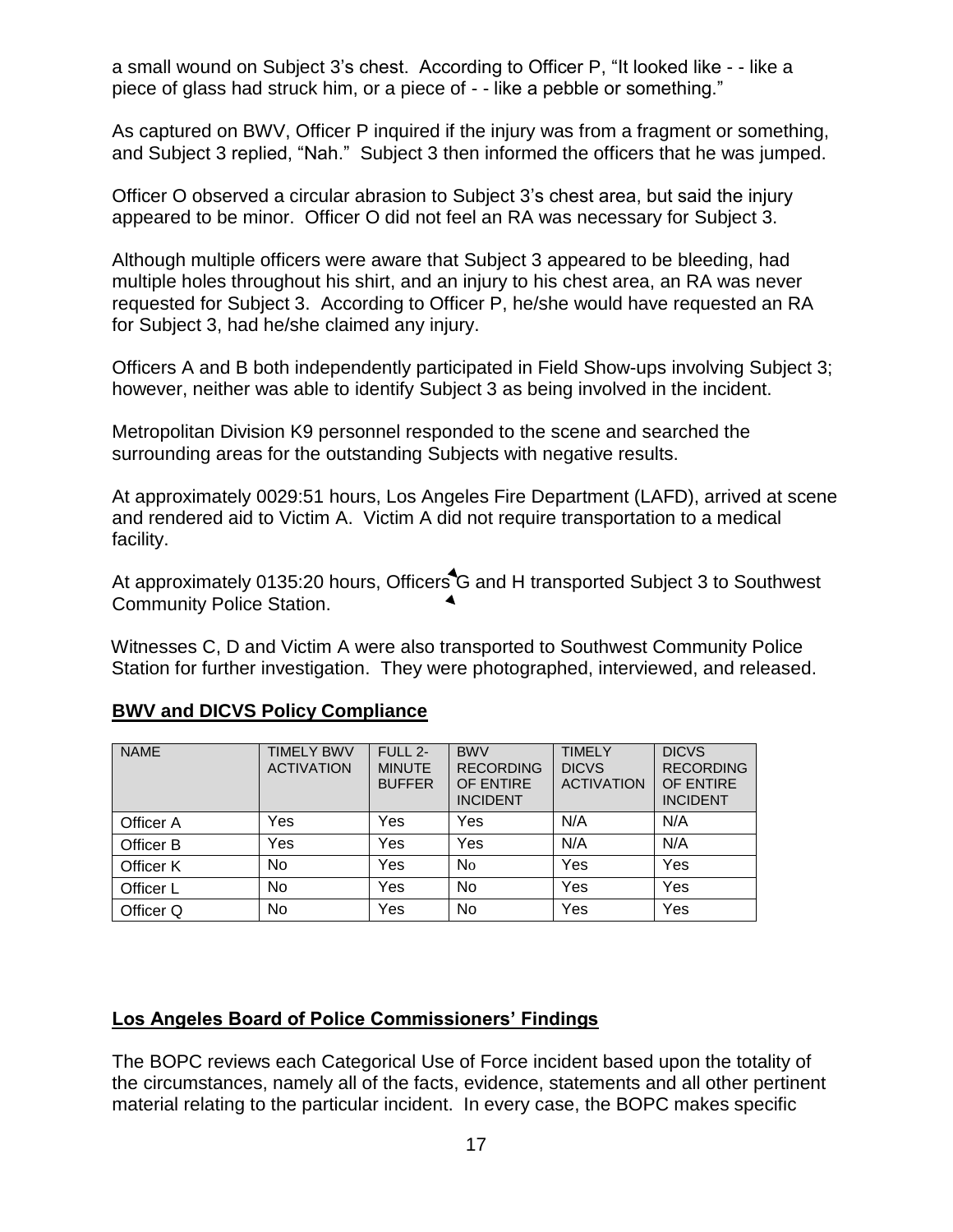findings in three areas: Tactics of the involved officer(s); Drawing/Exhibiting of a firearm by any involved officer(s); and the Use of Force by any involved officer(s). Based on the BOPC's review of the instant case, the BOPC made the following findings:

## **A. Tactics**

The BOPC found Officers A, B, K, and L's, tactics to warrant a Tactical Debrief. The BOPC found Officer Q's tactics to warrant an Administrative Disapproval.

## **B. Drawing and Exhibiting**

The BOPC found Officers A, B, K, L, and Q's drawing and exhibiting of a firearm to be In Policy.

# **C. Lethal Use of Force**

The BOPC found Officers A and B's lethal use of force to be In Policy.

## **Basis for Findings**

In making its decision in this matter, the Commission is mindful that every "use of force by members of law enforcement is a matter of critical concern both to the public and the law enforcement community. It is recognized that some individuals will not comply with the law or submit to control unless compelled to do so by the use of force; therefore, law enforcement officers are sometimes called upon to use force in the performance of their duties. The Los Angeles Police Department also recognizes that members of law enforcement derive their authority from the public and therefore must be ever mindful that they are not only the guardians, but also the servants of the public.

The Department's guiding principle when using force shall be reverence for human life. Officers shall attempt to control an incident by using time, distance, communications, and available resources in an effort to de-escalate the situation, whenever it is safe, feasible, and reasonable to do so. As stated below, when warranted, Department personnel may use objectively reasonable force to carry out their duties. Officers may use deadly force only when they reasonably believe, based on the totality of circumstances, that such force is necessary in defense of human life. Officers who use unreasonable force degrade the confidence of the community we serve, expose the Department and fellow officers to physical hazards, violate the law and rights of individuals upon whom unreasonable force or unnecessary deadly force is used, and subject the Department and themselves to potential civil and criminal liability. Conversely, officers who fail to use force when warranted may endanger themselves, the community and fellow officers." (Special Order No. 23, 2020, Policy on the Use of Force - Revised.)

The Commission is cognizant of the legal framework that exists in evaluating use of force cases, including the United States Supreme Court decision in *Graham v. Connor*, 490 U.S. 386 (1989), stating that: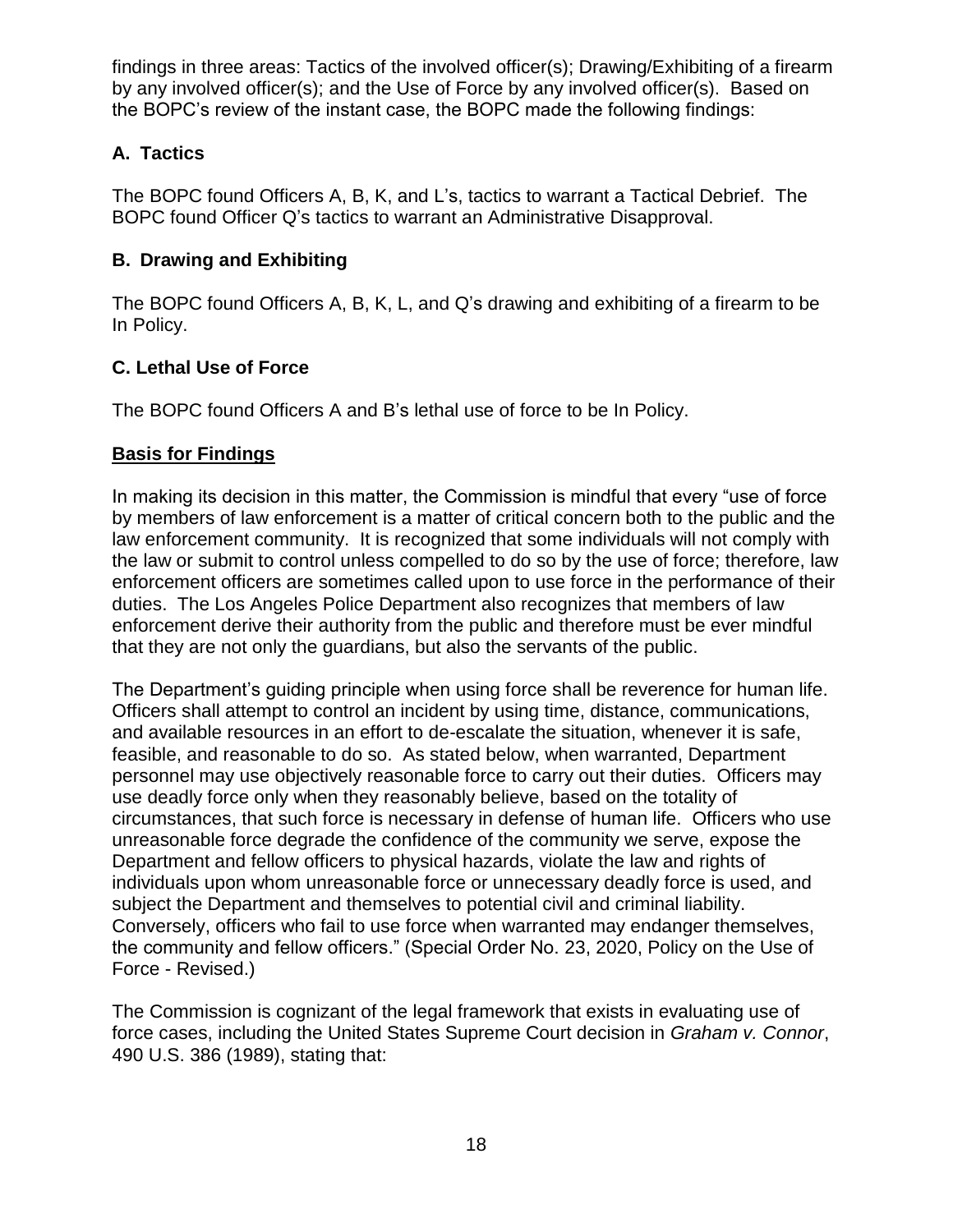"The reasonableness of a particular use of force must be judged from the perspective of a reasonable officer on the scene, rather than with the 20/20 vision of hindsight. The calculus of reasonableness must embody allowance for the fact that police officers are often forced to make split-second judgments – in circumstances that are tense, uncertain and rapidly evolving – about the amount of force that is necessary in a particular situation."

The Commission is further mindful that it must evaluate the actions in this case in accordance with existing Department policies. Relevant to our review are Department policies that relate to the use of force:

**Use of De-Escalation Techniques:** It is the policy of this Department that, whenever practicable, officers shall use techniques and tools consistent with Department deescalation training to reduce the intensity of any encounter with a suspect and enable an officer to have additional options to mitigate the need to use a higher level of force while maintaining control of the situation.

**Verbal Warnings:** Where feasible, a peace officer shall, prior to the use of any force, make reasonable efforts to identify themselves as a peace officer and to warn that force may be used, unless the officer has objectively reasonable grounds to believe that the person is already aware of those facts.

**Proportionality:** Officers may only use a level of force that they reasonably believe is proportional to the seriousness of the suspected offense or the reasonably perceived level of actual or threatened resistance.

**Fair and Unbiased Policing:** Officers shall carry out their duties, including use of force, in a manner that is fair and unbiased. Discriminatory conduct in the basis of race, religion, color, ethnicity, national origin, age, gender, gender identity, gender expression, sexual orientation, housing status, or disability while performing any law enforcement activity is prohibited.

**Use of Force – Non-Deadly:** It is the policy of the Department that personnel may use only that force which is "objectively reasonable" to:

- Defend themselves;
- Defend others;
- Effect an arrest or detention;
- Prevent escape; or,
- Overcome resistance.

**Factors Used to Determine Objective Reasonableness:** Pursuant to the opinion issued by the United States Supreme Court in *Graham v. Connor*, the Department examines the reasonableness of any particular force used: a) from the perspective of a reasonable Los Angeles Police Officer with similar training and experience, in the same situation; and b) based on the facts and circumstances of each particular case. Those factors may include, but are not limited to: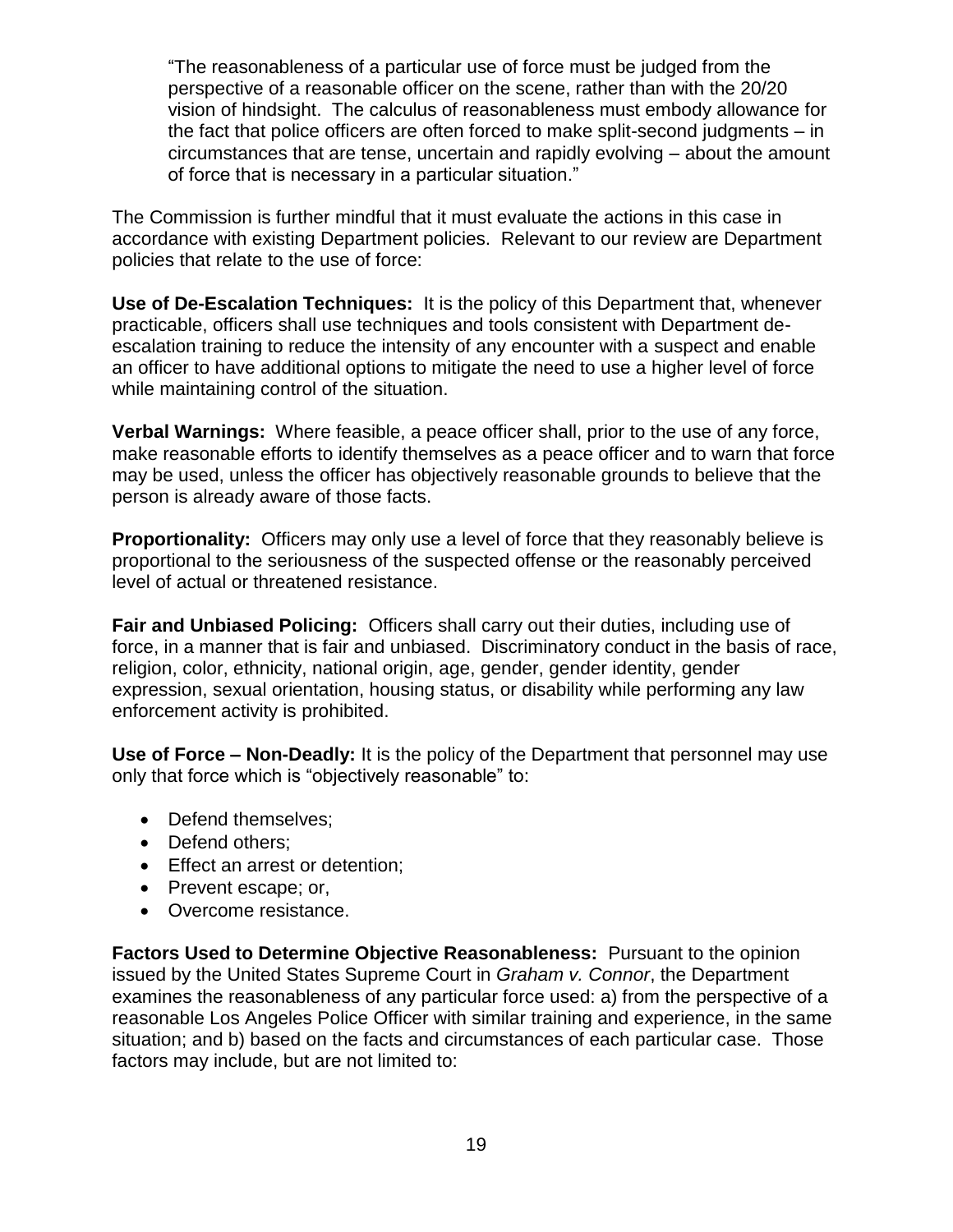- The feasibility of using de-escalation tactics, crisis intervention or other alternatives to force;
- The seriousness of the crime or suspected offense;
- The level of threat or resistance presented by the suspect;
- Whether the suspect was posing an immediate threat to the officers or a danger to the community;
- The potential for injury to citizens, officers or suspects;
- The risk or apparent attempt by the suspect to escape;
- The conduct of the suspect being confronted (as reasonably perceived by the officer at the time);
- The amount of time and any changing circumstances during which the officer had to determine the type and amount of force that appeared to be reasonable;
- The availability of other resources;
- The training and experience of the officer;
- The proximity or access of weapons to the suspect;
- Officer versus suspect factors such as age, size, relative strength, skill level, injury/exhaustion and number of officers versus suspects;
- The environmental factors and/or other exigent circumstances; and,
- Whether a person is a member of a vulnerable population.

**Drawing or Exhibiting Firearms:** Unnecessarily or prematurely drawing or exhibiting a firearm limits an officer's alternatives in controlling a situation, creates unnecessary anxiety on the part of citizens, and may result in an unwarranted or accidental discharge of the firearm. Officers shall not draw or exhibit a firearm unless the circumstances surrounding the incident create a reasonable belief that it may be necessary to use the firearm. When an officer has determined that the use of deadly force is not necessary, the officer shall, as soon as practicable, secure or holster the firearm. Any drawing and exhibiting of a firearm shall conform with this policy on the use of firearms. Moreover, any intentional pointing of a firearm at a person by an officer shall be reported. Such reporting will be published in the Department's year-end use of force report.

**Use of Force – Deadly:** It is the policy of the Department that officers shall use deadly force upon another person only when the officer reasonably believes, based on the totality of circumstances, that such force is necessary for either of the following reasons:

- To defend against an imminent threat of death or serious bodily injury to the officer or another person; or,
- To apprehend a fleeing person for any felony that threatened or resulted in death or serious bodily injury, if the officer reasonably believes that the person will cause death or serious bodily injury to another unless immediately apprehended.

In determining whether deadly force is necessary, officers shall evaluate each situation in light of the particular circumstances of each case and shall use other available resources and techniques if reasonably safe and feasible. Before discharging a firearm, officers shall consider their surroundings and potential risks to bystanders to the extent feasible under the circumstances.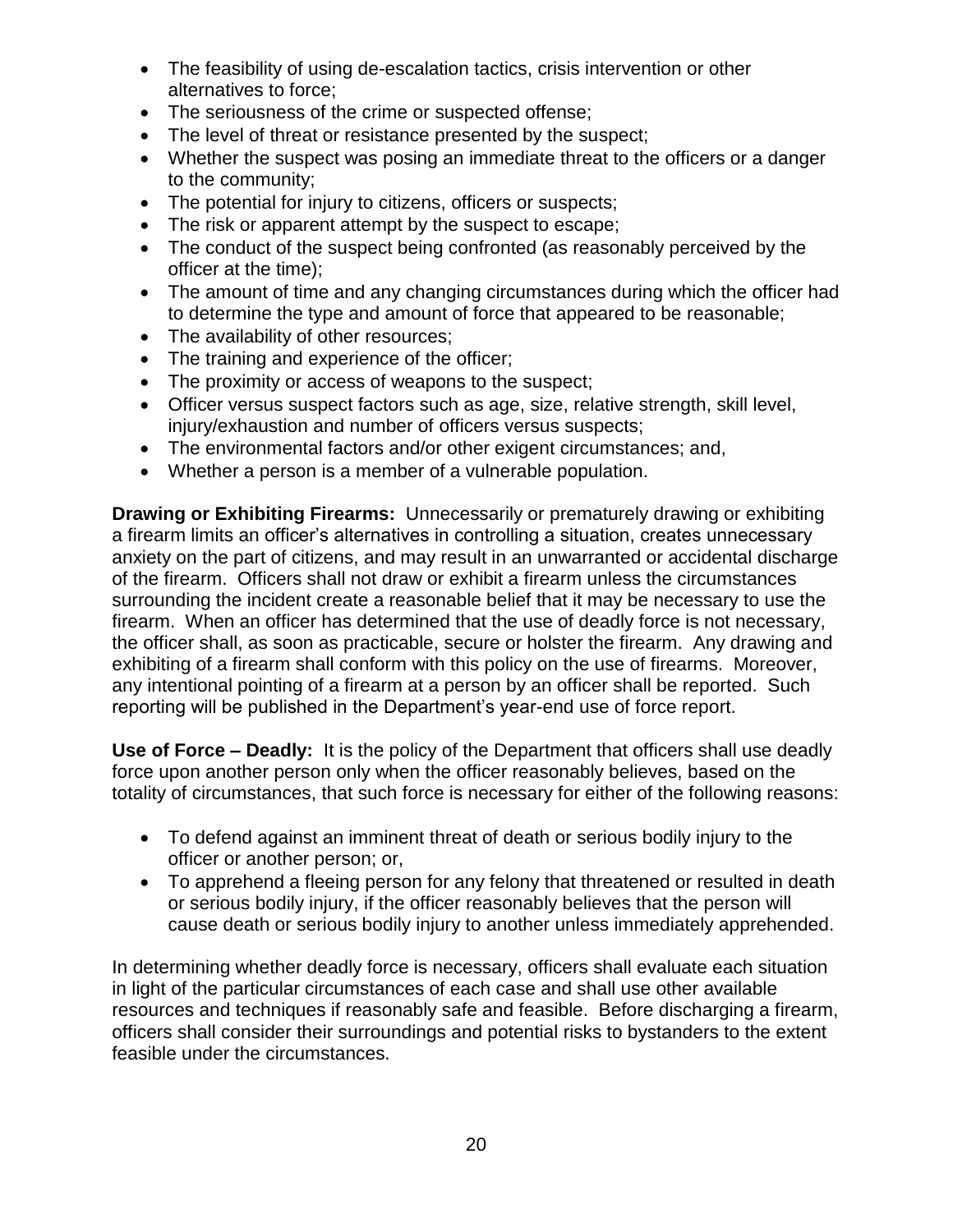**Note:** Because the application of deadly force is limited to the above scenarios, an officer shall not use deadly force against a person based on the danger that person poses to themselves, if an objectively reasonable officer would believe the person does not pose an imminent threat of death or serious bodily injury to the officer or another person.

**The Department's Evaluation of Deadly Force:** The Department will analyze an officer's use of deadly force by evaluating the totality of the circumstances of each case consistent with the California Penal Code Section 835(a), as well as the factors articulated in *Graham v. Connor*.

**Rendering Aid:** After any use of force, officers shall immediately request a rescue ambulance for any person injured. In addition, officers shall promptly provide basic and emergency medical assistance to all members of the community, including victims, witnesses, subjects, suspects, persons in custody, subjects of a use of force and fellow officers:

- To the extent of the officer's training and experience in first aid/CPR/AED; and
- To the level of equipment available to the officer at the time assistance is needed.

**Warning Shots:** It is the policy of this Department that warning shots shall only be used in exceptional circumstances where it might reasonably be expected to avoid the need to use deadly force. Generally, warning shots shall be directed in a manner that minimizes the risk of injury to innocent persons, ricochet dangers and property damage.

**Shooting at or From Moving Vehicles:** It is the policy of this Department that firearms shall not be discharged at a moving vehicle unless a person in the vehicle is immediately threatening the officer or another person with deadly force by means other than the vehicle. The moving vehicle itself shall not presumptively constitute a threat that justifies an officer's use of deadly force. An officer threatened by an oncoming vehicle shall move out of its path instead of discharging a firearm at it or any of its occupants. Firearms shall not be discharged from a moving vehicle, except in exigent circumstances and consistent with this policy regarding the use of Deadly Force.

**Note:** It is understood that the policy regarding discharging a firearm at or from a moving vehicle may not cover every situation that may arise. In all situations, officers are expected to act with intelligence and exercise sound judgement, attending to the spirit of this policy. Any deviations from the provisions of this policy shall be examined rigorously on a case by case basis. The involved officer must be able to clearly articulate the reasons for the use of deadly force. Factors that may be considered include whether the officer's life or the lives of others were in immediate peril and there was no reasonable or apparent means of escape.

**Requirement to Report Potential Excessive Force:** An officer who is present and observes another officer using force that the present and observing officer believes to be beyond that which is necessary, as determined by an objectively reasonable officer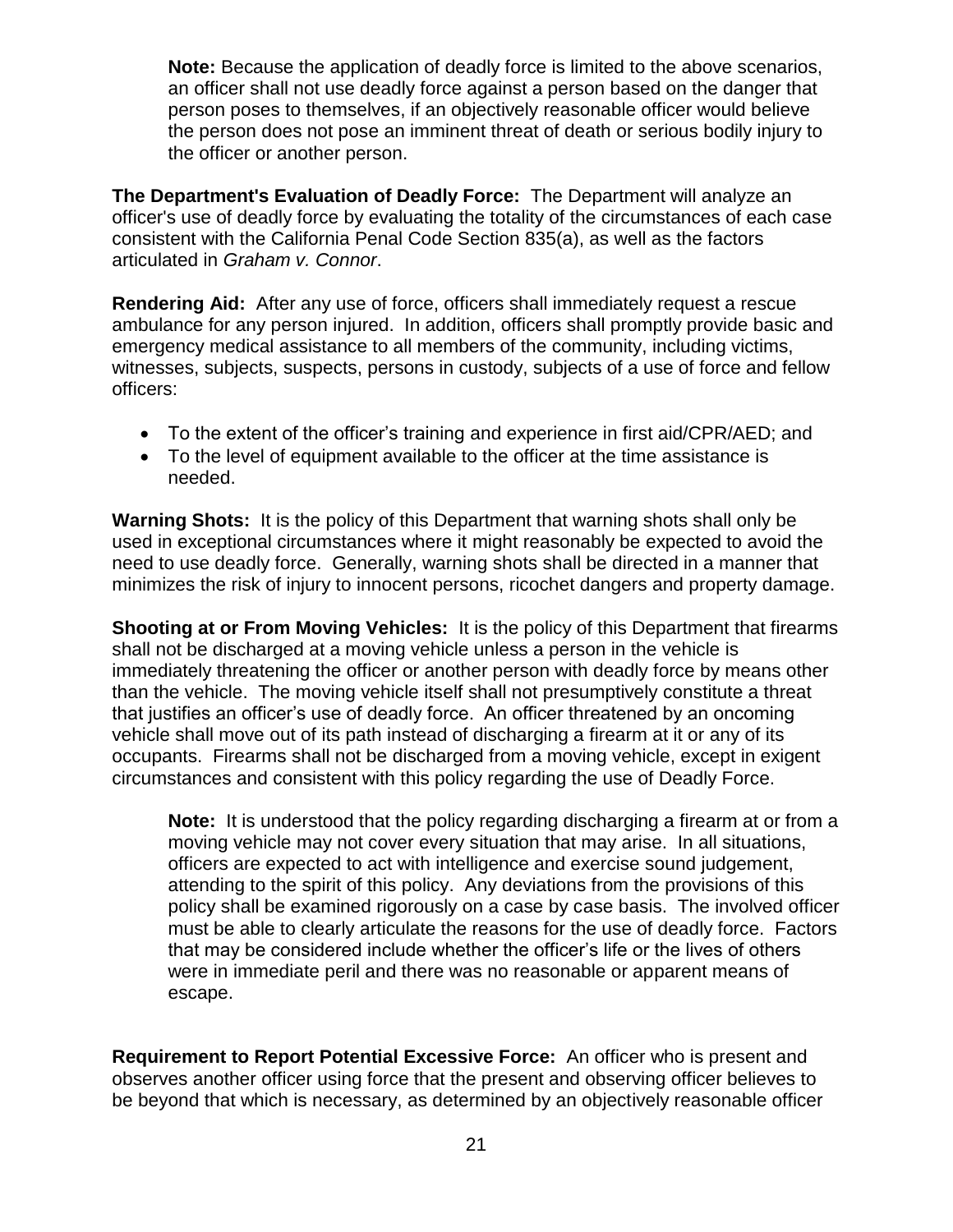under the circumstances based upon the totality of information actually known to the officer, shall report such force to a superior officer.

**Requirement to Intercede When Excessive Force is Observed:** An officer shall intercede when present and observing another officer using force that is clearly beyond that which is necessary, as determined by an objectively reasonable officer under the circumstances, taking into account the possibility that other officers may have additional information regarding the threat posed by a subject.

#### **Definitions**

**Deadly Force:** Deadly force is defined as any use of force that creates a substantial risk of causing death or serious bodily injury, including but not limited to, the discharge of a firearm.

**Feasible:** Feasible means reasonably capable of being done or carried out under the circumstances to successfully achieve the arrest or lawful objective without increasing risk to the officer or another person.

**Imminent:** Pursuant to California Penal Code 835a(e)(2), "[A] threat of death or serious bodily injury is "imminent" when, based on the totality of the circumstances, a reasonable officer in the same situation would believe that a person has the present ability, opportunity, and apparent intent to immediately cause death or serious bodily injury to a peace officer or another person. An imminent harm is not merely a fear of future harm, no matter how great the fear and no matter how great the likelihood of the harm, but is one that, from appearances, must be instantly confronted and addressed."

**Necessary:** In addition to California Penal Code 835(a), the Department shall evaluate whether deadly force was necessary by looking at: a) the totality of the circumstances from the perspective of a reasonable Los Angeles Police Officer with similar training and experience; b) the factors used to evaluate whether force is objectively reasonable; c) an evaluation of whether the officer exhausted the available and feasible alternatives to deadly force; and d) whether a warning was feasible and/or given.

**Objectively Reasonable:** The legal standard used to determine the lawfulness of a use of force is based on the Fourth Amendment to the United States Constitution. See *Graham v. Connor*, 490 U.S. 386 (1989). *Graham* states, in part, "The reasonableness of a particular use of force must be judged from the perspective of a reasonable officer on the scene, rather than with the 20/20 vision of hindsight. The calculus of reasonableness must embody allowance for the fact that police officers are often forced to make split-second judgments - in circumstances that are tense, uncertain and rapidly evolving - about the amount of force that is necessary in a particular situation. The test of reasonableness is not capable of precise definition or mechanical application."

The force must be reasonable under the circumstances known to or reasonably believed by the officer at the time the force was used. Therefore, the Department examines all uses of force from an objective standard rather than a subjective standard.

**Serious Bodily Injury:** Pursuant to California Penal Code Section 243(f)(4) Serious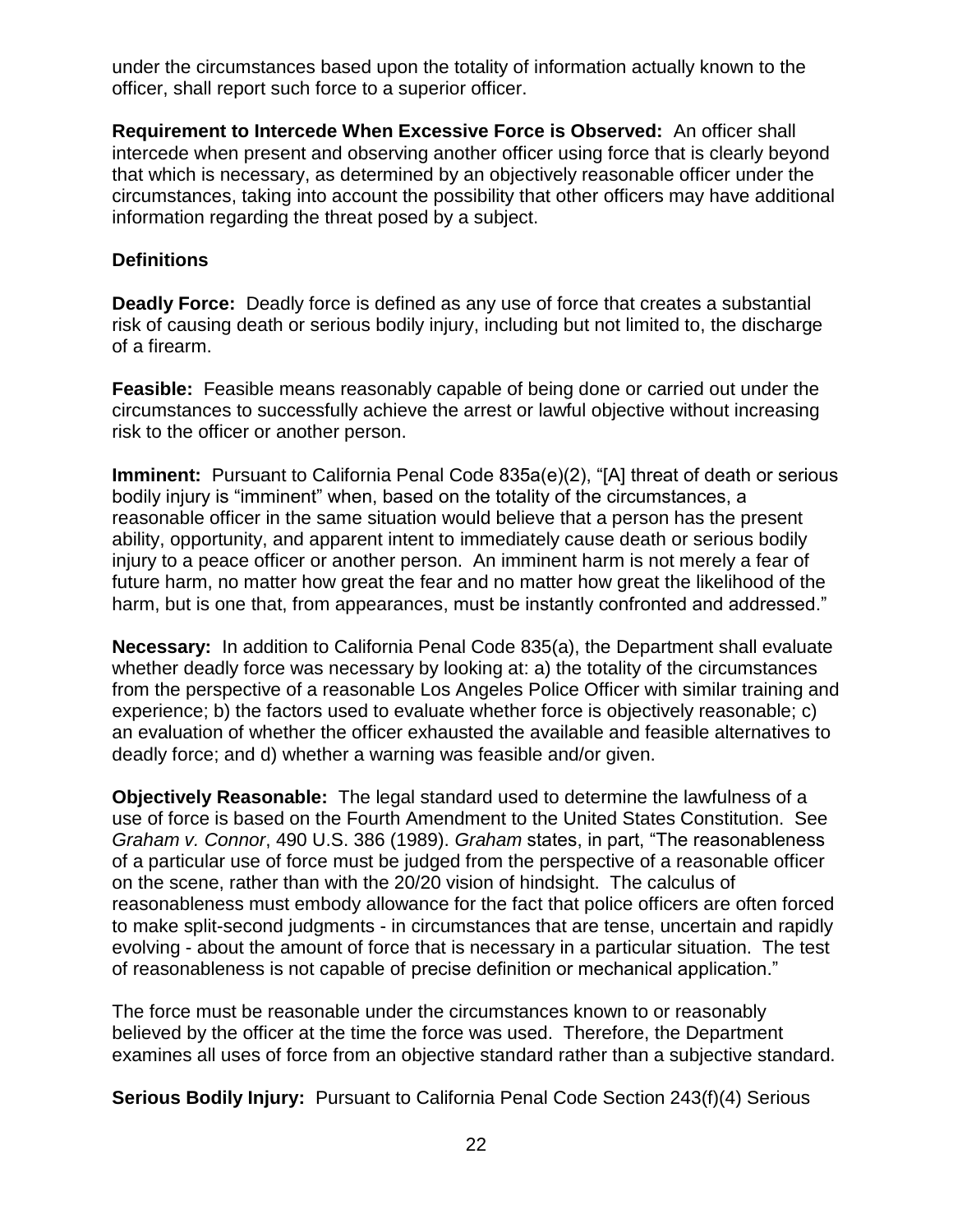Bodily Injury includes but is not limited to:

- Loss of consciousness;
- Concussion;
- Bone Fracture;
- Protracted loss or impairment of function of any bodily member or organ;
- A wound requiring extensive suturing; and,
- Serious disfigurement

**Totality of the Circumstances:** All facts known to or reasonably perceived by the officer at the time, including the conduct of the officer and the suspect leading up to the use of force.

**Vulnerable Population**: Vulnerable populations include, but are not limited to, children, elderly persons, people who are pregnant, and people with physical, mental, and developmental disabilities.

**Warning Shots:** The intentional discharge of a firearm off target not intended to hit a person, to warn others that deadly force is imminent.

# **A. Tactics**

## **Tactical De-Escalation**

*Tactical de-escalation involves the use of techniques to reduce the intensity of an encounter with a suspect and enable an officer to have additional options to gain voluntary compliance or mitigate the need to use a higher level of force while maintaining control of the situation.* 

## *Tactical De-Escalation Techniques*

- *Planning*
- *Assessment*
- *Time*
- *Redeployment and/or Containment*
- *Other Resources*
- *Lines of Communication*

Tactical de-escalation does not require that an officer compromise his/her or his/her safety or increase the risk of physical harm to the public. De-escalation techniques should only be used when it is safe and prudent to do so.

**Planning** – According to Officer A, he/she and Officer B frequently discussed their tactical plan, such as assigning contact and cover roles, and discussed previous tactical incidents. Officers A and B had worked together for approximately two deployment periods in Southwest Area. Leading up to the OIS, Officers A and B were not afforded time to create a plan due to Subject 1's actions and the rapidly unfolding incident.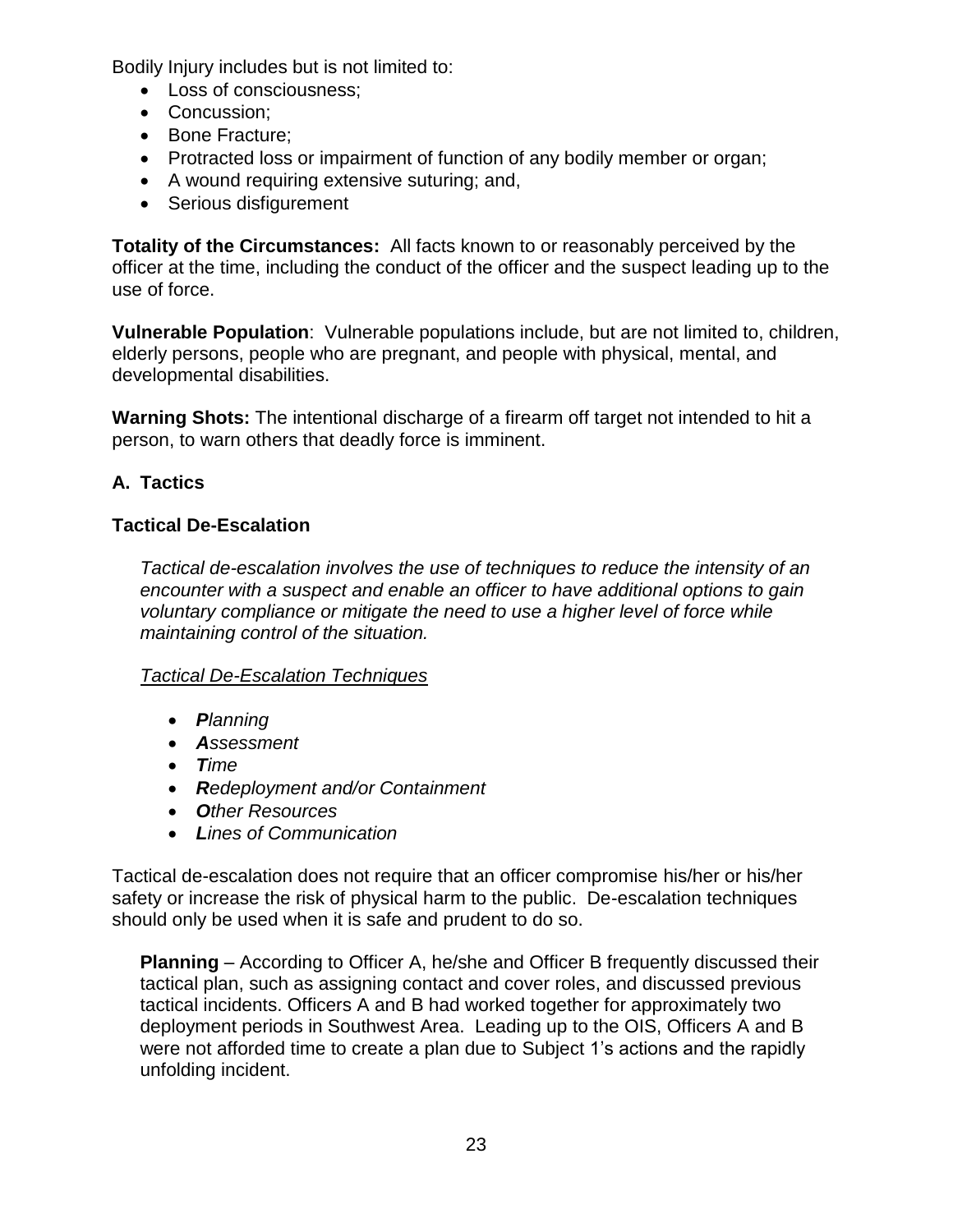According to Officer K, he/she and Officer L discussed their tactical plan prior to arriving at radio calls and would also discuss roll call training concepts during their shifts. Officers K and L had worked together for approximately nine years in Southwest Area. Officers K and L arrived at the perimeter for the OIS help call and began to check vehicles entering and exiting the perimeter for suspects involved in the incident. Upon observing Subject 3 in the backseat of Witness D's vehicle, Officer K began to devise a plan with Officers L and Q as well as other responding officers. Officer K's plan was to take Subject 3 into custody after ensuring Witnesses C and D had exited the vehicle. While creating a tactical plan, Officer K had assigned lethal and less-lethal force options, and well as contact and cover roles.

**Assessment** – Officers A and B were following a Tahoe when they heard gunshots ahead of them. Officer A observed Subject 1 firing a handgun in a westerly direction then turn in a southerly direction and fire the handgun at Officers A and B. Officer B observed Subject 1 firing a handgun and believed Subject 1 posed an imminent threat to the officers. Officers A and B assessed prior to firing their service pistols and during their respective volleys. Additionally, after the OIS occurred, Officers A and B continued to assess the scene and observed possible shooting victims on the west sidewalk. Officer B was able to assess the Malibu as it sped southbound and provided a description of it to CD. Officers K and L responded to the perimeter for the OIS help call. While on the perimeter, Officers K and L were continually assessing each vehicle that entered or exited the perimeter. This continuous assessment allowed Officers K and L to locate and apprehend Subject 3 as he tried to conceal himself in a vehicle.

**Time** – Officers A and B utilized time during the OIS to take positions of cover behind their ballistic panels of their police vehicle. Officers A and B utilized these positions of cover from which to fire their service pistols at Subject 1. After the OIS, Officers A and B attempted to maintain a visual on Subject 2 while contacting possible victims and requesting additional resources. After locating Subject 3, Officers K and L contained him in Witness D's vehicle until additional officers arrived and formed a tactical plan to safely apprehend Subject 3.

**Redeployment and/or Containment** – When Officer A observed Subject 1 firing a handgun, Officer A considered redeploying southbound. However, due to the rapidly unfolding incident and the Malibu facing southbound, Officer A believed Subject 3, when fleeing, would drive southbound toward Officers A and B. Therefore, Officer A believed redeploying would not have been beneficial for him/her and Officer B. After the OIS occurred, Officers A and B observed Subject 2 return towards the location of the dice game on the west sidewalk. Subject 2 turned and ran northbound away from Officers A and B. Officer B broadcast his/her observations and requested a perimeter to contain Subject 2.

Officers K and L came upon Subject 3 in the backseat of Witness D's vehicle. After formulating a tactical plan, Officers K and L redeployed partially behind Officer Q's ballistic shield.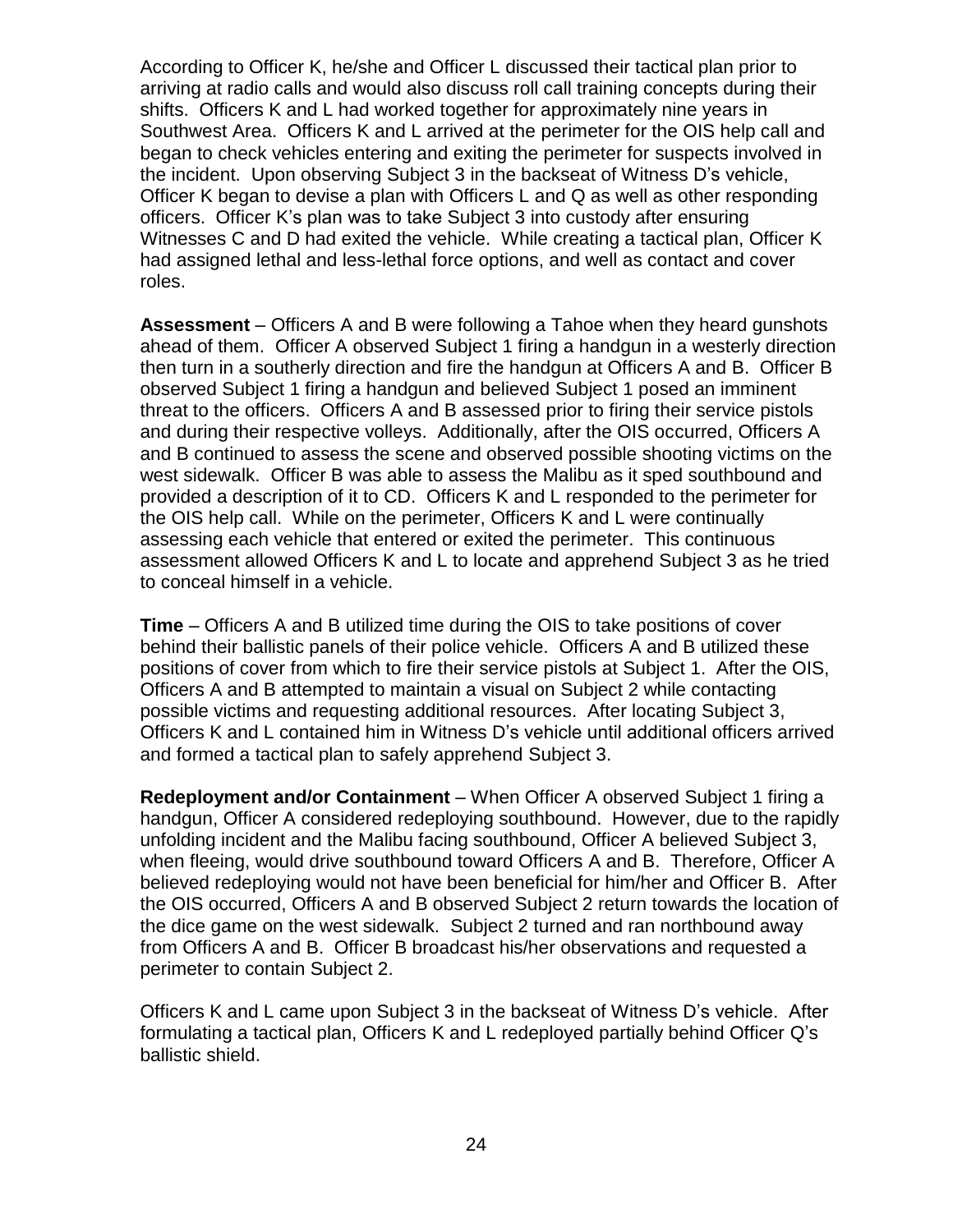**Other Resources** – After the OIS occurred, Officer B broadcast an "officer needs help" call over Southwest Area base frequency, which led to the arrival of additional officers, supervisors, and an Air Unit. Officers K and L responded to the help call and took a position on the perimeter. Locating Subject 3 in Witness D's vehicle, Officer K alerted Officer L of his/her findings and requested his/her assistance. Officer L then requested additional resources to detain Witnesses C and D and apprehend Subject 3. Officer Q responded to the request and deployed a ballistic shield for cover.

**Lines of Communication –** After the OIS occurred, Officer B communicated over the police radio, indicating shots had been fired and requesting help. While only part of Officer B's initial broadcast was captured by CD, Officer B continued to maintain his/her line of communication with CD and made additional broadcasts giving his/her location, a suspect description, and a request for resources. Locating Subject 3, Officer K alerted Officer Q to his/her discovery. Standing outside the vehicle, Officers K and Q established lines of communication with Witnesses C and D and Subject 3. When additional units arrived, Officers K and Q advised the officers of their discovery. As the situation unfolded, Officer K maintained a line of communication with CD, providing updates as they pertained to the apprehension of Subject 3.

The BOPC was critical of Officer L's use of profanity directed at Witnesses C and D. Officer L articulated his/her belief that Witnesses C and D were not following the officers' directions because Witnesses C and D believed the incident was humorous. Officer L utilized profanity to relay the gravity of the situation and obtain Witnesses C and D's compliance, allowing officers to remove them from the vehicle so Subject 3 could be safely apprehended. The BOPC considered Officers K and L's concern for Witnesses C and D 's safety as the officers believed Witnesses C and D might have been hostages.

The BOPC was also critical of Officer B's failure to notify Officer A of the presence of Subject 2's handgun near the location of the dice game on the west sidewalk. The BOPC noted Officer B's statement that he/she did not have adequate time to communicate with Officer A regarding the handgun. The BOPC noted that while the scene was chaotic and rapidly unfolding, advising Officer A about the presence of a handgun should have been a priority for Officer B, especially considering the handgun's proximity to the victims on the west sidewalk near the dice game.

• During its review of this incident, the BOPC noted the following tactical considerations:

#### **1. Code Six**

Officers A and B were conducting patrol. Officers A and B observed a Chevrolet Tahoe and began to follow the vehicle. Officers A and B observed the Tahoe continue northbound. As Officer A drove, Officer B attempted to utilize Department resources to check for wants/warrants on the Tahoe's license plate. As this occurred, a passenger from the Malibu exited and appeared to fire a handgun towards the officers' direction and towards the west sidewalk. Officers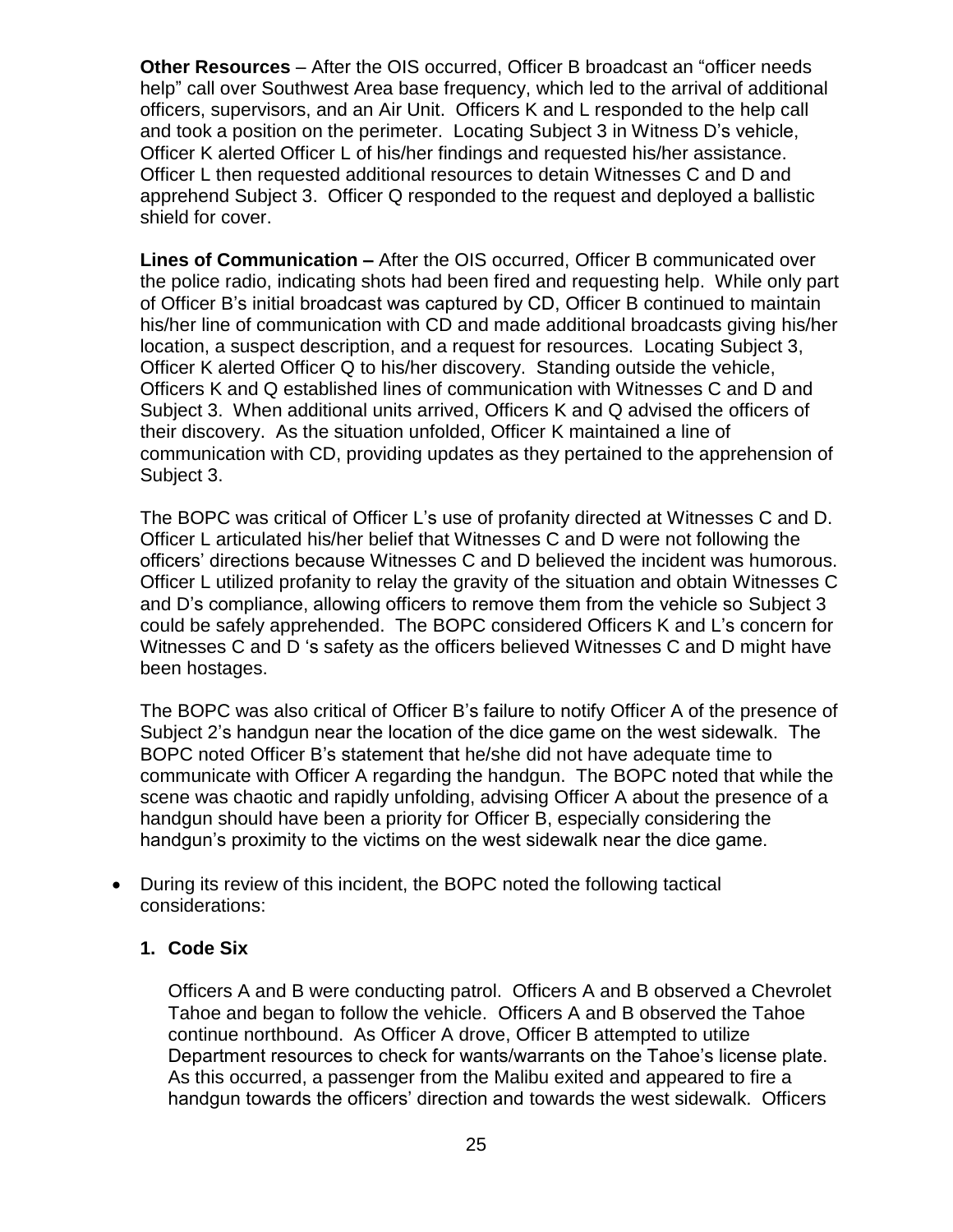A and B stated they did not have time to place themselves Code Six because they were being fired upon. Officer B stated that he/she believed the prudent course of action was to defend him/herself and his/her partner from the deadly threat first, then broadcast their Code Six location.

The BOPC noted Officers A and B were following a Chevrolet Tahoe to further investigate the vehicle. The officers were not aware that Subject 3 and his passengers were preparing to shoot at Victim A and the males on the west sidewalk. Additionally, the BOPC noted Officers A and B had no intention of engaging the suspects prior to the OIS occurring. The BOPC noted that once the suspects began to fire handguns, Officers A and B described being in fear for their lives. The BOPC also noted that Officer B attempted to broadcast immediately after the OIS. According to the investigation, it appeared that CD had broadcast over Officer B.

The BOPC determined that Officers A and B, due to the suspects' actions, did not have time to broadcast their Code Six location. Officers A and B chose to protect their lives from the deadly threat presented by the suspects. Additionally, Officer B attempted to broadcast immediately after the OIS.

Based on the totality of the circumstances, the BOPC determined, that Officers A and B's actions were not a deviation from approved Department tactical training.

#### **2. Occupying Moving Vehicle with Service Pistol Drawn**

As Officer A drove northbound, he/she was approximately 41 feet south of Subject 3 when he/she stopped his/her police vehicle due to Subject 1 exiting the Malibu and firing in a westerly direction. Officer A opened his/her door with his/her left hand and drew his/her service pistol with his/her right hand while seated in his/her police vehicle; Officer A stated he/she did not have time to place the police vehicle's transmission into park. Officer A maintained his/her right foot on the brake pedal and placed his/her left foot onto the ground as he/she stood up and partially exited the police vehicle. After Subject 3 fled south, Officer A transitioned his/her service pistol to his/her left hand and placed his/her police vehicle's transmission into park with his/her right hand.

The BOPC noted that this incident occurred rapidly and unexpectedly. The BOPC noted the manner in which Officer A drew his/her service pistol from within his/her police vehicle as he/she was preparing to exit his/her police vehicle. Officer A's police vehicle's transmission was not in park at the time he/she stepped out with his/her left foot. Officer A stepped out of his/her police vehicle while maintaining his/her right foot on the brake pedal of his/her police vehicle to prevent the vehicle from rolling forward. The BOPC recognized Officer A's desire to defend him/herself against the imminent deadly threat posed by Subject 1. The BOPC determined that stopping this threat was the greater priority and noted Officer A had to presence of mind to stop the deadly threat posed by Subject 1 while maintaining control of his/her police vehicle.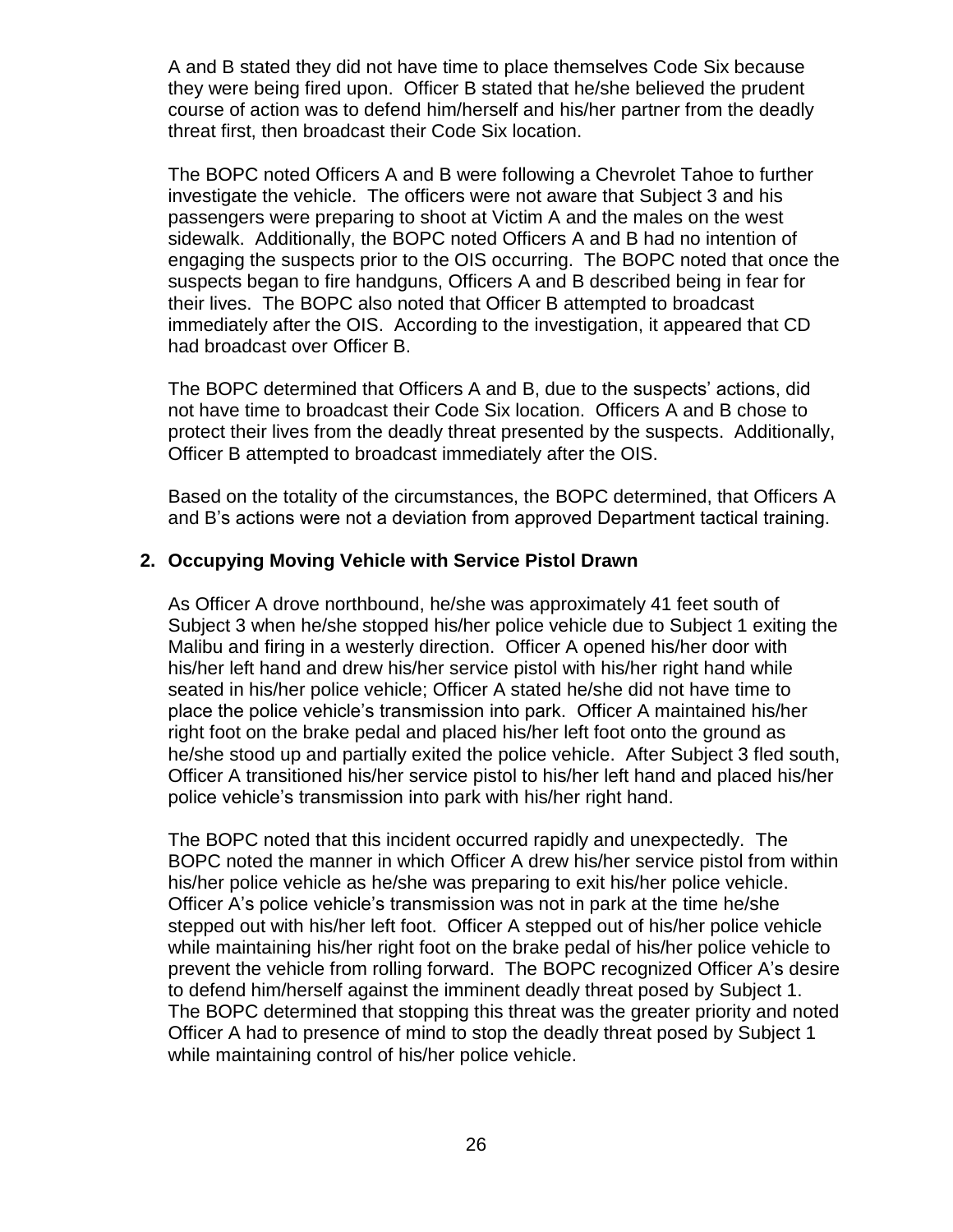Based on the totality of the circumstances, the BOPC determined that Officer A's actions were a not a deviation from approved Department tactical training.

#### **3. Separation/Approaching Possible Armed Suspect**

Officer B observed Subject 2 return to the west sidewalk holding a handgun in his/her right hand. Officer B observed Subject 2 run northbound along the west sidewalk. Officer B ran in Subject 2's direction but stopped when he/she lost sight of Subject 2 when Subject 2 ran westbound "through the house." Officer B did not know if Subject 2 had discarded his handgun. Officer A began to follow Officer B but turned and walked back towards the victims who were standing next to the area of the dice game on the west sidewalk. Upon seeing Victim A walking south, Officer A jogged towards Victim A and assisted him with walking towards the location of the OIS. Officer A estimated that he/she was approximately 30-40 feet away from Officer B. According to the investigation, Officer A was approximately 115 feet away from Officer B.

After the OIS, Officers A and B each approached the victims who were standing on the west sidewalk. Officers A and B both stated that they were unsure if the individuals they were approaching were victims or suspects. However, Officers A and B continued to approach them multiple times, without the benefit of cover, unaware if they were armed.

The BOPC noted that Officers A and B were attempting to handle a dynamic incident by themselves. Officers A and B believed they had been fired upon by the suspects and, after returning fire towards the fleeing suspects, Officers A and B began to approach the area of the victims near the dice game on the west sidewalk. While doing so, Officer B observed Subject 2 return to the area of the dice game, holding what appeared to be a handgun. Officer B began to pursue Subject 2 on foot. The BOPC noted that Officer A began to follow Officer B. Both Officers terminated the short foot pursuit and returned to the victims. The BOPC noted the foot pursuit of Subject 2 was brief, and the officers stopped their actions when they began to separate.

The BOPC noted Officer A's actions when he/she approached Victim A to assist him in walking back towards the scene of the OIS, and noted Officers A and B's statements regarding the potential for Victim A to have been armed at the time. However, the BOPC noted that Officer A's intention when approaching Victim A was to provide him medical aid. The BOPC determined that Officers A and B utilized their best judgement and weighed their options; ultimately determining a reverence for human life superseded their own personal safety. While the BOPC determined this was not a deviation, they determined there was area for improvement for Officers A and B.

Additionally, the BOPC noted the multiple times during the incident in which both Officers A and B approached the victims near the dice game. The BOPC noted Officers A and B's statements regarding the victims and whether they were possibly armed. The BOPC discussed the responsibilities placed on the officers during this incident and their limited resources at the time. Officers A and B were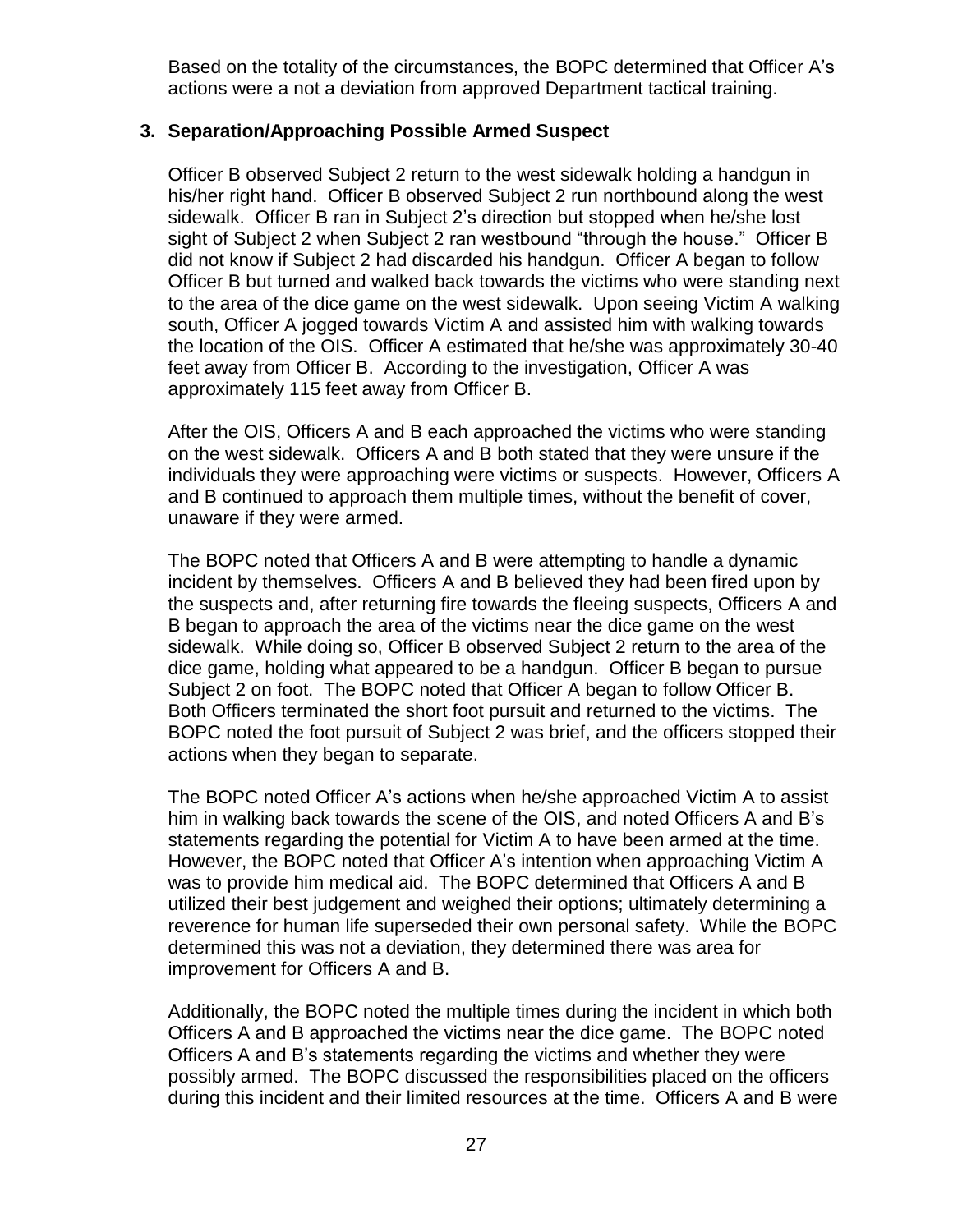the only two officers at scene as they attempted to address multiple deadly threats and the possible return of Subject 2 to the scene. However, the BOPC noted that Officers A and B remained aware of their surroundings and alert to the movements of the victims.

Based on the totality of the circumstances, the BOPC determined that Officers A and B's actions were a not a deviation from approved Department tactical training.

#### **4. Utilization of Cover**

The utilization of cover, coupled with distance, enables an officer to confront an armed suspect while simultaneously minimizing the officer's exposure. As a result, the overall effectiveness of a tactical incident can be enhanced while also increasing an officer's tactical options.

When Officer K approached Witness D's vehicle, he/she did not know Subject 3 was hiding in the rear passenger compartment. Discovering Subject 3, Officer K alerted his/her partner. Officer K chose to stand next to Witness D's vehicle and verbalize with Subject 3 without seeking the benefit of cover. Officer K remained in the open as additional officers formed an arrest team. Officer K then opened the rear driver's side door, allowing Subject 3 to exit, while Officer Q approached with a ballistic shield to provide limited cover.

The BOPC discussed Officer K's articulation for maintaining his/her position near Witness D's vehicle as opposed to seeking cover, specifically that his/her position allowed him/her to maintain a visual of Subject 3's hands during the incident. Additionally, the BOPC noted that Officer Q deployed the ballistic shield which he/she utilized as portable cover. The BOPC also noted that Officer K believed it was crucial to quickly remove Witnesses C and D from the vehicle as they may have been hostages. The BOPC noted that before ordering Subject 3 out of the vehicle, Officer K formed an arrest team, consisting of officers assigned to less-lethal force options, lethal, and contact designations. The BOPC believed Officer K managed the situation adequately without the presence of supervision. The BOPC noted Officer K's decision to maintain his/her position next to the vehicle instead of seeking cover was done with reverence for Witness C and D's lives. The BOPC determined that Officer K weighed his/her options carefully and given the circumstances acted appropriately.

Based on the totality of the circumstances, the BOPC determined that Officer K's actions were not a deviation from approved Department tactical training.

**5. Basic Firearm Safety Rules** (Substantial Deviation Without Justification – Officer Q)

During the removal of Subject 3 from the vehicle by Officers K and Q, Officer Q believed Subject 3 was the "potential suspect that had discharged the firearm at officers." Officer Q further explained that he/she knew shots had been fired at the OIS location. Officer Q believed he/she needed to protect him/herself from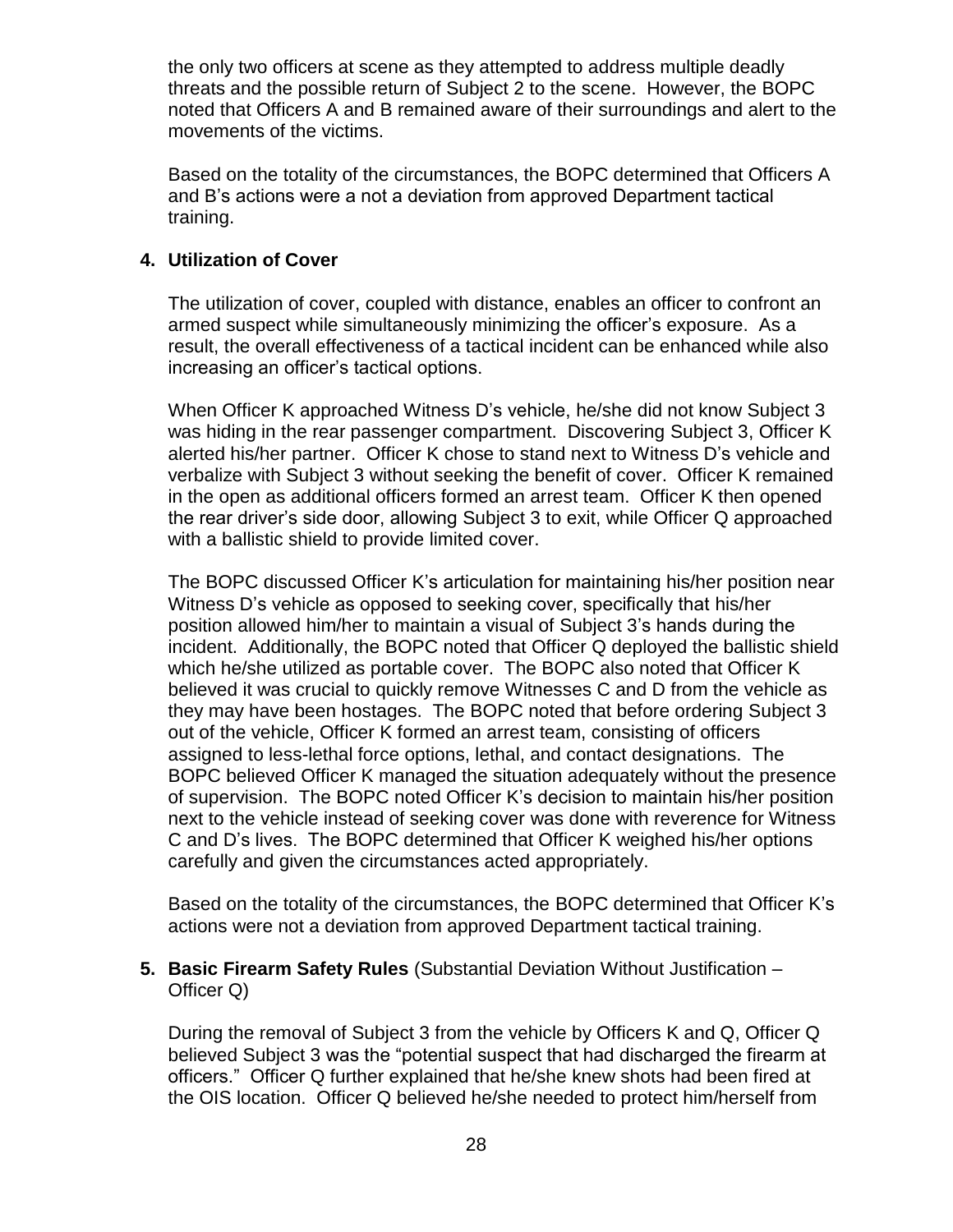Subject 3 since he/she was unsure if Subject 3 was still armed with a firearm and believed the situation could have escalated to one involving the use of deadly force. Officer Q, to maintain a "tactical advantage", drew his/her service pistol. Officer Q drew his/her service pistol to a low-ready position prior to Officer K opening the vehicle door for Subject 3 to exit. Officer Q brought his/her service pistol up, aimed at Subject 3's "center mass," and placed his/her finger on the trigger in fear that Subject 3 may begin "firing at officers." Officer Q stated that he/she remained "on target" from the time Officer K began giving verbal commands to Subject 3 until the time Subject 3 removed him/herself from the vehicle and it was made evident that Subject 3 was being compliant. At that point, Officer Q lowered his/her service pistol and, shortly after, holstered his/her service pistol.

The BOPC noted Officer Q's belief that Subject 3 could have still been armed. The BOPC also considered Officer Q's knowledge of Subject 3 being a potential suspect who fired at Officers A and B. However, the BOPC was critical of Officer Q's decision to place his/her finger on the trigger of his/her service pistol and point his/her firearm at Subject 3, absent circumstances indicating Subject 3 was an imminent threat and Officer Q intending to shoot. The potential for future harm does not warrant an officer to treat the interaction as an imminent, deadly threat. The movement of the trigger finger to the trigger was concerning as it may have heightened the possibility of an unintentional discharge. Therefore, Officer Q's action of placing his/her finger on the trigger of his/her service pistol and the pointing of his/her service pistol at Subject 3 during the time of his compliance was not reasonable.

Based on the totality of the circumstances, the BOPC determined that Officer Q's actions were a substantial deviation without justification from approved Department tactical training.

- The BOPC also considered the following:
	- **Holding Service Pistol in One Hand and Equipment in Other –** As Officer A drove his/her police vehicle northbound while following the Tahoe, he/she held his/her flashlight in his/her left hand. Office A was still holding his/her flashlight when Subject 1 exited Subject 3's Malibu and began firing a handgun. Fearing for his/her life, Officer A drew his/her service pistol and acquired a two-handed grip, discharging his/her service pistol while holding his/her flashlight in his/her left hand. Immediately following the OIS, Officer A transitioned his/her service pistol from his/her right hand to his/her left hand as he/she placed the police vehicle's transmission in park; Officer A transitioned his/her service pistol by holding the slide of the service pistol with his/her left hand. With the transmission in park, Officer A transitioned his/her service pistol back to his/her right hand and exited his/her police vehicle. At some point, out from the view of Officer A's BWV, Officer A took hold of his/her service pistol with his/her left hand. Officer A held his/her service pistol and flashlight in his/her left hand and his/her hand-held police radio in his/her right hand.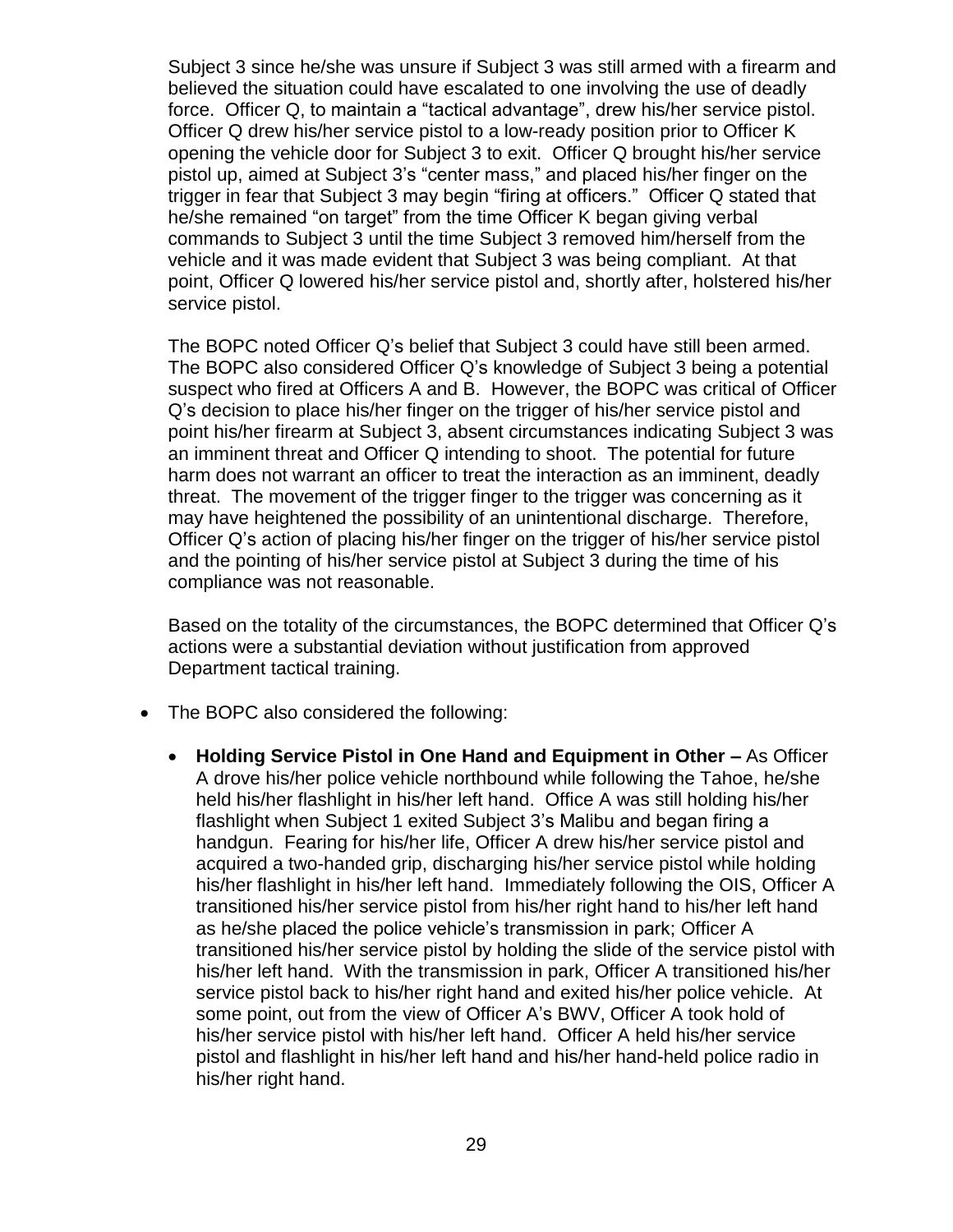Prior to the OIS, Officer B held his/her flashlight in his/her left hand. When confronted by Subject 1, Officer B drew his/her service pistol with his/her right hand while maintaining control of his/her flashlight with his/her left hand. When Officer B fired his/her service pistol, he/she utilized a single (right) hand grip. While Officer B pursued Subject 2, he/she held his/her hand-held police radio in his/her left hand and his/her service pistol in his/her right hand. Officer B attempted to obtain a two-handed grip of his/her service pistol while still holding his/her police radio.

- **Situational Awareness –** Officer B broadcast the wrong street name when he/she broadcast that Subject 2 was running north. Officer B allowed an unidentified Victim to walk south and remain in the area of Subject 2's handgun. Officer B observed that Victim A appeared to be injured and requested an RA. Officer B walked in a northerly direction toward Victim A while monitoring Subject 2's handgun. Officer B observed that the victims came close to the handgun; however, they did not touch it. Officer B continued walking northbound.
- **Tactical Communications –** Officer B observed Subject 2 reappear on the west sidewalk, near Victim A's parked vehicle, holding a firearm. Officer B did not communicate to Officer A that Subject 2 was in possession of a firearm at the time.

When Officer B returned to the area of the dice game and illuminated the ground, he/she observed Subject 2's handgun in the grass west of the sidewalk. Officer B did not communicate his/her finding to Officer A, fearing it would alert the victims to the handgun's presence. When additional units arrived at their location, Officers A and B did not advise them of the firearm next to the west sidewalk, within the crime scene.

• The evaluation of tactics requires that consideration be given to the fact that officers are forced to make split-second decisions under very stressful and dynamic circumstances. Tactics are conceptual and intended to be flexible and incident specific, which requires that each incident be looked at objectively and the tactics be evaluated based on the totality of the circumstances.

Each tactical incident merits a comprehensive debriefing. In this case, there were identified areas where improvement could be made. A Tactical Debrief is the appropriate forum for involved personnel to discuss individual actions that took place during this incident.

The BOPC found Officers A, B, K, and L's, tactics to warrant a Tactical Debrief. The BOPC found Officer Q's tactics to warrant Administrative Disapproval.

## **B. Drawing and Exhibiting**

• **Officer A**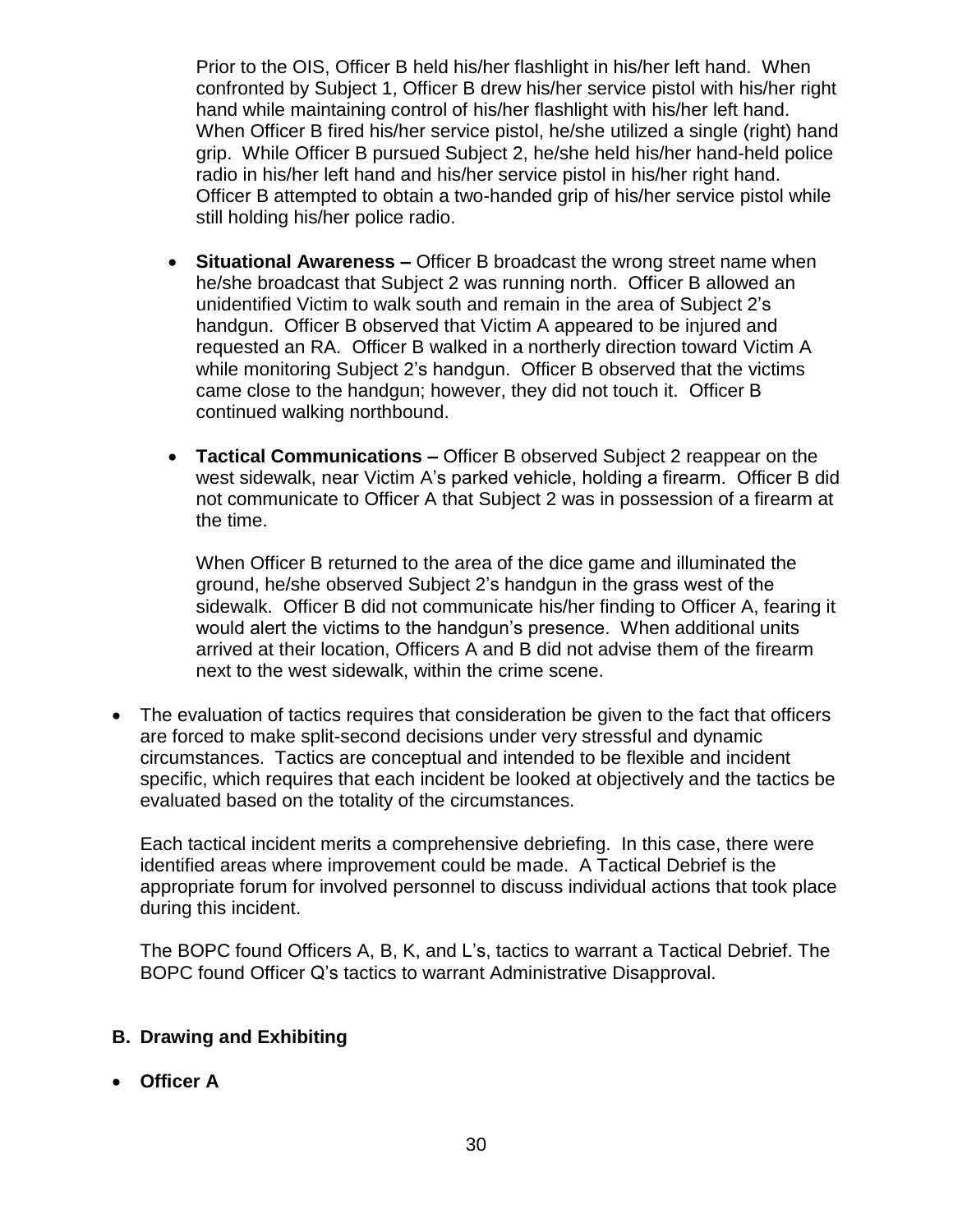#### **First Occurrence**

According to Officer A, while following the Tahoe northbound, he/she observed the Malibu stop abruptly. Officer A observed Subject 1 exit the Malibu holding a handgun. Subject 1 began to fire the handgun in Officers A and B's direction. Officer A believed Subject 1 was going to try to "kill" Officers A or B. While operating his/her police vehicle, Officer A utilized his/her right hand to draw his/her service pistol in order to stop the threat posed by Subject 1. Officer A took a two-handed grip of his/her service pistol while holding his/her flashlight in his/her left hand. Officer A pointed his/her service pistol between the front driver's door and the Aframe pillar of the police vehicle.

## **Second Occurrence**

According to Officer A, Officer B advised him/her that Victim A may have been injured. Shortly thereafter, Officer A transitioned his/her radio into his/her left hand and unholstered his/her pistol. According to Officer A, he/she drew his/her pistol because the scene was still active, there may have been suspects who might shoot at the officers, and they were still waiting for additional resources to arrive.

The BOPC conducted a thorough evaluation of the reasonableness of Officer A's drawing and exhibiting of his/her service pistol. The BOPC considered Officer A's observations when encountering the shooting in progress. Officer A observed Subject 1 firing a handgun in a westerly direction towards Victims A, B, and C. Officer A heard gunshots and observed muzzle flashes coming from Subject 1. Officer A observed Subject 1 face a southerly direction, in the direction of Officers A and B and fire a handgun in their direction. Officer A believed that he/she was being fired upon. In defense of his/her life and his/her partner's life, Officer A drew his/her service pistol.

The BOPC noted the manner in which Officer A drew his/her service pistol. Officer A drew his/her service pistol from within his/her police vehicle as he/she was preparing to exit his/her police vehicle. Officer A's police vehicle's transmission was not in park at the time. Officer A stepped out of his/her police vehicle while maintaining his/her right foot on the brake pedal of his/her police vehicle to prevent it from rolling forward. The BOPC recognized Officer A's desire to defend him/herself against the imminent deadly threat posed by Subject 1.

The BOPC discussed Officer A's second drawing and exhibiting and considered the circumstances. At the time of Officer A's second drawing and exhibiting, Officer A had returned to the scene of the OIS and believed the crime scene was still active and was unsure if a third suspect would return. Additionally, Officer A did not know if the victims were in fact suspects and would possibly shoot at the officers. The BOPC noted the totality of the circumstances and considered the OIS which had occurred, the possible return of Subject 2 shortly after the OIS, limited resources, and the presence of possible suspects on the sidewalk and in nearby vehicles. The BOPC determined that Officer A had a reasonable belief that the situation could escalate to one involving the necessity of utilizing deadly force.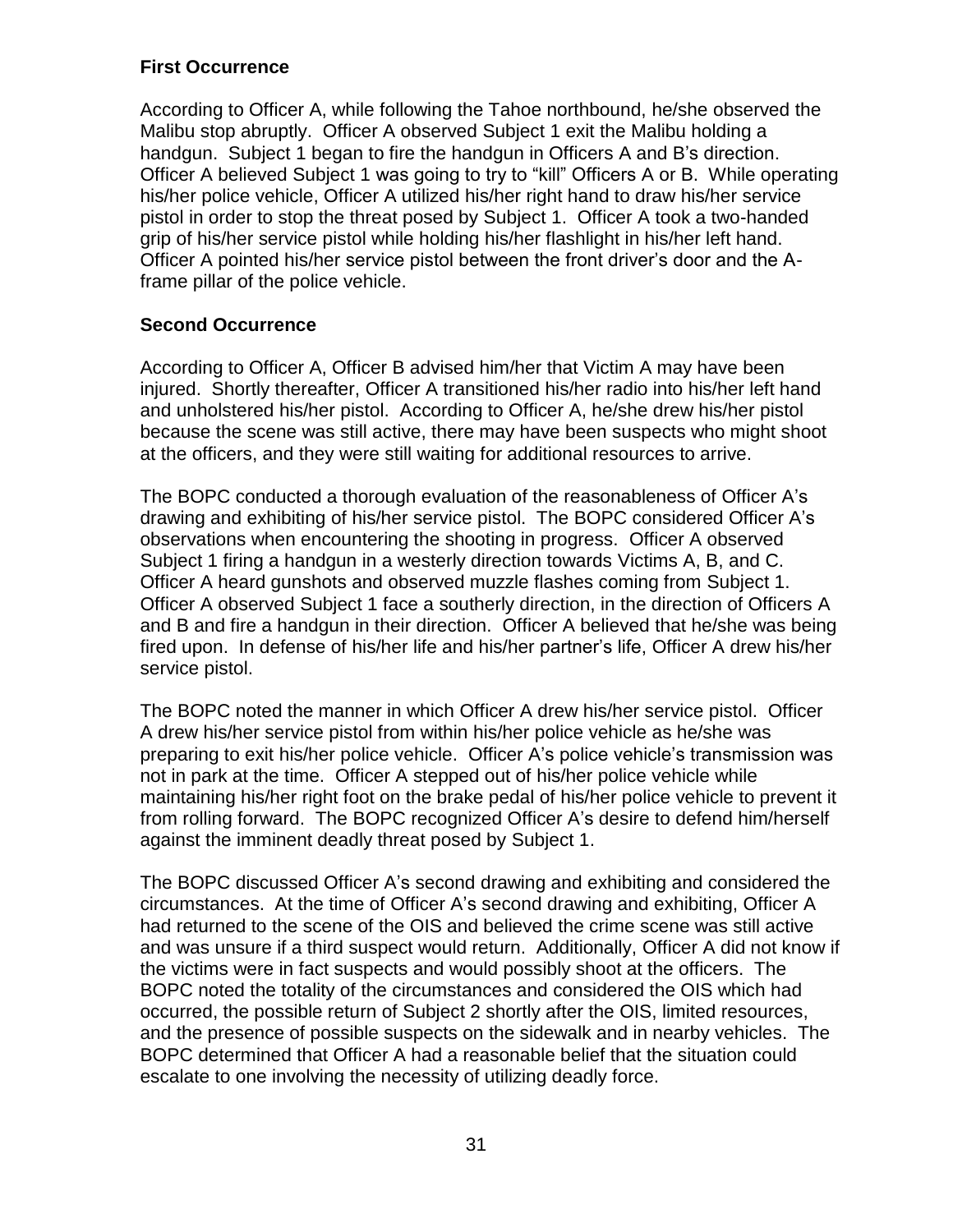Based on the totality of the circumstances, the BOPC determined that an officer with similar training and experience as Officer A, while faced with similar circumstances, would reasonably believe that there was a substantial risk that the situation may escalate to the point where deadly force may be justified.

Therefore, the BOPC found Officer A's drawing and exhibiting of a firearm, both occurrences, to be In Policy.

## • **Officer B**

According to Officer B, while following the Tahoe, he/she observed a "muzzle flash" emanating from the passenger area of the Malibu and believed Subject 3's passenger was firing at the officers. Officer B exited his/her police vehicle, drew his/her service pistol with his/her right hand, and took a single-handed grip on it. Officer B maintained his/her grip on his/her flashlight in his/her left hand.

The BOPC considered Officer B's observations when he/she encountered the shooting in progress. Officer B observed a "muzzle flash" come from the passenger side of the Malibu and believed he/she was being fired upon. In defense of his/her life and his/her partner's life, Officer B drew his/her service pistol.

Based on the totality of the circumstances, the BOPC determined that an officer with similar training and experience as Officer B, while faced with similar circumstances, would reasonably believe that there was a substantial risk that the situation may escalate to the point where deadly force may be justified.

Therefore, the BOPC found Officer B's drawing and exhibiting of a firearm to be In Policy.

## • **Officer K**

According to Officer K, he/she and his/her partner, Officer L, responded to the help call, taking a position on the perimeter. While checking vehicles leaving the perimeter, Officer K approached Witness D's vehicle and observed Subject 3 in the passenger compartment area, lying on the rear floorboard and attempting to conceal him/herself, Officer K immediately identified Subject 3's "very obvious" clothing description, which he/she recalled was previously provided by CD. Officer K recalled that Subject 3's description included a shirt with red sleeves. Officer K also considered that Subject 3 may have shot at Officers A and B and may still have been armed. Due to the potential of the incident escalating to the point of "death or serious bodily injury," Officer K made Officer L aware of his/her observations. Officer K drew his/her service pistol, and continued to verbalize, giving commands to Subject 3. Officer K did not know whether Witnesses C and D were hostages or suspects. Officer K chose to remain near the vehicle to prevent Subject 3 from potentially arming himself and harming Witnesses C and D. While Officer K did not observe any weapons in Subject 3's hands, he/she believed there was a potential he may have been armed.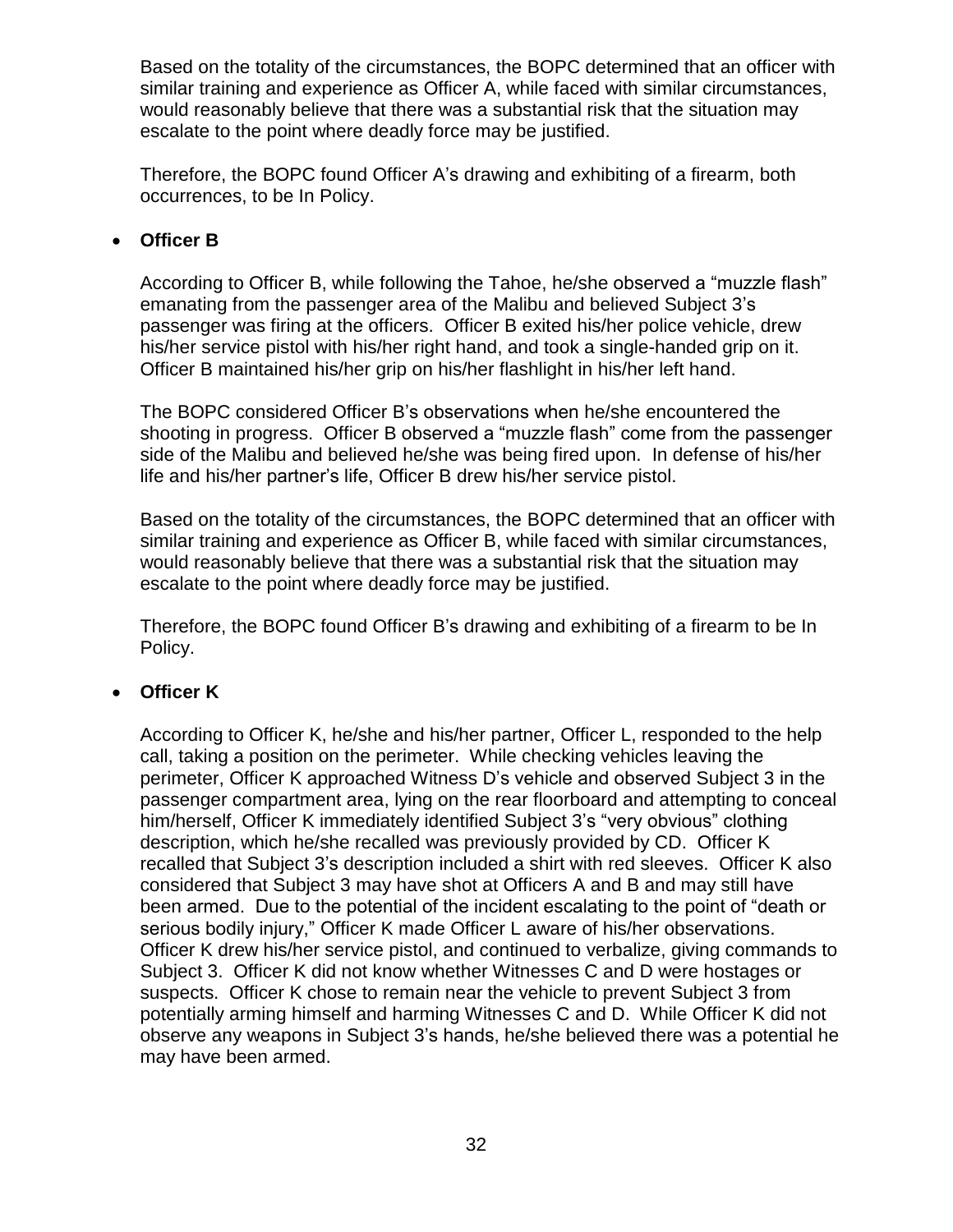The BOPC considered Officer K's knowledge regarding the OIS and suspect description while stationed at the perimeter. Officer K and his/her partner, Officer L, were checking vehicles, which were entering and exiting the perimeter, for Subject 3, based on the description given by Officers A and B. When approaching Witness D's vehicle, Officer K observed Subject 3 attempting to conceal himself in the backseat. Officer K believed Subject 3 may have shot at Officers A and B and therefore drew his/her service pistol. The BOPC noted the totality of the circumstances and believed it was reasonable for Officer K to believe that Subject 3 may have been armed and that he posed a deadly threat.

Based on the totality of the circumstances, the BOPC determined that an officer with similar training and experience as Officer K, while faced with similar circumstances, would reasonably believe that there was a substantial risk that the situation may escalate to the point where deadly force may be justified.

Therefore, the BOPC found Officer K's drawing and exhibiting of a firearm to be In Policy.

#### • **Officer L**

According to Officer L, he/she and his/her partner, Officer K, were searching vehicles for a shooting suspect from the OIS who had fled from Officers A and B. While searching vehicles that were approaching the perimeter, he/she observed his/her partner, Officer K, approach a vehicle. Officer L observed Officer K draw his/her service pistol drawn while at Witness D's vehicle. Officer L heard Officer K "yelling" for his/her assistance. Believing Subject 3 or one of the OIS suspects was armed and inside Witness D's vehicle, Officer L approached Officer K and drew his/her service pistol. Officer L held his/her service pistol in a low-ready position with his/her finger along the frame. Officer L observed Subject 3 with a white and red shirt that had blood on it. Subject 3 appeared to be trying to conceal himself on the floorboard of the rear passenger area.

The BOPC considered Officer L's knowledge regarding the OIS and suspect description while stationed at the perimeter. Officer L and his/her partner, Officer K, were checking vehicles entering and exiting the perimeter for suspects. Officer L observed Officer K approach Witness D's vehicle, draw his/her service pistol, and call for Officer L. Officer L articulated his/her long history of working with Officer K and the common phrases they used with each other to get each other's attention. Because Officer K had drawn his/her service pistol and called for Officer L, he/she believed he/she was in danger and needed his/her assistance. Officer L further believed Officer K had located a suspect inside the vehicle. Officer L drew his/her service pistol to protect his/her life and his/her partner's life. The BOPC discussed the totality of the circumstances and believed it was reasonable for Officer L to believe Subject 3 would be armed and pose a deadly threat.

Based on the totality of the circumstances, the BOPC determined, that an officer with similar training and experience as Officer L, while faced with similar circumstances, would reasonably believe that there was a substantial risk that the situation may escalate to the point where deadly force may be justified.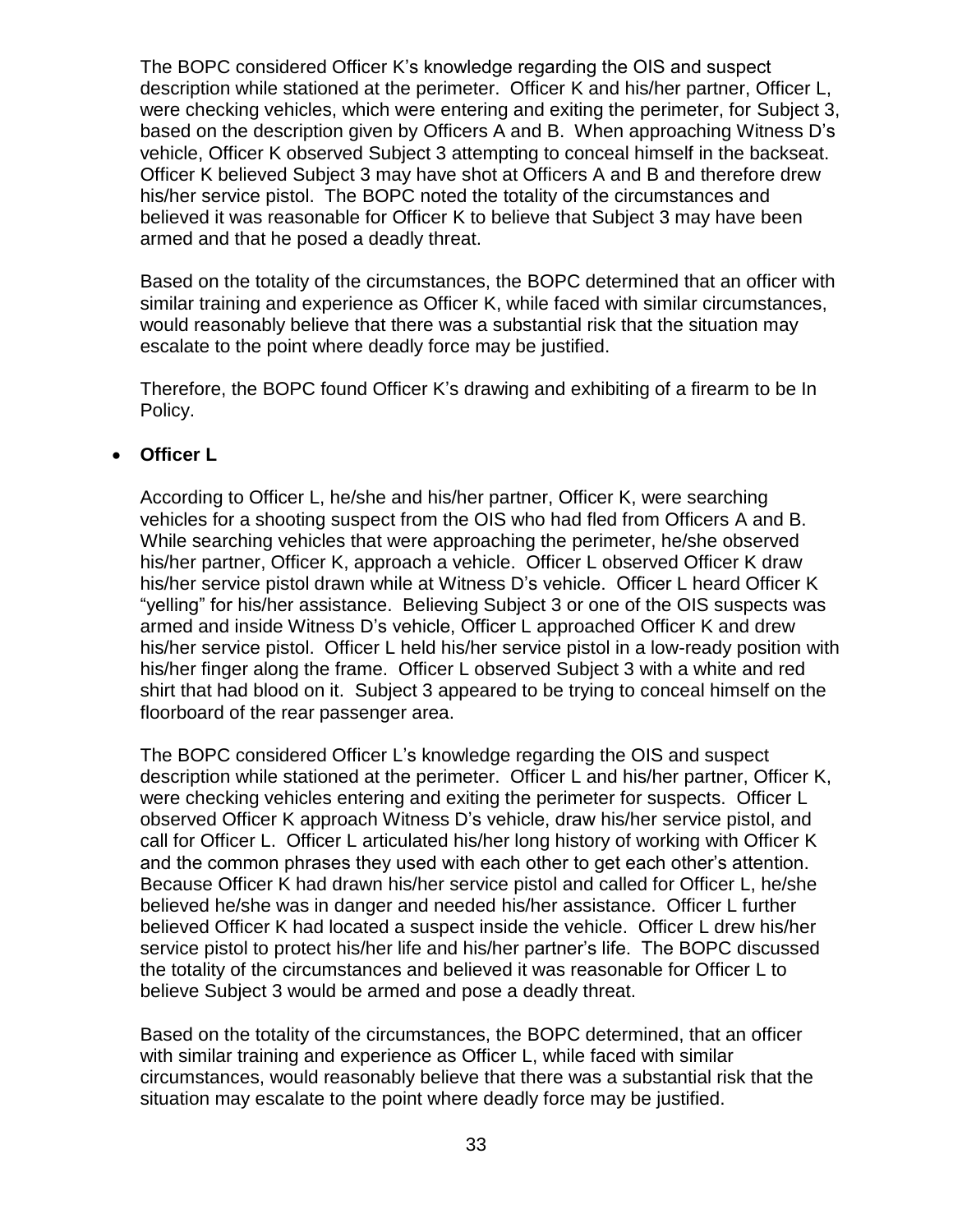Therefore, the BOPC found Officer L's drawing and exhibiting to be In Policy.

## • **Officer Q**

According to Officer Q, he/she responded to an "officer needs help" call at Officers K and L's location. Upon his/her arrival, Officer Q observed Officers K and L ordering people out of Witness D's vehicle. Officer Q believed that Subject 3 may have discharged a firearm at officers, that shots had been fired, and was not sure if the suspect remained armed or if he had a firearm on him. Believing Subject 3 was in Witness D's vehicle, Officer Q deployed a ballistic shield and drew his/her service pistol. Officer Q stated that he/she held his/her service pistol at a low-ready position, but pointed the muzzle in the direction of Subject 3 when the rear passenger door of Witness D's vehicle was opened. Officer Q said that when he/she pointed the muzzle at the Subject 3's center mass, he/she perceived Subject 3 as a "potential threat" and placed his/her finger on the trigger in the event Subject 3 had a gun and fired at officers. Officer Q stated that when an officer is presented with a threat and "you come up on target, that's when you put your finger on the trigger in the event that you have to discharge a round." Officer Q approached the rear passenger door of the vehicle and advised the officers that he/she had a ballistic shield. Officer Q held the ballistic shield in his/her left hand, and his/her service pistol with his/her right hand. Officer Q said that once Subject 3 exited the vehicle and was on the ground, he/she transitioned to a low-ready position.

The BOPC considered Officer Q's observations at the time of the incident and his/her belief that Subject 3 had possibly fired at Officers A and B. The BOPC considered Officer Q's perception at the time and determined it was reasonable for him/her to draw his/her service pistol to apprehend an armed suspect. Additionally, the BOPC recognized that Officer Q drew his/her service pistol while holding the ballistic shield in a manner consistent with Department tactical training.

Based on the totality of the circumstances, the BOPC determined that an officer with similar training and experience as Officer Q, while faced with similar circumstances, would reasonably believe that there was a substantial risk that the situation may escalate to the point where deadly force may be justified.

Therefore, the BOPC found Officer Q's drawing and exhibiting of a firearm to be In Policy.

Thus, the BOPC found Officers A, B, K, L, and Q's drawing and exhibiting of a firearm to be In Policy.

## **C. Lethal Use of Force**

• **Officer A –** (pistol, 13 rounds)

**Volley One –** (pistol, six rounds)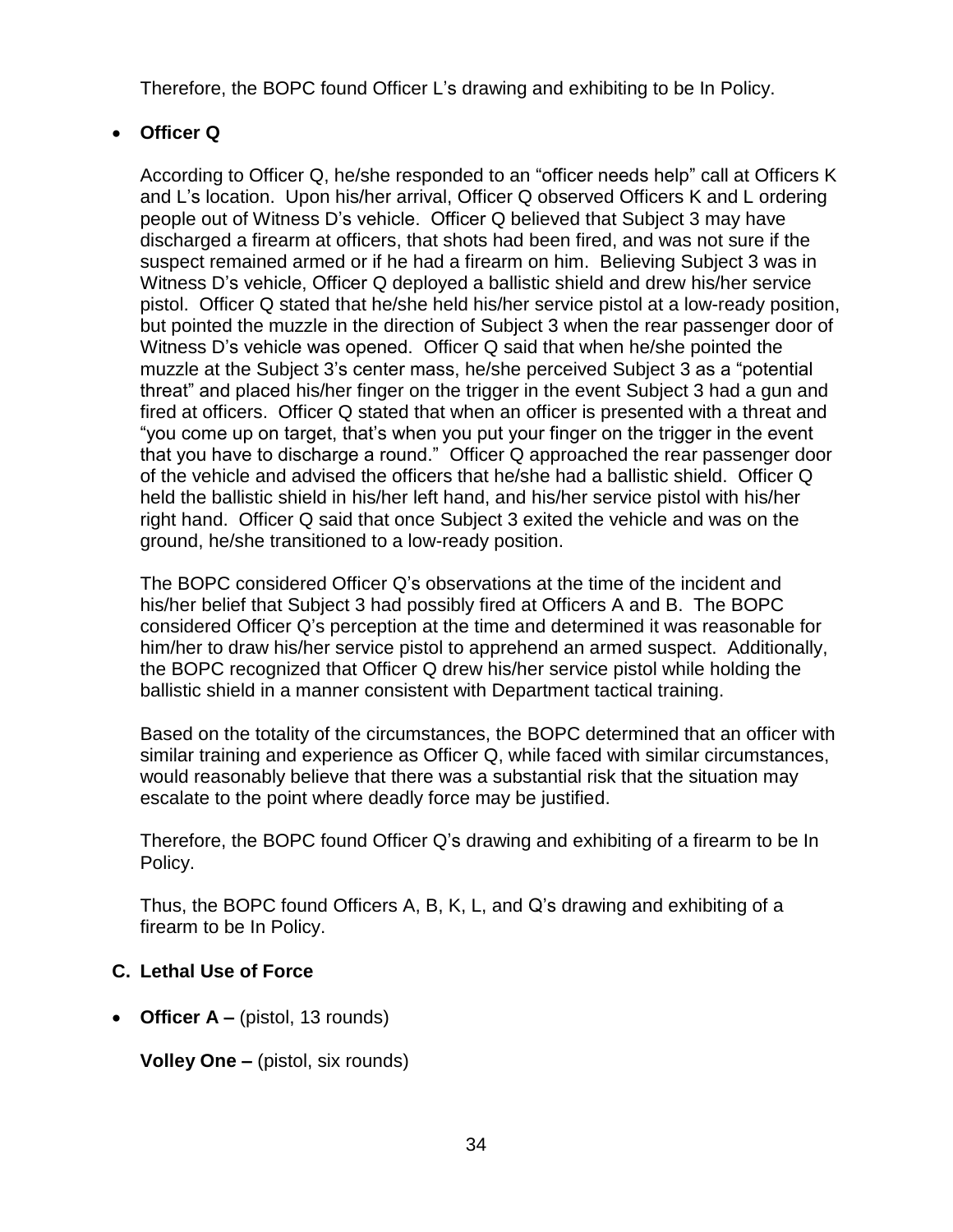According to Officer A, he/she observed Subject 1 exit the Malibu from the front passenger door and fire a semiautomatic handgun. Officer A observed Subject 1 fire in a southerly direction. Officer A observed "muzzle flashes" and believed Subject 1 was firing in Officer A's direction. Officer A feared Subject 1 was going to "kill" him/her or Officer B. Subject 1 appeared to be behind the door and then "rushed from behind the door" towards the west curb. Officer A observed that Subject 1 was continuing to fire his handgun in a westerly direction. Officer A estimated that Subject 1 fired a total of approximately four to five rounds. Officer A exited the front driver's side of his/her police vehicle, aimed at Subject 1's center mass, and discharged approximately six to seven rounds at Subject 1 in a northwesterly direction.

The investigation determined that Officer A discharged six rounds.

According to the investigation, Officer A recalled firing his/her first volley prior to Subject 1 pointing his pistol towards the west sidewalk. However, a review of the security video determined that the officers' police vehicle was still driving north as Subject 1 pointed his pistol toward the west sidewalk.

According to the investigation, Subject 1 exited the Malibu and with his right hand, pointed a handgun in a northerly direction toward Victim A; two muzzle flashes appeared to emanate from Subject 1's handgun. Victim A ran northbound on the west sidewalk. Subject 1 turned counterclockwise with the handgun in his right hand at chest level and pointed it in a westerly direction toward Victims B, C, and the unidentified individuals. Subject 1 appeared to manipulate his handgun as if to load a round into the chamber. Simultaneously Subject 2 exited the rear passenger side of the Malibu and ran northwesterly toward Victim A. A muzzle flash emanated from Subject 2's upper chest area. Subject 1 walked west, stood west of the Malibu's open passenger door of the Malibu, and held his handgun in a two-handed shooting position. Subject 1 pointed his handgun in a southwesterly direction. Subject 1 then turned toward Officers A and B and from a two-handed low ready position, raised the handgun to chest level, and pointed the muzzle of the handgun in Officers A and B's direction.

The BOPC conducted a thorough review and analysis of the reasonableness, necessity, and proportionality of Officer A's lethal use of force during Volley One. The BOPC noted that the investigation determined Officers A and B were facing north, south of Victims A, B, and C. Subject 3 and his two passengers, Subject 1 and Subject 2, drove southbound toward Victim A's vehicle, approximately 41 feet north of Officers A and B's police vehicle. As Officer A drove northbound following behind the Tahoe, he/she observed Subject 1 exit the Malibu's front passenger's door and begin to fire four to five rounds from what he/she believed to be a semi-automatic handgun in a westerly direction towards the west sidewalk. Officer A then observed Subject 1 fire a handgun at Officers A and B. Fearing for his/her life and the life of Officer B, Officer A utilized his/her service pistol and fired his/her first volley of six rounds at Subject 1's torso in order to stop the deadly threat that Subject 1 posed.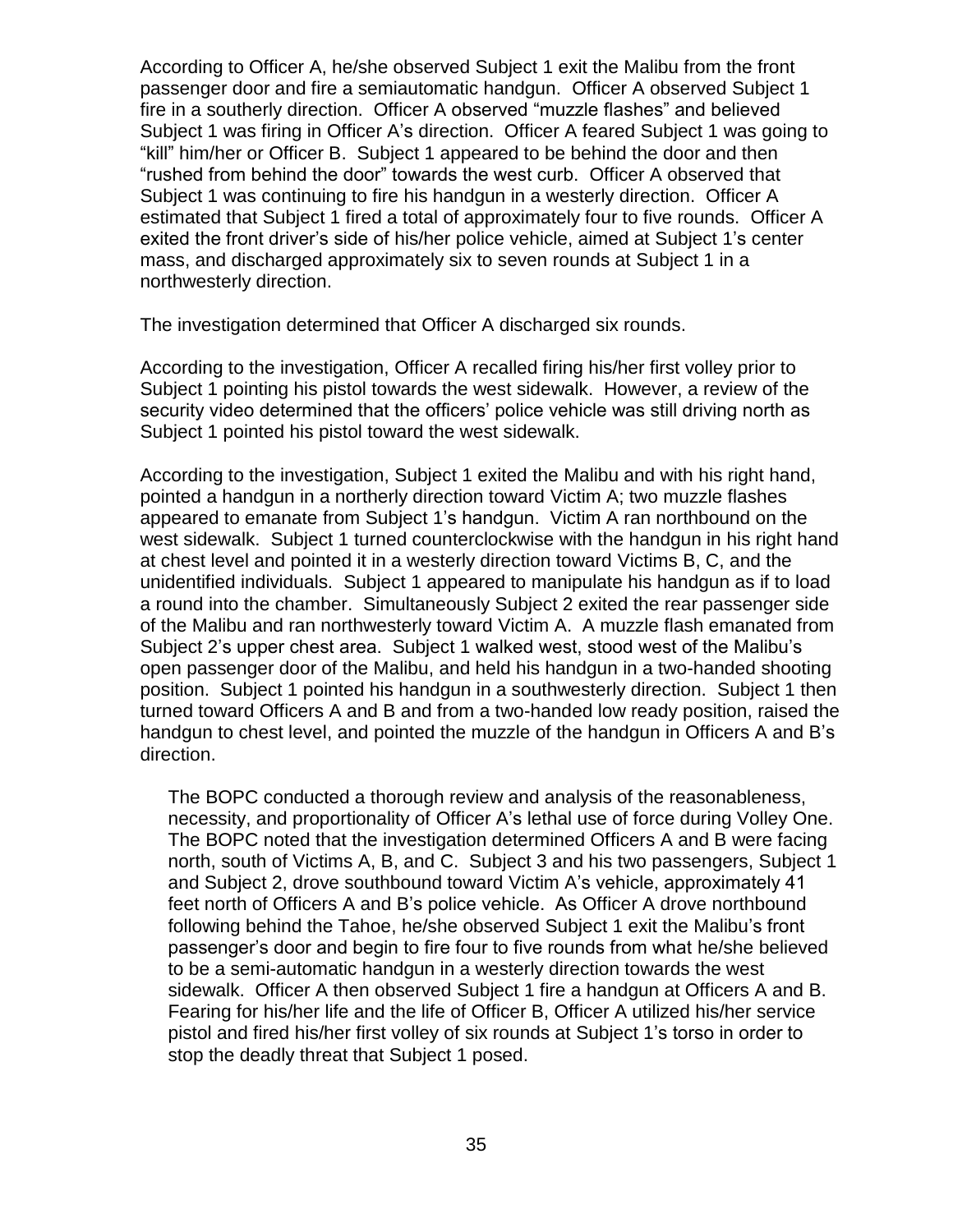The BOPC noted Officer A had initially intended to follow the Tahoe but came upon the shooting in progress. Officer A then observed Subject 1 turn and fire in Officers A and B's direction. The BOPC video footage which captured Subject 1 turning in a southerly direction while holding what appeared to be a handgun pointed in a southerly direction at his chest level. The BOPC determined that Subject 1 posed an imminent, deadly threat to not only the victims on the west sidewalk but also Officers A and B.

Based on the totality of the circumstances, the BOPC determined that an officer with similar training and experience as Officer A would reasonably believe Subject 1's actions presented an imminent threat of death or serious bodily injury and that the use of deadly force was proportional, objectively reasonable, and necessary.

Therefore, the BOPC found Volley One of Officer A's lethal use of force to be In Policy.

#### **Volley Two –** (pistol, seven rounds)

According to Officer A, after Subject 1 fired his handgun toward the west sidewalk, he returned to the Malibu, entering the vehicle on the front passenger side. Instead of reversing north, away from the officers, the Malibu drove south, towards the officers. Officer A believed Subject 3 had the ability to reverse his vehicle instead of driving towards the officers. Officer A also believed that since Subject 3 drove towards the officers, he probably wanted to "kill" the officers. Believing that Subject 1 had already fired at him/her and his/her partner, Officer A believed Subject 1 would continue to fire while driving past the officers. In fear for his/her life, Officer A aimed at the front passenger side of Subject 3's windshield and discharged "three to four rounds" from his/her service pistol; Officer A believed Subject 1 was seated in the front passenger seat, armed with his handgun. Officer A did not know if Subject 1 fired at officers as Subject 3 drove southbound towards Officer A and his/her partner.

The investigation determined that Officer A discharged seven rounds. There were approximately two seconds between Officer A's first and second volley.

Subsequent to the OIS, Subjects 1 and 3 abandoned the Malibu after it collided with a wooden pole. During the OIS investigation, a semiautomatic pistol was recovered from the front passenger floorboard of the Malibu. It was determined upon an examination of the Malibu that the front passenger side door sustained two perforating impacts; one went through the door and the other through the window.

According to the investigation, when detectives asked Officer A if he/she could observe Subject 1 firing at him/her, Officer A stated, "I was not able to see that because I laid down rounds toward his direction because I was scared that he was going to keep on shooting and I -- I don't want to get killed." Officer A further stated he/she "just heard rounds."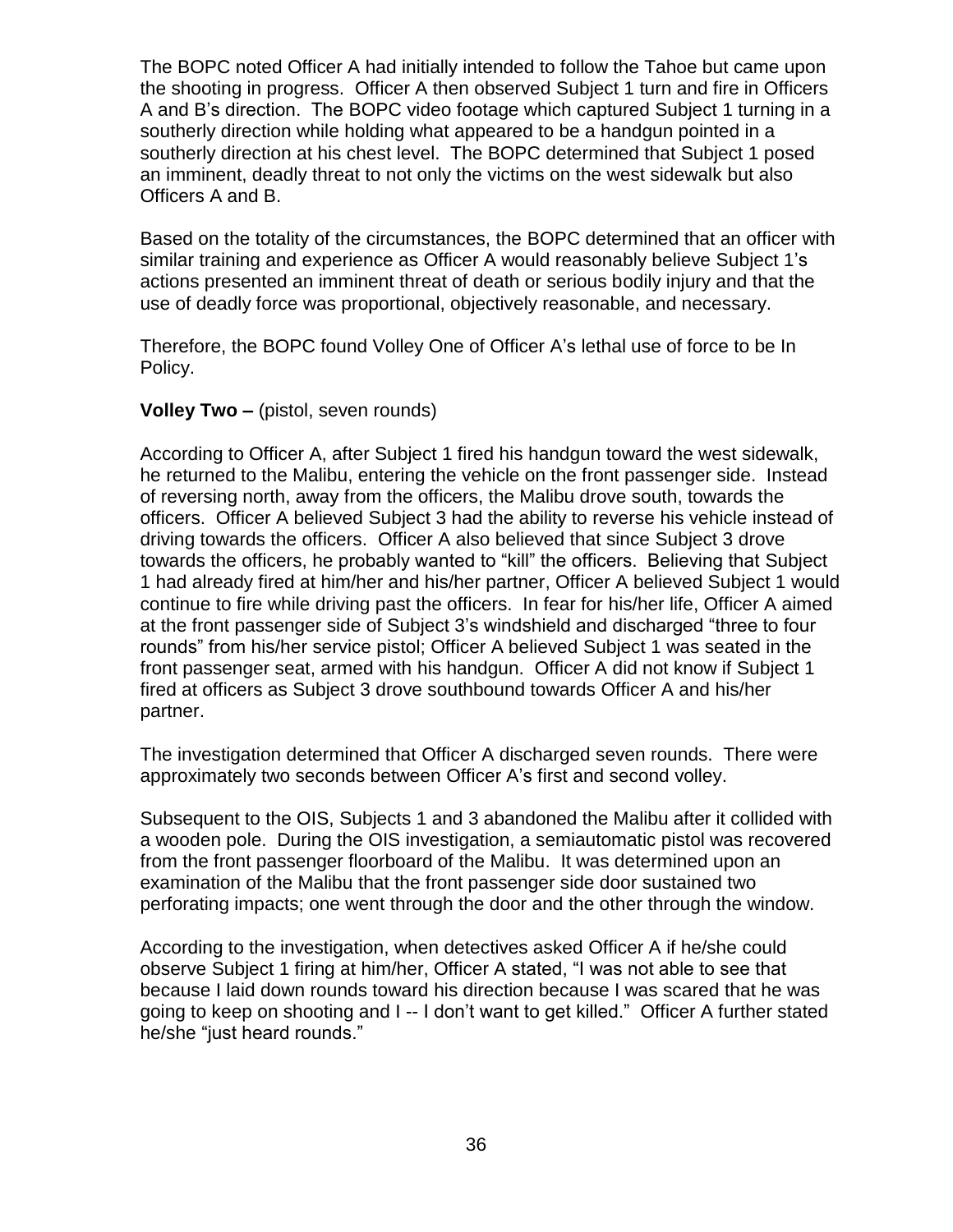In this case, the BOPC conducted a thorough review and analysis of the reasonableness, necessity, and the proportionality of Officer A's use of lethal force during Volley Two.

The BOPC noted that Officers A and B both believed Subject 1 would continue shooting at the officers as the Malibu approached and passed Officers A and B. The BOPC considered that Officer A articulated his/her direction of fire was not at the vehicle itself, but at Subject 1, whom he/she believed was the source of the imminent threat to his/her life. Officer B also articulated that his/her intended target was Subject 1's position and not solely the vehicle's windshield. The BOPC determined that Officers A and B were not attempting to fire solely at the Malibu, but instead at Subject 1 in order to stop what Officer A perceived to be a threat.

The BOPC also considered the UOFRB Majority opinion, which was critical of Officer A's decision to fire at Subject 1's position as Subject 3 drove southbound. Officer A believed Subject 3 would continue to fire at him/her and Officer B as Subject 3 drove southbound towards the officers. The UOFRB Majority considered the Department's policy on the use of deadly force. The UOFRB Majority noted that imminent harm is not the fear of future harm but one that must instantly be confronted. The UOFRB Majority opined that when Officer A fired the second volley from his/her service pistol, his/her life was not in imminent danger and Subject 1 did not pose a threat of death or serious bodily injury at that time. The UOFRB majority considered what it believed to be the lack of evidence showing that Subject 1 had fired at Officers A and B after re-entering the Malibu. The UOFRB Majority also considered the investigation, which revealed Subject 1 appearing to pull the slide of his handgun backward due to a possible handgun malfunction. The UOFRB determined it was possible that Subject 1's handgun was not functioning at the time and therefore did not pose a threat of serious bodily injury or death to Officer A. The UOFRB majority noted the investigation had revealed Subject 1's handgun was recovered from Subject 3's front passenger floorboard lying on its left side with its slide partially set to the rear by a jammed discharged cartridge case.

The BOPC, however, considered additional evidence gathered subsequent to the UOFRB having been held and determined that Officer A's use of lethal force was objectively reasonable given the totality of the circumstances. The BOPC considered that Subject 1 had turned and pointed his handgun in Officers A and B's direction after firing in a westerly direction; Officer A believed that Subject 1 had fired his handgun at the officers. Subject 1 re-entered the Malibu and Subject 3 began driving towards Officers A and B. The BOPC believed it was reasonable for Officer A to believe that Subject 1 would continue shooting at the officers, thus presenting an imminent threat of death or serious bodily injury to Officers A and B. The BOPC also considered the limited options Officer A had prior to Subject 3 driving toward Officers A and B. While Officer A could have redeployed from the Malibu's path, he/she would have had to rely on the cover provided by his/her police vehicle and its ballistic panels.

Based on the totality of the circumstances, the BOPC determined that an officer with similar training and experience as Officer A would reasonably believe that Subject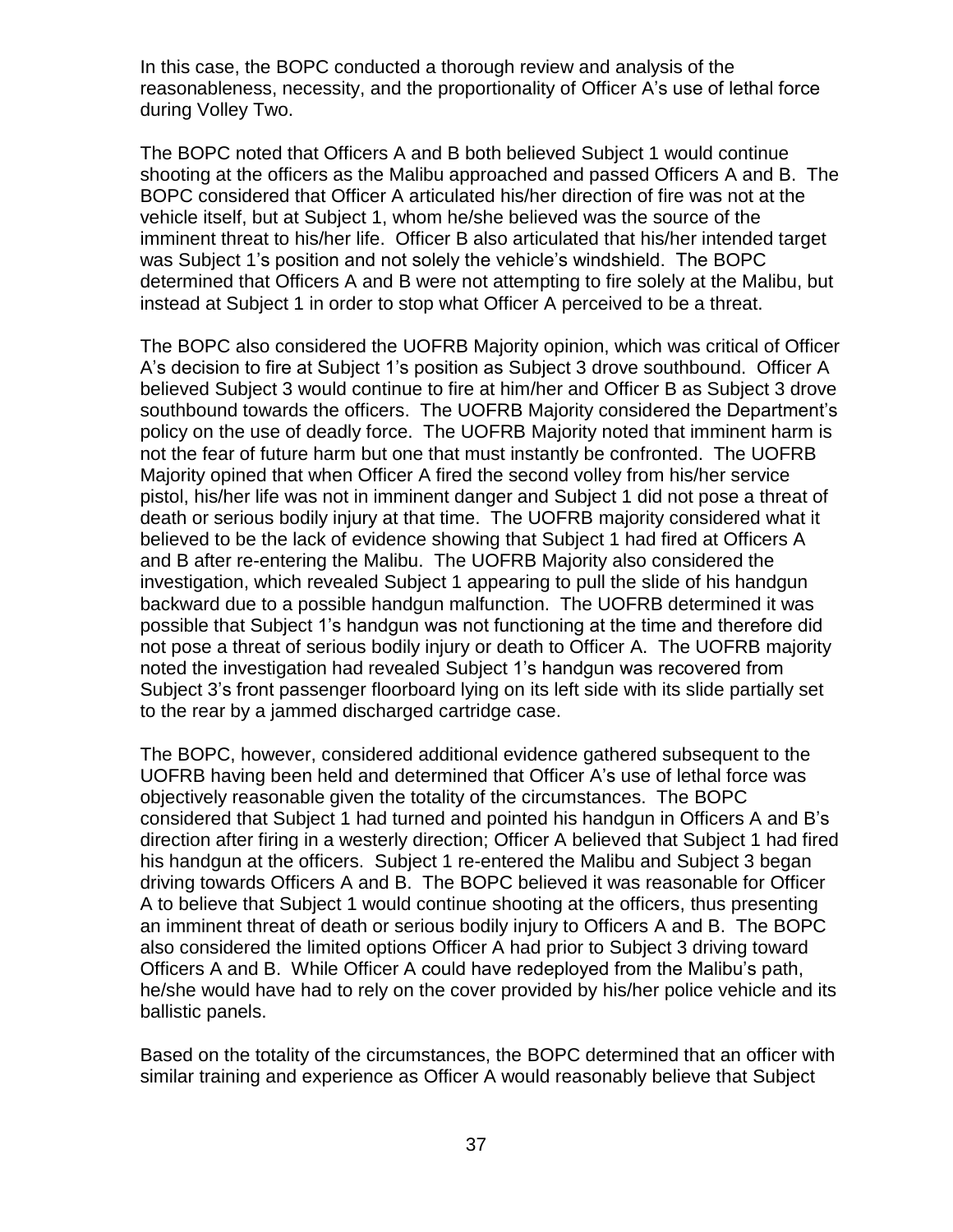1's actions presented an imminent threat of death or serious bodily injury and that the use of deadly force was proportional, objectively reasonable, and necessary.

Therefore, the BOPC found Volleys One and Two of Officer A's lethal use of force to be In Policy.

• **Officer B** – (pistol, five rounds)

According to Officer B, he/she heard approximately three gunshots and observed one muzzle flash emit from the area of the Malibu. Believing Subject 1 posed an "imminent threat" to his/her life as well as Officer A's life, Officer B exited his/her police vehicle, drew his/her service pistol, and discharged three to four rounds in a "burst" at Subject 1 while the Malibu was stationary. According to Officer B, he/she ceased firing when the Malibu drove away.

The investigation revealed that Officer B discharged five rounds. While Officer B recalled the Malibu being stationary when he/she fired his/her rounds, a review of the security video determined that the Malibu was driving south when Officer B fired all five rounds. When asked by investigators if the muzzle flash was emanating from inside or outside the Malibu, Officer B stated, "That's something I don't -- I don't -- I don't know."

The BOPC conducted a thorough review and analysis of the reasonableness, necessity, and proportionality of Officer B's use of lethal force. The BOPC considered that prior to the OIS, Subject 3 and his passengers, Subject 1, and Subject 2, drove south, stopping south of Victim A's vehicle. As Officers A and B approached the Malibu, Officer B observed a muzzle flash emanating from the passenger side of the Malibu and heard gunshots being fired. Fearing for his/her life and his/her partner's life, Officer B exited his/her police vehicle and discharged five rounds from his/her service pistol at the passenger side of the Malibu (believing it was stationary) to stop what he/she perceived to be an imminent threat of death.

The BOPC noted that Officers A and B both believed Subject 1 would continue shooting at the officers as the Malibu approached and passed Officers A and B. The BOPC considered that Officer B articulated his/her direction of fire was not at the vehicle itself, but at Subject 1, whom he/she believed was the source of the imminent threat to his/her life. Officer B also articulated that his/her intended target was Subject 1's position and not solely the vehicle. The BOPC determined that Officer B was not attempting to fire solely at the Malibu, but instead at Subject 1 in order to stop Officer B's perceived threat.

The BOPC noted that the UOFRB Majority was critical of Officer B's belief that he/she fired at the Malibu, which Officer B believed was stationary at the time of Officer B's OIS. The investigation revealed that Subject 3 had already begun to drive south on towards the officers when Officer B discharged his/her service pistol. Officer B stated that he/she fired at what he/she believed was Subject 1's position which was the passenger side of Subject 3'svehicle. The UOFRB Majority opined that Officer B did not have proper target acquisition when firing his/her service pistol and was not sure of his/her target.